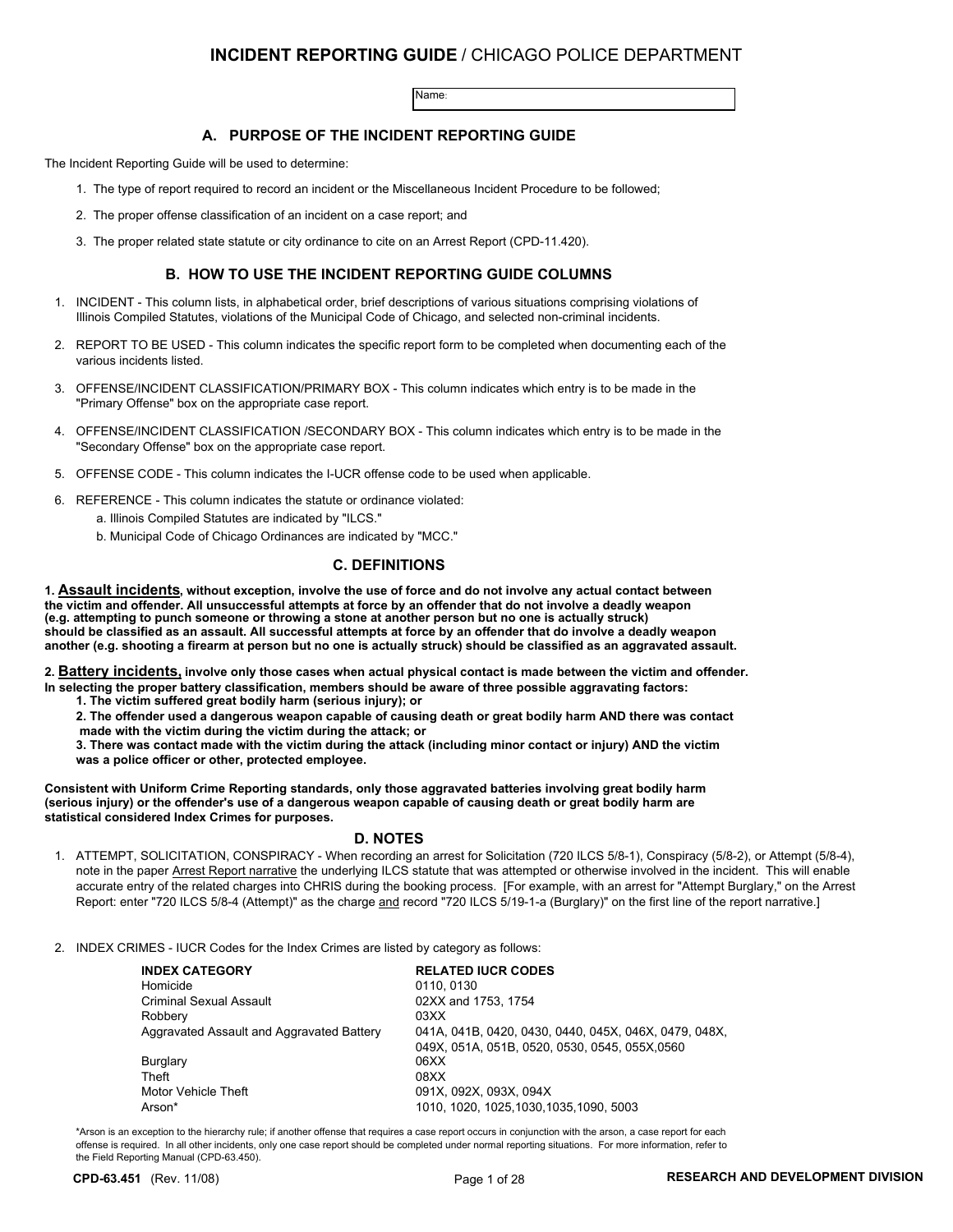## **INCIDENT REPORTING GUIDE /** CHICAGO POLICE DEPARTMENT

## **D. NOTES** (Continued)

#### 3. LOCATION CODES - Select the most precise code from the following: **LOCATION CODES**

| <b>Business / Commercial Property</b> | <b>Medical</b>                            | <b>Residential - Public and Private</b>     |
|---------------------------------------|-------------------------------------------|---------------------------------------------|
| 097 - Appliance Store                 | 230 - Animal Hospital/Veterinary Clinic   | 090 - Apartment                             |
| 206 - Athletic Club                   | 233 - Hospital Building/Grounds           | 121 - CHA Apartment                         |
| 103 - Bar or Tavern                   | 250 - Medical/Dental Office               | 122 - CHA Hallway/Stairwell/Elevator        |
| 167 - Barber/Beauty Shop              | 268 - Nursing Home                        | 123 - CHA Parking Lot/Grounds               |
| 109 - Bowling Alley                   |                                           | 290 - Residence                             |
| 140 - Commercial/Business Office      | <b>Miscellaneous</b>                      | 176 - Residence - Driveway                  |
| 144 - Car Wash                        | 096 - Abandoned Building                  | 210 - Residence - Garage                    |
| 192 - Cleaning Store                  | 145 - Cemetery                            | 289 - Residence - Porch/Hallway             |
| 160 - Coin Operated Machine           | 151 - Church/Synagogue/Place of Worship   | 291-Residence-Yard (Front/Back)             |
| 161 - Pawn Shop                       | 171 - Construction Site                   |                                             |
| 162 - Convenience Store               | 200 - Vacant Lot/Land                     | Transportation                              |
| 174 - Department Store                |                                           | 095 - Airport/Aircraft                      |
| 193 - Drug Store                      | <b>Other Location Not Listed</b>          | 104 - Boat/Watercraft                       |
| 209 - Factory/Manufacturing Building  | 330 - OTHER (SPECIFY)                     | 119 - CTA Bus                               |
| 220 - Gas Station                     |                                           | 322 - CTA Parking Lot/Garage/Other Property |
| 221 - Grocery/Food Store              | Public Building / Property / Way          | 323 - CTA Platform                          |
| 260 - Hotel/Motel                     | 092 - Alley                               | 321 - CTA Train                             |
| 240 - Liquor Store                    | 132 - Bridge                              | 317 - Other Railroad Property/Train Depot   |
| 267 - Movie House/Theater             | 284 - Federal Building                    | 309 - Taxicab                               |
| 165 - Newsstand                       | 212 - Fire Station                        | 262 - Vehicle - Commercial                  |
| 277 - Parking Lot/Garage              | 270 - Forest Preserve                     | 126 - Vehicle - Delivery Truck              |
| 166 - Pool Room                       | 292 - Government Building/Property        | 259 - Vehicle - Non-Commercial              |
| 293 - Restaurant                      | 238 - Highway/Expressway                  | 257 - Other Commercial Transportation       |
| 261 - Small Retail Store              | 273 - Lake/Waterway/Riverbank             |                                             |
| 305 - Sports Arena/Stadium            | 245 - Library                             | School / University / Child Care Facility   |
| 327 - Warehouse                       | 269 - Park Property                       | 169 - College/University Building/Grounds   |
|                                       | 280 - Police Facility/Vehicle/Parking Lot | 170 - College/University Residence Hall     |
| <b>Financial Institution</b>          | 281 - Jail/Lock-up Facility               | 177 - Day Care Center                       |
| 100 - Bank                            | 303 - Sidewalk                            | 313 - School - Private - Building           |
| 175 - Credit Union                    | 304 - Street                              | 299 - School - Private - Grounds            |
| 168 - Currency Exchange               |                                           | 314 - School - Public - Building            |
| 298 - Savings and Loan                |                                           | 300 - School - Public - Grounds             |
|                                       |                                           |                                             |

- 164 ATM
- 4. NARCOTICS "Delivery" means the actual, constructive, or attempted transfer or possession of a controlled substance, with or without consideration, whether or not there is an agency relationship (sale). The below listed terms also apply:

**Cannabis** - Includes marijuana, hashish, and other substances which are identified as including any parts of the plant Cannabis Sativa, whether growing or not.

**Cocaine** - A derivative of the cocoa leaf having no medicinal benefit. Usually in powder form which is sniffed. **Codeine** - A derivative of opium possessing some medicinal value, but like morphine, used in limited amount. Administered by injection or taken orally.

**Hashish** - A dark brown resin that is collected from the tops of potent cannabis sativa. It is at least five times stronger than marijuana.

**Heroin** - A derivative of opium possessing no medicinal benefit to the user. White or brown in color, a powdery substance, mixed with liquid and injected subcutaneously or sniffed.

**Marijuana** - Botanically known as cannabis sativa, a plant which, when prepared, yields a crude fiber that is rolled into a cigarette and smoked.

**PCP** - A chemically produced hallucinogen in liquid or powder form that is governed under the provisions outlined for the possession and sale of dangerous drugs. Chemical name is Phencyclidine.

**Synthetic Drug Types** - Sedatives: Morphine, Pentazocine, Methaqualone (Quaalude); Stimulants: Amphetamine, Methamphetamine; Depressants: Barbiturates, GHB (gamma hydroxybutyrate), Valium.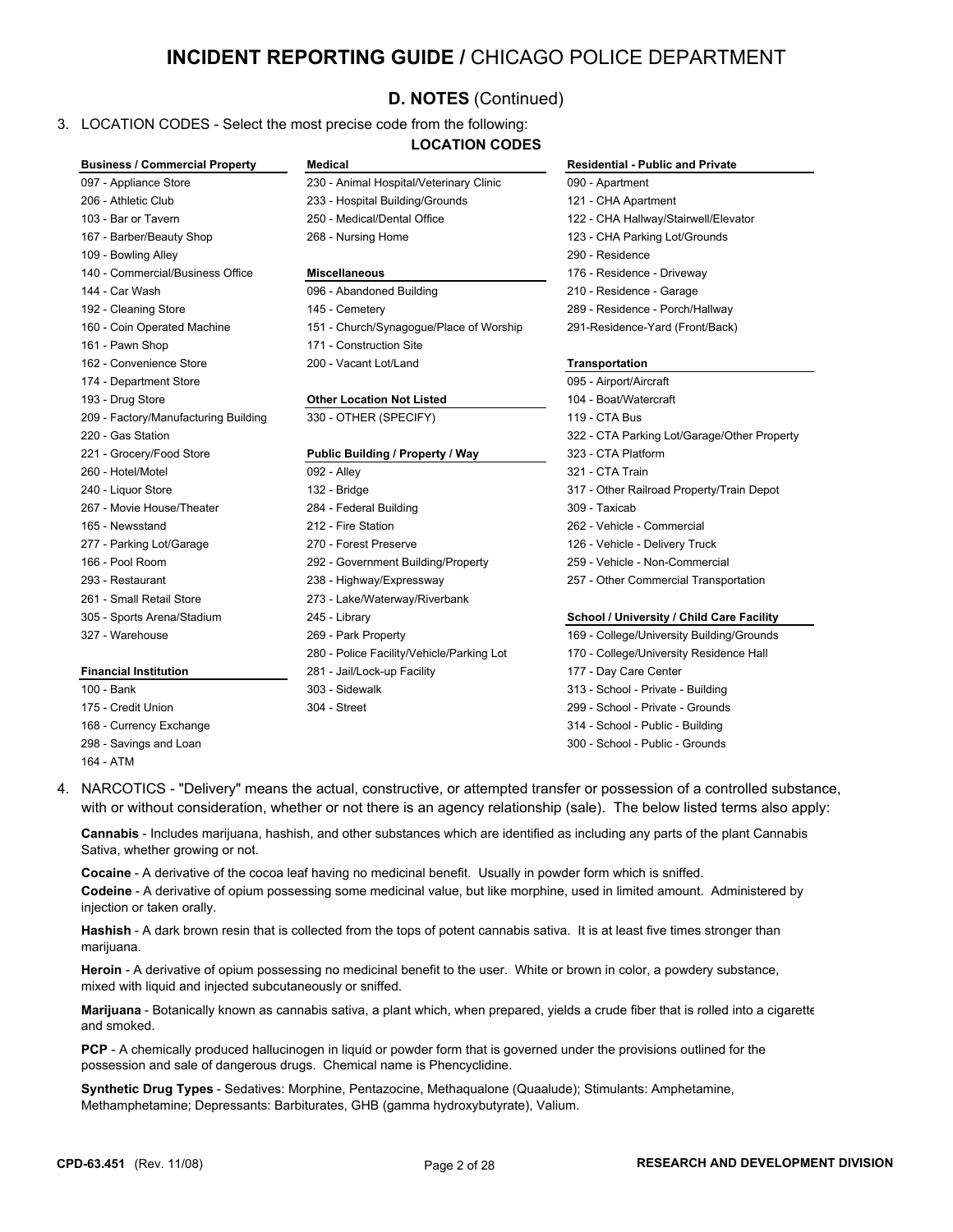| <b>INCIDENT</b>                                                                                                                                                                                                                                                                  | <b>REPORT TO</b>                                             |                              | OFFENSE/INCIDENT CLASSIFICATION                                                                  |                          | <b>OFFENSE REFERENCE</b>                     |
|----------------------------------------------------------------------------------------------------------------------------------------------------------------------------------------------------------------------------------------------------------------------------------|--------------------------------------------------------------|------------------------------|--------------------------------------------------------------------------------------------------|--------------------------|----------------------------------------------|
|                                                                                                                                                                                                                                                                                  | <b>BE USED</b>                                               | <b>PRIMARY</b><br><b>BOX</b> | <b>SECONDARY BOX</b>                                                                             | <b>CODE</b>              |                                              |
| <b>ABANDONMENT OF REFRIGERATOR</b>                                                                                                                                                                                                                                               | Misc. Incident<br>Procedure                                  |                              |                                                                                                  |                          | 720 ILCS 505/1<br>MCC 7-28-040               |
| <b>ABANDONED VEHICLE</b> (see VEHICLE TOW)                                                                                                                                                                                                                                       |                                                              |                              |                                                                                                  |                          |                                              |
| ABDUCTION, CHILD (If offender is a family member see CHILDREN, OFFENSES INVOLVING. If offender is not a family member see KIDNAPPING.)                                                                                                                                           |                                                              |                              |                                                                                                  |                          |                                              |
| ABORTION, CRIMINAL - Includes only those abor ion acts in<br>viola ion of the Illinois Abor ion Law of 1975 - 720 ILCS 510/.                                                                                                                                                     | General Offense                                              | Criminal<br>Abortion         | <b>Criminal Abortion</b>                                                                         | 2500                     | 720 ILCS 510/6                               |
| ABUSE & GROSS NEGLECT: Care Facility Resident - Abuse<br>Neglect/ Gross Neglect Long-Term Care Facility Resident (see also<br>BATTERY)                                                                                                                                           | General Offense                                              | Other Offense                | Abuse/Neglect: Care Facility                                                                     | 500N                     | 720 ILCS 5/12-19-a                           |
| <b>ACCIDENT, SERIOUS: Non-Traffic (see HOSPITALIZATION)</b>                                                                                                                                                                                                                      |                                                              |                              |                                                                                                  |                          |                                              |
| <b>ADULTERY</b>                                                                                                                                                                                                                                                                  | General Offense                                              | Sex Offense                  | Adultery                                                                                         | 1572                     | 720 ILCS 5/11-7                              |
| AED-AUTOMATED EXTERNAL DEFIBRILLATOR(see Hospitaliaztion report)                                                                                                                                                                                                                 |                                                              |                              |                                                                                                  |                          |                                              |
| AIDS (see SEX OFFENSES)                                                                                                                                                                                                                                                          |                                                              |                              |                                                                                                  |                          |                                              |
| ALARMS, Burglary, hold-up, etc. (Note: Bona fide offense requires<br>proper case report)                                                                                                                                                                                         | Misc. Incident<br>Procedure                                  | $\overline{\phantom{a}}$     |                                                                                                  | $\overline{\phantom{a}}$ |                                              |
| <b>ANIMALS</b> - Any animal                                                                                                                                                                                                                                                      |                                                              |                              |                                                                                                  |                          |                                              |
| Abuse, Neglect, or Abandonment - beat, cruelly treat, torment,<br>starve, overwork, or otherwise abuse any animal; or abandon an<br>animal where it may become a public charge or may suffer injury.<br>hunger, or exposure.                                                     | General Offense<br>(copy to Animal<br>Abuse Control<br>Team) | Other Offense                | Animal Abuse/Neglect                                                                             | 501A                     | 510 ILCS 70/3 01                             |
| - Animal Torture: infliction of extreme abuse intended to<br>increase/prolong the pain, suffering, or agony of an animal.                                                                                                                                                        |                                                              |                              |                                                                                                  |                          | 510 ILCS 70/3 03                             |
| Aggravated Cruelty - inten ionally commit an act that causes a<br>companion animal to suffer serious injury or death.                                                                                                                                                            |                                                              |                              |                                                                                                  |                          | 510 ILCS 70/3 02                             |
| Animal Fighting - including all unlawful animal figh ing involving                                                                                                                                                                                                               |                                                              |                              | Animal Fighting                                                                                  | 1682                     | 510 ILCS 70/4 01<br>720 ILCS 5/26-5          |
| dogs, roosters, or other animals. (Specify animal type in the Box<br>58, "Unusual Characteristics of Offense.")                                                                                                                                                                  |                                                              |                              |                                                                                                  |                          | MCC 7-12-370                                 |
| <b>Bites</b>                                                                                                                                                                                                                                                                     | <b>Animal Bite</b><br>Information                            |                              |                                                                                                  |                          | MCC 7-12-090                                 |
| Dangerous                                                                                                                                                                                                                                                                        | Report<br>Misc. Incident<br>Procedure                        |                              |                                                                                                  |                          | MCC 7-12-050                                 |
| Destruction by Police NOTE: Tactical Response Report may<br>also be required. Misc. Incident Exception Report not required if                                                                                                                                                    | Misc. Incident<br><b>Exception Report</b>                    |                              |                                                                                                  |                          | MCC 7-12-310                                 |
| Animal Bite Informa ion Report is completed.<br>Removal/Impounding of Stray/Unlicensed/Injured/ Diseased by<br>Animal Control Center or private agency                                                                                                                           |                                                              |                              |                                                                                                  |                          | MCC 7-12-040<br>MCC 7-12-310                 |
| <b>ANNOYING PHONE CALLS (See TELEPHONE CALLS)</b>                                                                                                                                                                                                                                |                                                              |                              |                                                                                                  |                          |                                              |
| ARMED VIOLENCE (see PUBLIC PEACE VIOLATION) (For a listing of Category I and Category II weapons, see WEAPONS VIOLATIONS & RELATED OFFENSES.)                                                                                                                                    |                                                              |                              |                                                                                                  |                          |                                              |
| ARSON - (see also Item C-2 on the cover)                                                                                                                                                                                                                                         |                                                              |                              |                                                                                                  |                          |                                              |
| Aggravated - Caused Bodily Harm                                                                                                                                                                                                                                                  | General Offense                                              | Arson                        | Aggravated                                                                                       | 1025                     | 720 ILCS 5/20-1.1-a-2                        |
| Aggravated - Persons Present                                                                                                                                                                                                                                                     |                                                              |                              |                                                                                                  |                          | 720 ILCS 5/20-1.1-a-1                        |
| Attempt Arson (see also Item C-1 on the cover)                                                                                                                                                                                                                                   |                                                              |                              | Attempt                                                                                          | 1090                     | 720 ILCS 5/8-4*                              |
| by Explosive                                                                                                                                                                                                                                                                     |                                                              |                              | <b>By Explosive</b>                                                                              | 1010                     | 720 ILCS 5/20-1-a                            |
| by Fire                                                                                                                                                                                                                                                                          |                                                              |                              | By Fire                                                                                          | 1020                     | 720 ILCS 5/20-1-a                            |
| Possession of Chemical or Dry Ice Device (e.g., McGuiver bomb,<br>etc.)<br>Possession of Explosive, Incendiary Device, etc.                                                                                                                                                      |                                                              |                              | Possession: Chemical/Dry Ice<br>Device<br>Possession: Explosive,                                 | 1035<br>1030             | 720 ILCS 5/20-2-a<br>720 ILCS 5/24-1-a-7-iii |
| Other Crime Involving Arson or Explosives                                                                                                                                                                                                                                        |                                                              | Other Offense                | <b>Incendiary Device</b><br>Other Arson/Explosive Incident                                       | 5003                     | Refer to ILCS                                |
| <b>ARSON THREATS (see THREATS)</b>                                                                                                                                                                                                                                               |                                                              |                              |                                                                                                  |                          |                                              |
|                                                                                                                                                                                                                                                                                  |                                                              |                              |                                                                                                  |                          |                                              |
| ASSAULT - without lawful authority, the offender engages in conduct which places victim in reasonable apprehension of receiving a battery.                                                                                                                                       |                                                              |                              |                                                                                                  |                          |                                              |
| <b>Aggravated Assault</b>                                                                                                                                                                                                                                                        |                                                              |                              |                                                                                                  |                          |                                              |
| - offender armed with a handgun                                                                                                                                                                                                                                                  | General Offense                                              | Assault                      | Aggravated - Handgun                                                                             | 051A                     | 720 ILCS 5/12-2-a-1                          |
| - offender armed with other firearm                                                                                                                                                                                                                                              |                                                              |                              | Aggravated - O her Firearm                                                                       | 051B                     | MCC 8-4-080                                  |
| - offender armed with a knife/cutting instrument                                                                                                                                                                                                                                 |                                                              |                              | Aggravated - Knife of Cutting<br>Instrument                                                      | 0520                     |                                              |
| - offender armed with other dangerous weapon capable of<br>causing death or great bodily harm.<br>Aggravated Assault of a Police Officer (If victim is a Chicago Police Department member, a Tactical Response Report is required AND Officer Battery and Injury On Duty Reports |                                                              |                              | Aggravated - O her Dangerous<br>Weapon                                                           | 0530                     |                                              |
| may be required)                                                                                                                                                                                                                                                                 |                                                              |                              |                                                                                                  |                          |                                              |
| - offender armed with a handgun                                                                                                                                                                                                                                                  | General Offense                                              | Assault                      | Aggravated of a Police Officer -<br>Handgun                                                      | 0550                     | 720 ILCS 5/12-2-a-1                          |
| - offender armed with other firearm                                                                                                                                                                                                                                              |                                                              |                              | Aggravated of a Police Officer -<br>Other Firearm                                                | 0551                     |                                              |
| <b>Aggravated Assault of a Police Officer</b>                                                                                                                                                                                                                                    |                                                              |                              |                                                                                                  |                          |                                              |
| - offender armed with a knife/cutting instrument                                                                                                                                                                                                                                 | General Offense                                              | Assault                      | Aggravated of a Police Officer -<br>Knife or Cutting Instrument                                  | 0552                     | 720 ILCS 5/12-2                              |
| - offender armed with other dangerous weapon capable of                                                                                                                                                                                                                          |                                                              |                              | Aggravated of a Police Officer-                                                                  | 0553                     |                                              |
| causing death or great bodily harm.<br>- offender not armed                                                                                                                                                                                                                      | General Offense                                              | Assault                      | O her Dangerous Weapon<br>Aggravated of a Police Officer-<br>Hands, fists, feet, no/minor injury | 0554                     | 720 ILCS 5/12-2                              |
|                                                                                                                                                                                                                                                                                  |                                                              |                              |                                                                                                  |                          |                                              |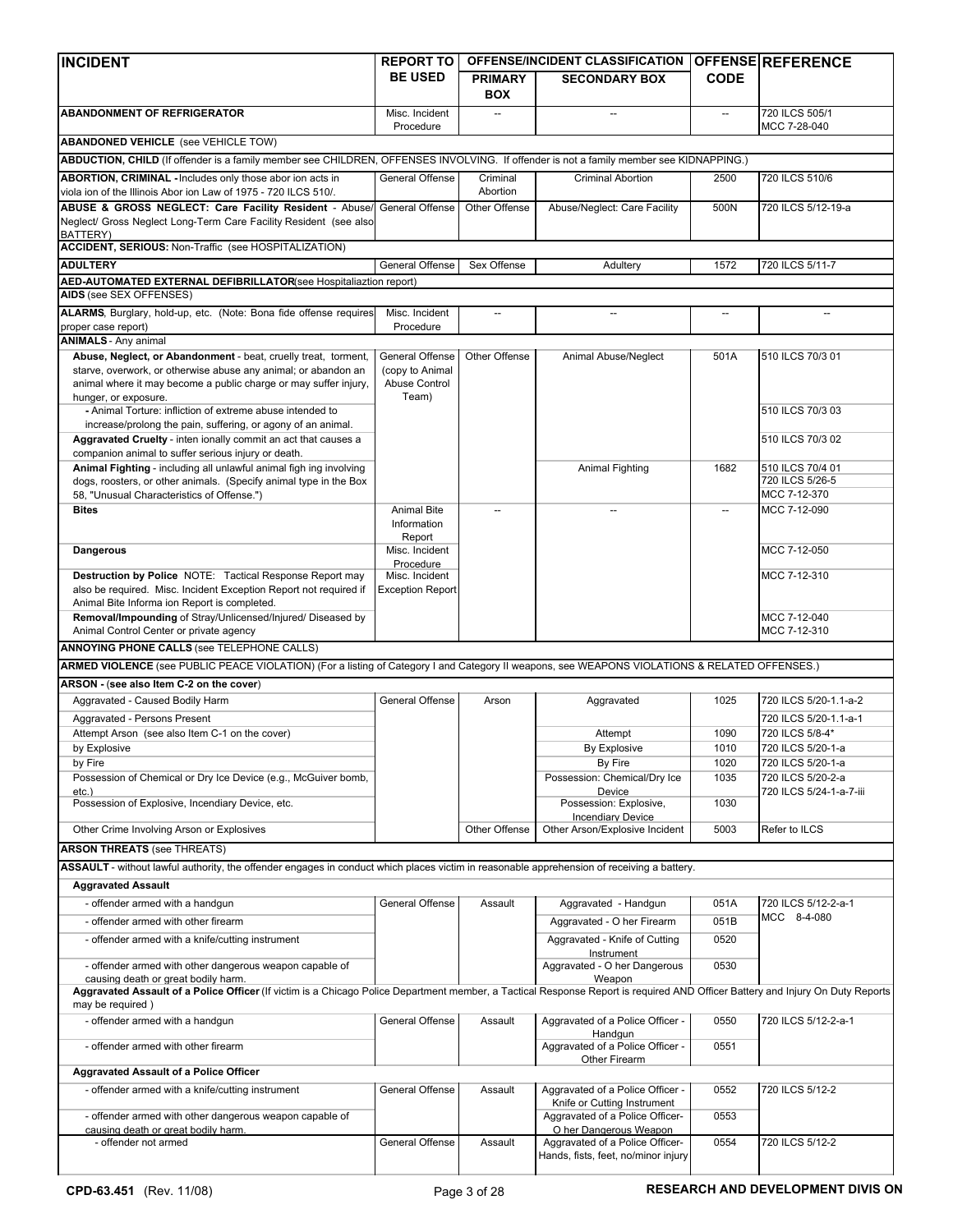| <b>INCIDENT</b>                                                                                                                                                                                                                                                                                                                                                                                                                                                                                                                                                                                                                                                                                                                                                                                                                                                                                            | <b>REPORT TO</b> |                              | OFFENSE/INCIDENT CLASSIFICATION OFFENSE REFERENCE                                      |              |                               |
|------------------------------------------------------------------------------------------------------------------------------------------------------------------------------------------------------------------------------------------------------------------------------------------------------------------------------------------------------------------------------------------------------------------------------------------------------------------------------------------------------------------------------------------------------------------------------------------------------------------------------------------------------------------------------------------------------------------------------------------------------------------------------------------------------------------------------------------------------------------------------------------------------------|------------------|------------------------------|----------------------------------------------------------------------------------------|--------------|-------------------------------|
|                                                                                                                                                                                                                                                                                                                                                                                                                                                                                                                                                                                                                                                                                                                                                                                                                                                                                                            | <b>BE USED</b>   | <b>PRIMARY</b><br><b>BOX</b> | <b>SECONDARY BOX</b>                                                                   | <b>CODE</b>  |                               |
| Aggravated Assault of a Protected Employee - (see also "Aggravated Assault of a Police Officer.") The offender acts to prevent a "Protected Employee" from performing his/her<br>official duties, or in retaliation for such performance. A "Protected Employee" includes a peace officer, community policing volunteer, fireman, correctional officer, emergency<br>medical technician, paramedic, ambulance driver, other medical assistance personnel, public transporta ion employee, Illinois State or municipal corpora ion employee, teacher,<br>school employee, park district employee on school/park district grounds/property, an employee of the State Dept. of Public Aid, County Dept. of Public Aid, Dept. of Human<br>Services on public aid grounds/in a residence of a public aid applicant/recipient, while in the performance of official duties, u ility worker, or security officer. |                  |                              |                                                                                        |              |                               |
| - offender armed with a handgun                                                                                                                                                                                                                                                                                                                                                                                                                                                                                                                                                                                                                                                                                                                                                                                                                                                                            | General Offense  | Assault                      | Aggravated of a Protected<br>Employee: Handqun                                         | 0555         | 720 ILCS 5/12-2<br>MCC8-4-075 |
| - offender armed with other firearm                                                                                                                                                                                                                                                                                                                                                                                                                                                                                                                                                                                                                                                                                                                                                                                                                                                                        |                  |                              | Aggravated of a Protected<br>Emplovee: Other Firearm                                   | 0556         |                               |
| - offender armed with a knife/cutting instrument                                                                                                                                                                                                                                                                                                                                                                                                                                                                                                                                                                                                                                                                                                                                                                                                                                                           |                  |                              | Aggravated of a Protected<br>Employee: Knife of Cutting                                | 0557         |                               |
| - offender armed with other dangerous weapon capable of                                                                                                                                                                                                                                                                                                                                                                                                                                                                                                                                                                                                                                                                                                                                                                                                                                                    |                  |                              | Aggravated: Other Dangerous                                                            | 0558         |                               |
| causing death or great bodily harm.<br>- offender not armed                                                                                                                                                                                                                                                                                                                                                                                                                                                                                                                                                                                                                                                                                                                                                                                                                                                |                  |                              | Weapon<br>Aggravated of a Protected<br>Employee: Hands, Fists, Feet<br>no/minor injury | 0545         |                               |
| Simple Assault - Engages in conduct which places another in reasonable apprehension of receiving a battery; no dangerous weapon capable of causing death or great bodily<br>harm.                                                                                                                                                                                                                                                                                                                                                                                                                                                                                                                                                                                                                                                                                                                          |                  |                              |                                                                                        |              |                               |
| - victim NOT a Protected Employee or Police Officer                                                                                                                                                                                                                                                                                                                                                                                                                                                                                                                                                                                                                                                                                                                                                                                                                                                        | General Offense  | Assault                      | Simple                                                                                 | 0560         | 720 ILCS 5/12-1-a             |
| <b>AUTO THEFT</b> (see THEFT - MOTOR VEHICLE)                                                                                                                                                                                                                                                                                                                                                                                                                                                                                                                                                                                                                                                                                                                                                                                                                                                              |                  |                              |                                                                                        |              |                               |
| BATTERY - without lawful authority, intentionally/knowingly makes physical contact of an insulting or provoking nature or causes bodily harm                                                                                                                                                                                                                                                                                                                                                                                                                                                                                                                                                                                                                                                                                                                                                               |                  |                              |                                                                                        |              |                               |
| <b>Aggravated Battery</b>                                                                                                                                                                                                                                                                                                                                                                                                                                                                                                                                                                                                                                                                                                                                                                                                                                                                                  |                  |                              |                                                                                        |              |                               |
| - shot victim with handgun                                                                                                                                                                                                                                                                                                                                                                                                                                                                                                                                                                                                                                                                                                                                                                                                                                                                                 | General Offense  | <b>Battery</b>               | Aggravated: Handgun                                                                    | 041A         | 720 ILCS 5/12-4.2-a-1         |
| - shot victim armed wi h non-handgun firearm.                                                                                                                                                                                                                                                                                                                                                                                                                                                                                                                                                                                                                                                                                                                                                                                                                                                              |                  |                              | Aggravated: Other Firearm                                                              | 041B         |                               |
| - cut or stabbed with a knife/cutting instrument<br>- injured vic im with other dangerous weapon. Includes cases<br>where firearm used as bludgeoning instrument.                                                                                                                                                                                                                                                                                                                                                                                                                                                                                                                                                                                                                                                                                                                                          |                  |                              | Aggravated: Knife or Cutting<br>Instrument<br>Aggravated: Other Dangerous<br>Weapon    | 0420<br>0430 | 720 ILCS 5/12-4-b-1           |
| - offender used a caus ic substance (heinous battery)                                                                                                                                                                                                                                                                                                                                                                                                                                                                                                                                                                                                                                                                                                                                                                                                                                                      |                  |                              |                                                                                        |              | 720 ILCS 5/12-4.1             |
| - offender not armed, but caused great bodily harm, or<br>permanent disability or disfigurement                                                                                                                                                                                                                                                                                                                                                                                                                                                                                                                                                                                                                                                                                                                                                                                                            |                  |                              | Aggravated: Hands, fists, feet,<br>serious injury                                      | 0479         | 720 ILCS 5/12-4-a             |
| - offender not armed and victim not injured or wi h minor<br>injuries only; and either he offender was wearing a hood,                                                                                                                                                                                                                                                                                                                                                                                                                                                                                                                                                                                                                                                                                                                                                                                     |                  |                              | Aggravated: Hands, fists, feet,<br>no/minor injury                                     | 0440         | 720 ILCS 5/12-4-b-2           |
| mask. etc or the victim was pregnant or handicapped<br>Aggravated Battery of a Police Officer (If victim is a Chicago Police Department member, a Tactical Response Report is required AND Officer Battery and Injury On Duty Reports                                                                                                                                                                                                                                                                                                                                                                                                                                                                                                                                                                                                                                                                      |                  |                              |                                                                                        |              |                               |
| may be required)                                                                                                                                                                                                                                                                                                                                                                                                                                                                                                                                                                                                                                                                                                                                                                                                                                                                                           |                  |                              |                                                                                        |              |                               |
| - shot with handgun.                                                                                                                                                                                                                                                                                                                                                                                                                                                                                                                                                                                                                                                                                                                                                                                                                                                                                       | General Offense  | Battery                      | Aggravated of a Police Officer -<br>Handqun                                            | 0450<br>0451 | 720 ILCS 5/12-4.2-a-2         |
| - shot with non-handgun firearm.<br>- cut with a knife/cutting instrument                                                                                                                                                                                                                                                                                                                                                                                                                                                                                                                                                                                                                                                                                                                                                                                                                                  |                  |                              | Aggravated of a Police Officer -<br>Other Firearm<br>Aggravated of a Police Officer -  | 0452         | 720 ILCS 5/12-4.2-a-2         |
|                                                                                                                                                                                                                                                                                                                                                                                                                                                                                                                                                                                                                                                                                                                                                                                                                                                                                                            |                  |                              | Knife or Cutting Instrument                                                            |              |                               |
| - injured vic im with other dangerous weapon capable of<br>causing death or great bodily harm.                                                                                                                                                                                                                                                                                                                                                                                                                                                                                                                                                                                                                                                                                                                                                                                                             |                  |                              | Aggravated of a Police Officer<br>O her Dangerous Weapon                               | 0453         |                               |
| - offender used a caus ic substance (heinous battery)                                                                                                                                                                                                                                                                                                                                                                                                                                                                                                                                                                                                                                                                                                                                                                                                                                                      |                  |                              |                                                                                        |              | 720 ILCS 5/12-4.1             |
| - offender not armed, but caused great bodily harm, or<br>permanent disability or disfigurement                                                                                                                                                                                                                                                                                                                                                                                                                                                                                                                                                                                                                                                                                                                                                                                                            |                  |                              | Aggravated of a Police Officer-<br>Hands, fists, feet serious injury                   | 0461         | 720 ILCS 5/12-4-a             |
| - offender not armed, but caused great bodily harm, or<br>permanent disability or disfigurement ie.: hooded, masked,<br>pregnant etc                                                                                                                                                                                                                                                                                                                                                                                                                                                                                                                                                                                                                                                                                                                                                                       |                  |                              | Aggravated of a Police Officer-<br>Hands, fists, feet, no/minor injury                 | 0454         |                               |
| Aggravated Battery of a Protected Employee (See definition of Protected Employee under "Aggravated Assault of Protected Employee." Aggravated Battery of a Protected<br>Employee also includes taxi driver.)                                                                                                                                                                                                                                                                                                                                                                                                                                                                                                                                                                                                                                                                                               |                  |                              |                                                                                        |              |                               |
| - shot with a handgun.                                                                                                                                                                                                                                                                                                                                                                                                                                                                                                                                                                                                                                                                                                                                                                                                                                                                                     | General Offense  | Battery                      | Aggravated of a Protected<br>Employee - Handgun                                        | 0480         | 720 ILCS 5/12-4.2-a-2         |
| - shot with a non-handgun firearm.                                                                                                                                                                                                                                                                                                                                                                                                                                                                                                                                                                                                                                                                                                                                                                                                                                                                         |                  |                              | Aggravated of a Protected<br>Employee - Other Firearm                                  | 0481         |                               |
| - cut with a knife/cutting instrument                                                                                                                                                                                                                                                                                                                                                                                                                                                                                                                                                                                                                                                                                                                                                                                                                                                                      |                  |                              | Aggravated of a Protected<br>Employee - Knife or Cutting<br>Instrument                 | 0482         | 720 ILCS 5/12-4-b-1           |
| - injured vic im with other dangerous weapon capable of<br>causing death or great bodily harm.<br>- offender used a caus ic substance (heinous battery)                                                                                                                                                                                                                                                                                                                                                                                                                                                                                                                                                                                                                                                                                                                                                    |                  |                              | Aggravated of a Protected<br>Employee-O her Dangerous                                  | 0483         | 720 ILCS 5/12-4.1             |
| - offender not armed, but caused great bodily harm, or                                                                                                                                                                                                                                                                                                                                                                                                                                                                                                                                                                                                                                                                                                                                                                                                                                                     |                  |                              | Weapon<br>Aggravated of a Protected                                                    | 0462         | 720 ILCS 5/12-4-b-2           |
| permanent disability or disfigurement                                                                                                                                                                                                                                                                                                                                                                                                                                                                                                                                                                                                                                                                                                                                                                                                                                                                      |                  |                              | Employee-Hands, fists, feet,<br>serious iniurv                                         |              |                               |
| - offender not armed, but caused great bodily harm, or<br>permanent disability or disfigurement ie.: hooded, masked, etc.                                                                                                                                                                                                                                                                                                                                                                                                                                                                                                                                                                                                                                                                                                                                                                                  |                  |                              | Aggravated of a Protected<br>Employee-Hands, fists, feet<br>no/minor iniurv            | 0484         |                               |
| Child, Aggravated Battery - Vic im under age 13 (or institutionalized severely or profoundly mentally retarded person) suffers great bodily harm or permanent disability or<br>disfigurement; Offender is 18 years of age or older (if offender is a family member, see CHILDREN, OFFENSES INVOLVING and Domestic Battery in this section).                                                                                                                                                                                                                                                                                                                                                                                                                                                                                                                                                                |                  |                              |                                                                                        |              |                               |
| - Aggravated Battery of a Child                                                                                                                                                                                                                                                                                                                                                                                                                                                                                                                                                                                                                                                                                                                                                                                                                                                                            | General Offense  | Battery                      | Aggravated of a Child                                                                  | 0485         | 720 ILCS 5/12-4.3             |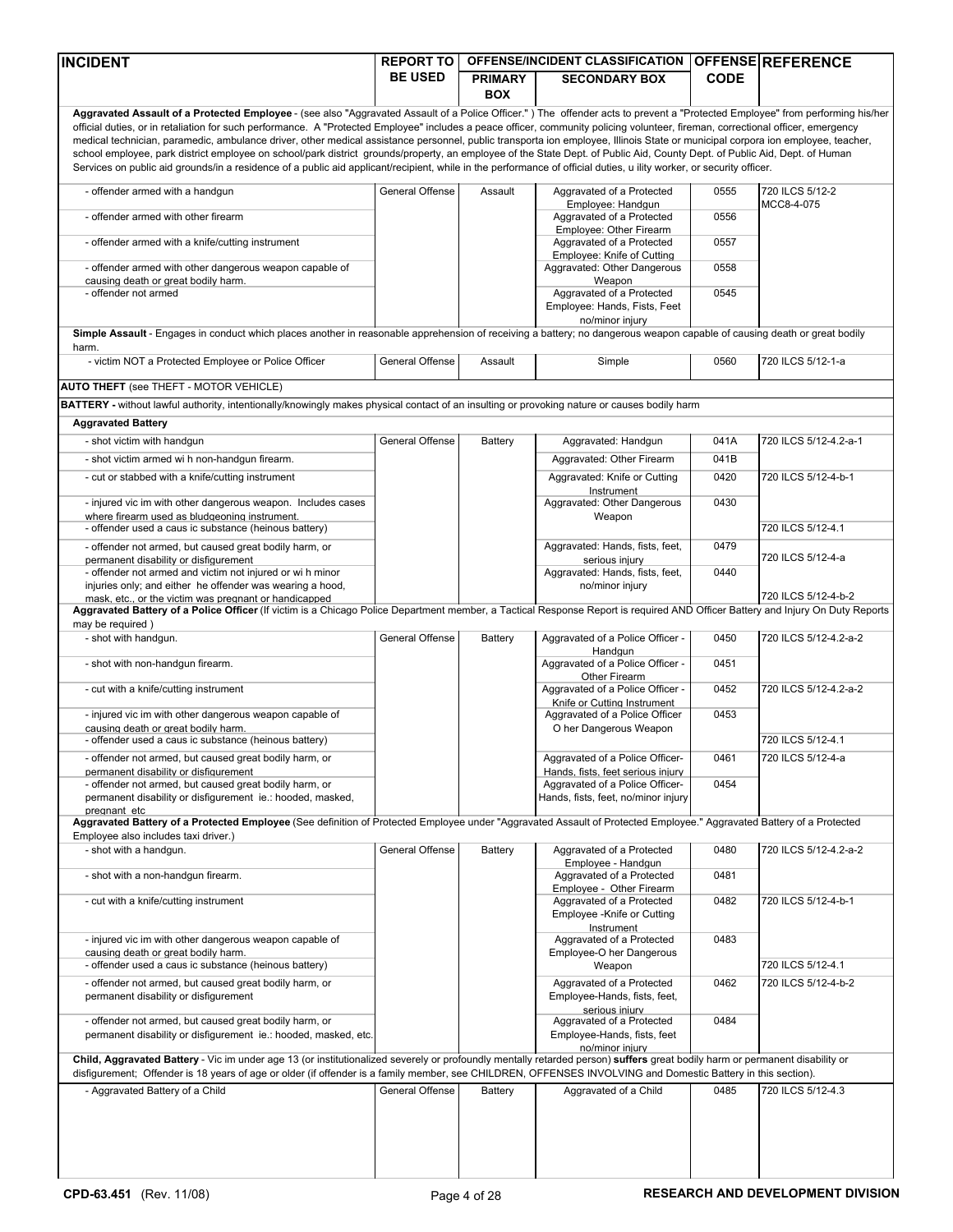| <b>INCIDENT</b>                                                                                                                                                                                                                                                                                                                                                                                                                                                                                                             | <b>REPORT TO</b>            |                                        | OFFENSE/INCIDENT CLASSIFICATION OFFENSE REFERENCE                 |                          |                                      |
|-----------------------------------------------------------------------------------------------------------------------------------------------------------------------------------------------------------------------------------------------------------------------------------------------------------------------------------------------------------------------------------------------------------------------------------------------------------------------------------------------------------------------------|-----------------------------|----------------------------------------|-------------------------------------------------------------------|--------------------------|--------------------------------------|
|                                                                                                                                                                                                                                                                                                                                                                                                                                                                                                                             | <b>BE USED</b>              | <b>PRIMARY</b><br><b>BOX</b>           | <b>SECONDARY BOX</b>                                              | <b>CODE</b>              |                                      |
| Child, Unborn, Aggravated Battery - Victim an unborn child and offender, without legal justification, intentionally or knowingly causes bodily harm. (Does not include acts<br>committed during any lawful abortion as defined under the Illinois Abortion Law of 1975 - 720 ILCS 510.)                                                                                                                                                                                                                                     |                             |                                        |                                                                   |                          |                                      |
| - Aggravated Battery of an Unborn Child (Unborn child<br>suffered great bodily harm or permanent disability or<br>disfigurement.)                                                                                                                                                                                                                                                                                                                                                                                           | General Offense             | Battery                                | Aggravated of Unborn Child                                        | 0487                     | 720 ILCS 5/12-4.4-a                  |
| - Battery of an Unborn Child                                                                                                                                                                                                                                                                                                                                                                                                                                                                                                |                             |                                        | Of an Unborn Child                                                | 0475                     | 720 ILCS 5/12-3.1                    |
| Domestic Battery - Causes bodily harm or makes physical contact with any family or household member. (Ref. 725 ILCS 5/112A-3: "Family or household member" defined as                                                                                                                                                                                                                                                                                                                                                       |                             |                                        |                                                                   |                          |                                      |
| spouses, former spouses, parents, children, stepchildren, other persons related by blood or by present or prior marriage, persons who share or formerly shared a common dwelling,<br>persons who have or allegedly have a child in common, persons who share or allegedly share a blood relationship through a child, persons who have had a da ing relationship or<br>dated, and persons with disabilities and their caretakers.) See also the defini ion of "Family Member" under CHILDREN, OFFENSES INVOLVING.)          |                             |                                        |                                                                   |                          |                                      |
| - Simple Domestic Battery                                                                                                                                                                                                                                                                                                                                                                                                                                                                                                   | General Offense             | Battery                                | Domestic Battery: Simple                                          | 0486                     | 720 ILCS 5/12-3.2-a-1 or 2           |
| - shot with a handgun.                                                                                                                                                                                                                                                                                                                                                                                                                                                                                                      |                             |                                        | Agg: Domestic Battery: Handgun                                    | 0488                     | 720 ILCS 5/12-3.3-a                  |
| - shot with non-handgun firearm.                                                                                                                                                                                                                                                                                                                                                                                                                                                                                            |                             |                                        | Agg: Domes ic Battery: Other                                      | 0489                     |                                      |
| - Cut with a knife/cut ing instrument                                                                                                                                                                                                                                                                                                                                                                                                                                                                                       |                             |                                        | Firearm<br>Agg: Domestic Battery:<br>Knife/Cutting Instrument     | 0496                     |                                      |
| - Injured victim with other dangerous weapon capable of<br>causing death or great bodily harm.                                                                                                                                                                                                                                                                                                                                                                                                                              |                             |                                        | Agg: Domes ic Battery: Other<br>Dangerous Weapon                  | 0497                     |                                      |
| - offender not armed and used only hands, fists, feet but<br>caused serious injury to victim.                                                                                                                                                                                                                                                                                                                                                                                                                               |                             |                                        | Aggravated Domes ic Battery-<br>Hands, fists, feet serious injury | 0498                     |                                      |
| Senior Citizen, Aggravated Battery - Victim a person 60 years of age or older and offender, without legal jus ification, intentionally or knowingly causes great bodily harm or                                                                                                                                                                                                                                                                                                                                             |                             |                                        |                                                                   |                          |                                      |
| permanent disability or disfigurement. (See also ABUSE & NEGLECT: Care Facility Resident.)<br>- Aggravated Battery of a Senior Citizen                                                                                                                                                                                                                                                                                                                                                                                      | General Offense             | Battery                                | Aggravated of Senior Citizen                                      | 0495                     | 720 ILCS 5/12-4.6                    |
|                                                                                                                                                                                                                                                                                                                                                                                                                                                                                                                             |                             |                                        |                                                                   |                          |                                      |
| Simple Battery - without legal authority, knowingly/ intentionally (and absent other aggravating factors) while NOT armed with a dangerous weapon capable of causing dea h or<br>great bodily harm:                                                                                                                                                                                                                                                                                                                         |                             |                                        |                                                                   |                          |                                      |
| - causes bodily harm resulting in no or minor injury                                                                                                                                                                                                                                                                                                                                                                                                                                                                        | General Offense             | Battery                                | Simple                                                            | 0460                     | 720 ILCS 5/12-3-a-1                  |
| - makes physical contact of an insulting or provoking nature<br><b>BEACHES - Prohibition of Glass Objects</b>                                                                                                                                                                                                                                                                                                                                                                                                               | Misc. Incident              | $\overline{\phantom{a}}$               |                                                                   | $\overline{\phantom{a}}$ | 720 ILCS 5/12-3-a-2<br>MCC 10-36-130 |
|                                                                                                                                                                                                                                                                                                                                                                                                                                                                                                                             | Procedure                   |                                        |                                                                   |                          |                                      |
| BEGGING OR SOLICITING FUNDS ON PUBLIC WAY                                                                                                                                                                                                                                                                                                                                                                                                                                                                                   | Misc. Incident<br>Procedure | $\overline{a}$                         | $\overline{a}$                                                    | $\overline{\phantom{a}}$ | MCC 10-8-170                         |
| <b>BIGAMY</b>                                                                                                                                                                                                                                                                                                                                                                                                                                                                                                               | General Offense             | Sex Offense                            | Bigamy                                                            | 1576                     | 720 ILCS 5/11-12-a                   |
| Marrying a Bigamist                                                                                                                                                                                                                                                                                                                                                                                                                                                                                                         |                             |                                        | Marrying a Bigamist                                               | 1578                     | 720 ILCS 5/11-13-a                   |
| <b>BOGUS CHECK (see DECEPTIVE PRACTICES)</b>                                                                                                                                                                                                                                                                                                                                                                                                                                                                                |                             |                                        |                                                                   |                          |                                      |
| <b>BOMB THREATS (see THREATS)</b>                                                                                                                                                                                                                                                                                                                                                                                                                                                                                           |                             |                                        |                                                                   |                          |                                      |
| <b>BRIBERY AND RELATED OFFENSES</b>                                                                                                                                                                                                                                                                                                                                                                                                                                                                                         |                             |                                        |                                                                   |                          |                                      |
| Athletic Contest (see "Bribery in Contests," GAMBLING & RELATED OFFENSES)                                                                                                                                                                                                                                                                                                                                                                                                                                                   |                             |                                        |                                                                   |                          |                                      |
| Bribery of Public Officer, Public Employee, Juror, or Witness (Inc.   General Offense<br>Police Officer)<br>Failure to Report a Bribe of Public Officer, Public Employee, or                                                                                                                                                                                                                                                                                                                                                |                             | Interference<br>wi h Public<br>Officer | <b>Bribery</b>                                                    | 3910                     | 720 ILCS 5/33-1-a<br>720 ILCS 5/33-2 |
| Juror (Inc. Police Officer)                                                                                                                                                                                                                                                                                                                                                                                                                                                                                                 |                             |                                        |                                                                   |                          |                                      |
| <b>BURGLARY</b>                                                                                                                                                                                                                                                                                                                                                                                                                                                                                                             |                             |                                        |                                                                   |                          |                                      |
| -Home Invasion - Offender without au hority enters he dwelling<br>place of another; knowing persons are present or remains in such<br>a dwelling or has reason to know that persons are present and<br>armed with a dangerous weapon hreatens the imminent use of<br>force; or causes any injury; or discharges a firearm.                                                                                                                                                                                                  | General Offense             | Burglary                               | Home Invasion                                                     | 0650                     | 720 ILCS 5/12-11                     |
| Non-Residential - Forcible Entry                                                                                                                                                                                                                                                                                                                                                                                                                                                                                            |                             |                                        | <b>Forcible Entry</b>                                             | 0610                     | 720 ILCS 5/19-1-a                    |
| - Unlawful Entry                                                                                                                                                                                                                                                                                                                                                                                                                                                                                                            |                             |                                        | Unlawful Entry - No Force                                         | 0620                     |                                      |
| - Attempt Forcible Entry (*see also Item C-1 on the cover)<br>Residential Burglary - Forcible Entry                                                                                                                                                                                                                                                                                                                                                                                                                         |                             |                                        | <b>Attempt Forcible Entry</b><br><b>Forcible Entry</b>            | 0630<br>0610             | 720 ILCS 5/8-4*<br>720 ILCS 5/19-3-a |
|                                                                                                                                                                                                                                                                                                                                                                                                                                                                                                                             |                             |                                        |                                                                   |                          |                                      |
| - Unlawful Entry                                                                                                                                                                                                                                                                                                                                                                                                                                                                                                            |                             |                                        | Unlawful Entry - No Force                                         | 0620                     |                                      |
| - Attempt Residen ial (*see also Item C-1 on the cover)<br><b>BURGLARY TOOLS, POSSESSION OF</b>                                                                                                                                                                                                                                                                                                                                                                                                                             | General Offense             | Other Offense                          | <b>Attempt Forcible Entry</b><br>Possession of Burglary Tools     | 0630<br>4310             | 720 ILCS 5/8-4*<br>720 ILCS 5/19-2-a |
|                                                                                                                                                                                                                                                                                                                                                                                                                                                                                                                             |                             |                                        |                                                                   |                          | MCC 8-4-180                          |
| CANCELLATION OF R.D. NUMBER - Used only after an RD number has been obtained in error (e.g., a duplicate RD inadvertently obtained for the same offense).                                                                                                                                                                                                                                                                                                                                                                   |                             |                                        |                                                                   |                          |                                      |
| Cancella ion                                                                                                                                                                                                                                                                                                                                                                                                                                                                                                                | General Offense             | Cancellation                           | Cancellation                                                      | 9999                     |                                      |
| Vice Cancellation                                                                                                                                                                                                                                                                                                                                                                                                                                                                                                           | Vice                        | $\overline{\phantom{a}}$               | Vice Cancellation                                                 | 9998                     |                                      |
| <b>CARNIVAL, PERMIT TO OPERATE</b>                                                                                                                                                                                                                                                                                                                                                                                                                                                                                          | Misc. Incident<br>Procedure | --                                     | $\overline{\phantom{a}}$                                          | $\overline{\phantom{a}}$ | MCC 10-8-335                         |
| CHILDREN, OFFENSES INVOLVING                                                                                                                                                                                                                                                                                                                                                                                                                                                                                                |                             |                                        |                                                                   |                          |                                      |
| NOTE: For this section "Family Member" means: Parent, brother, sister, grandparent, former spouse or other family member (whole/half blood, step or adopted); Other relative by<br>blood or marriage including aunt, uncle, niece, nephew, or cousin; Foster parent or guardian; Any person responsible for he child's welfare within the child's home environment<br>including caregiver in the home; Or any individual residing in the same home as the child regardless of dura ion (Refer also to 720 ILCS 5/12-12-c.). |                             |                                        |                                                                   |                          |                                      |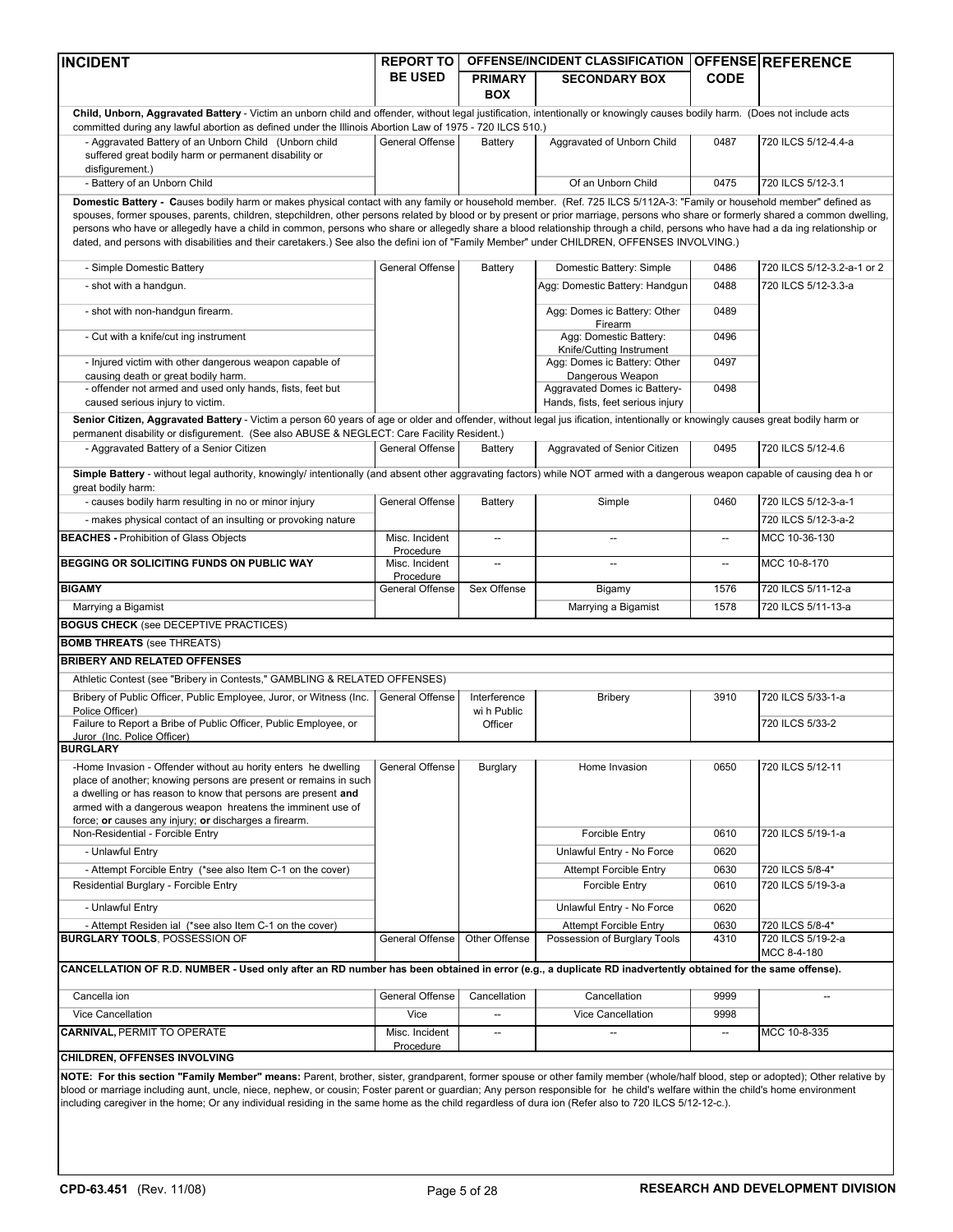| <b>INCIDENT</b>                                                                                                                                                                                                                                  | <b>REPORT TO</b>       |                                  | <b>OFFENSE/INCIDENT CLASSIFICATION</b>                       |             | <b>OFFENSE REFERENCE</b>              |
|--------------------------------------------------------------------------------------------------------------------------------------------------------------------------------------------------------------------------------------------------|------------------------|----------------------------------|--------------------------------------------------------------|-------------|---------------------------------------|
|                                                                                                                                                                                                                                                  | <b>BE USED</b>         | <b>PRIMARY</b>                   | <b>SECONDARY BOX</b>                                         | <b>CODE</b> |                                       |
|                                                                                                                                                                                                                                                  |                        | <b>BOX</b>                       |                                                              |             |                                       |
| <b>CHILDREN, OFFENSES INVOLVING (Continued)</b>                                                                                                                                                                                                  |                        |                                  |                                                              |             |                                       |
| Billiard Room - Person under 18 years of age                                                                                                                                                                                                     | General Offense        | Offense<br>Involving             | O her Offense                                                | 1780        | MCC 4-156-420                         |
| Child Abduction - Offender intentionally conceals from the                                                                                                                                                                                       | General Offense        | Children<br>Offense              | <b>Child Abduction</b>                                       | 1790        | 720 ILCS 5/10-5-b-1                   |
| custodial parent, detains, or removes from the jurisdic ion of the                                                                                                                                                                               |                        | Involving                        |                                                              |             |                                       |
| court a child in violation of a court order or process.                                                                                                                                                                                          |                        | Children                         |                                                              |             |                                       |
| Child Abandonment - Child under 13 years of age                                                                                                                                                                                                  |                        |                                  | Child Abandonment                                            | 1755        | 720 ILCS 5/12-21.5-a<br>MCC 8-4-010-a |
| Child Abuse/Cruelty to Children by a Family Member (see                                                                                                                                                                                          |                        |                                  | Child Abuse                                                  | 1750        | 720 ILCS 5/12-4.3                     |
| definition of "Family Member" above). NOTE: If offender is not a<br>family member, see BATTERY and BATTERY, Child, Aggravated.                                                                                                                   |                        |                                  |                                                              |             | MCC 8-16-010                          |
| Criminal Sexual Abuse of a Child by a Family Member (see<br>definition of "Family Member" above)                                                                                                                                                 |                        |                                  | Criminal Sexual Abuse by Family<br>Member                    | 1751        | 720 ILCS 5/12-15                      |
| - Aggravated                                                                                                                                                                                                                                     |                        |                                  | Agg. Crim. Sexual Abuse by                                   | 1752        | 720 ILCS 5/12-16-b-1                  |
| Criminal Sexual Assault of a Child by a Family Member (see<br>definition of "Family Member" above)                                                                                                                                               |                        |                                  | Family Member<br>Sexual Assault of Child by<br>Family Member | 1753        | 720 ILCS 5/12-13-a-3                  |
| - Aggravated                                                                                                                                                                                                                                     |                        |                                  | Agg. Sexual Assault of Child by                              | 1754        | 720 ILCS 5/12-14                      |
| Contributing to the Delinquency (Misdemeanor) - willfully                                                                                                                                                                                        |                        |                                  | Family Member<br>Contribute to Delinquency of                | 1720        | 720 ILCS 130/2a                       |
| cause, aid, or encourage a child to be delinquent                                                                                                                                                                                                |                        |                                  | Child                                                        |             |                                       |
| Contributing to Criminal Delinquency (Felony) - Offender over<br>age 21, with the intent to promote the commission of a felony or<br>misdemeanor, solicits, compels, or directs a juvenile in the<br>commission of the offense                   |                        |                                  | Contribute to Criminal<br>Delinquency of a Juvenile          | 1725        | 720 ILCS 5/33d-1-a                    |
| Contributing to Dependency or Neglect by Parent or Guardian                                                                                                                                                                                      |                        |                                  | Endangering Life/Health Child                                | 1710        | 720 ILCS 130/2                        |
| <b>Curfew</b> - Minor out after curfew                                                                                                                                                                                                           | Curfew                 |                                  |                                                              |             | MCC 8-16-020                          |
| Endangering Life or Health of a Child                                                                                                                                                                                                            | <b>General Offense</b> | Offense                          | Endangering Life/Health Child                                | 1710        | 720 ILCS 5/12-21.6-a                  |
| Employment in Pawn Shop - under 16 years of Age (Report                                                                                                                                                                                          |                        | Involving<br>Children            | O her Offense                                                | 1780        | MCC 4-240-160                         |
| copy to Vice Control Section)<br>Gaming Devices - minor playing with                                                                                                                                                                             |                        |                                  | O her Offense                                                | 1780        | MCC 8-16-080                          |
| <b>Harboring a Runaway</b>                                                                                                                                                                                                                       |                        |                                  | Harbor Runaway                                               | 1791        | 720 ILCS 5/10-6-a                     |
| Juvenile Prostitution & Related Offenses (see PROSTITUTION & RELATED OFFENSES)                                                                                                                                                                   |                        |                                  |                                                              |             |                                       |
| Pornography of Children - Any person who solicits or engages                                                                                                                                                                                     | General Offense        | Offense                          | Child Pornography                                            | 1582        | 720 ILCS 5/11-20.1-a                  |
| any child under 18 years (or any institutionalized, severely or<br>profoundly mentally retarded person) to act, pose, or otherwise<br>perform for any type of pornographic production.                                                           |                        | Involving<br>Children            |                                                              |             |                                       |
| Pornography, Sale to Children (see SEX OFFENSES: Obscenity & Related Offenses)                                                                                                                                                                   |                        |                                  |                                                              |             |                                       |
| Possession of Pornographic Print by commercial<br>film/photographic print processor depicting child under the age of<br>18                                                                                                                       | General Offense        | Offense<br>Involving<br>Children | Possession of Pornographic<br>Print                          | 1537        | 720 ILCS 5/11-20.2                    |
| Runaway (see MISSING PERSON)                                                                                                                                                                                                                     |                        |                                  |                                                              |             |                                       |
| Sexual Exploitation of a Child (see SEX OFFENSES: Obscenity & Related Offenses)                                                                                                                                                                  |                        |                                  |                                                              |             |                                       |
| Tobacco Products - Sale to a Minor                                                                                                                                                                                                               | <b>General Offense</b> | Offense                          | Sale of Tobacco Products to                                  | 1715        | 720 ILCS 675/1                        |
|                                                                                                                                                                                                                                                  |                        | Involving                        | Minors                                                       |             |                                       |
| Truancy                                                                                                                                                                                                                                          | School Absentee        |                                  |                                                              |             | 705 ILCS 405/3-33                     |
| Unlawful Employment of Child (under 14 years of age).<br>"Unlawful Employment" refers to the exhibit, use, or employ in any<br>manner for the service or purpose of entertainment.<br>- Inducing Unlawful Employment of Child (under 14 years of | General Offense        | Offense<br>Involving<br>Children | O her Offense                                                | 1780        | 720 ILCS 150/1                        |
| age)<br>Unlawful Publications, Sale to Minors - Stories or Pictures of<br>Bloodshed, Lust or Crime (includes lend, give, show, advertise)                                                                                                        |                        |                                  |                                                              |             | 720 ILCS 670/1                        |
| Unlawful Sale of Travel Ticket to Minor                                                                                                                                                                                                          |                        |                                  | Unlawful Sale of Travel Ticket to                            | 1775        | 720 ILCS 5/10-8-a                     |
| Unlawful Visitation Interference - Use only in sole custody                                                                                                                                                                                      |                        |                                  | Minor<br>O her Offense                                       | 1780        | 720 ILCS 5/10-5.5                     |
| situations involving family members who do not have joint                                                                                                                                                                                        |                        |                                  |                                                              |             |                                       |
| custody. For Non-Family Members, see KIDNAPPING. In joint                                                                                                                                                                                        |                        |                                  |                                                              |             |                                       |
| custody cases, no report is required - refer the parties to the court<br>issuing the custody order.                                                                                                                                              |                        |                                  |                                                              |             |                                       |
| CIVIL RIGHTS VIOLATION - Non-criminal incident (see also HATE                                                                                                                                                                                    | Information            | $\overline{\phantom{a}}$         |                                                              |             |                                       |
| CR MES)                                                                                                                                                                                                                                          | Report                 |                                  |                                                              |             |                                       |
| COIN OPERATED DEVICE (see LICENSE VIOLATIONS)<br><b>COMPELLING CONFESSION (also see INTIMIDATION)</b>                                                                                                                                            | General Offense        | In imidation                     | <b>Compelling Confession</b>                                 | 3980        | 720 ILCS 5/12-7-a                     |
|                                                                                                                                                                                                                                                  |                        |                                  |                                                              |             |                                       |
| COMPLAINT BY CITIZEN - Received at district sta ion, no case report required. See General Order en itled "Complaint and Disciplinary Procedures."<br><b>CONFIDENCE GAME</b> (see DECEPTIVE PRACTICES)                                            |                        |                                  |                                                              |             |                                       |
| <b>COUNTERFEITING</b> (see DECEPTIVE PRACTICE)                                                                                                                                                                                                   |                        |                                  |                                                              |             |                                       |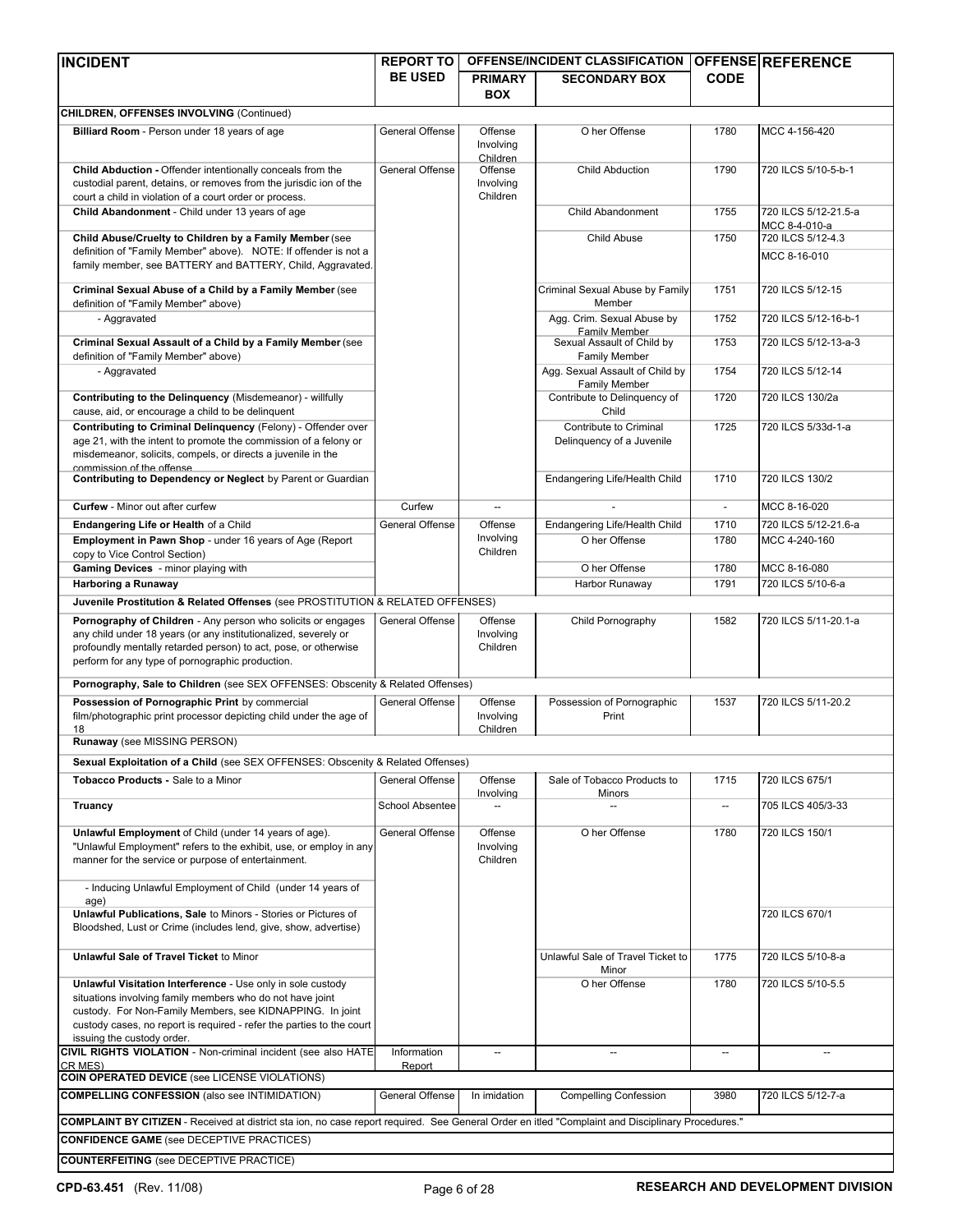| <b>INCIDENT</b>                                                                                                                                                             | <b>REPORT TO</b>      |                              | <b>OFFENSE/INCIDENT CLASSIFICATION</b>  |             | <b>OFFENSE REFERENCE</b>       |
|-----------------------------------------------------------------------------------------------------------------------------------------------------------------------------|-----------------------|------------------------------|-----------------------------------------|-------------|--------------------------------|
|                                                                                                                                                                             | <b>BE USED</b>        | <b>PRIMARY</b><br><b>BOX</b> | <b>SECONDARY BOX</b>                    | <b>CODE</b> |                                |
| <b>CREDIT CARDS, Illegal Use (see DECEPTIVE PRACTICES &amp; RELATED OFFENSES)</b>                                                                                           |                       |                              |                                         |             |                                |
| CRIMINAL DAMAGE TO PROPERTY & RELATED OFFENSES (see also DAMAGE TO PROPERTY - NON-CRIMINAL)                                                                                 |                       |                              |                                         |             |                                |
| Criminal Damage to Property (see also Criminal Defacement and                                                                                                               | General Offense       | Criminal                     | To Property                             | 1310        | 720 ILCS 5/21-1                |
| the o her codes in this sec ion)<br>Criminal Damage to Vehicle (Does not include Attempt Auto                                                                               |                       | Damage                       | To Vehicle                              | 1320        |                                |
| Theft)                                                                                                                                                                      |                       |                              |                                         |             |                                |
| Criminal Damage to State Supported Property                                                                                                                                 |                       |                              | To State Supp. Property                 | 1340        | 720 ILCS 5/21-4                |
| Criminal Damage to City of Chicago Property                                                                                                                                 |                       |                              | To City of Chicago Property             | 1345        | 720 ILCS 5/21-1<br>MCC 8-4-120 |
| Criminal Damage to Fire Fighting Apparatus, Hydrants, or                                                                                                                    |                       |                              | To Fire Fighting Apparatus,             | 1370        | 720 ILCS 5/21-1.1              |
| Equipment                                                                                                                                                                   |                       |                              | Equipment                               |             | MCC 8-4-0120                   |
| Criminal Damage or Obstruc ion to Telegraph or Telephone<br>Equipment                                                                                                       |                       |                              | To Property                             | 1370        | 720 ILCS 360/1                 |
| Criminal Damage to Library (not City of Chicago Property)                                                                                                                   |                       |                              | Library Vandalism                       | 1265        | 720 ILCS 5/16B-2.1             |
| Criminal Defacement (Offender uses paint or similar substance,                                                                                                              |                       |                              | <b>Criminal Defacement</b>              | 1305        | 720 ILCS 5/21-1.3              |
| writing instrument, etching tool, or similar device.)<br>Defacing a House of Worship                                                                                        |                       |                              | Institutional Vandalism                 | 1375        | 720 ILCS 5/21-1.2-a-1          |
| Defacing a Cemetery                                                                                                                                                         |                       |                              |                                         |             | 720 ILCS 5/21-1.2-a-2          |
|                                                                                                                                                                             |                       |                              |                                         |             |                                |
| Defacing a School                                                                                                                                                           |                       |                              |                                         |             | 720 ILCS 5/21-1.2-a-3          |
| <b>CRIMINAL SEXUAL ASSAULT</b> (see SEX OFFENSES)                                                                                                                           |                       |                              |                                         |             |                                |
| <b>CRIMINAL TRANSMISSION OF HIV (See SEX OFFENSES)</b>                                                                                                                      |                       |                              |                                         |             |                                |
| <b>CRIMINAL TRESPASS - To:</b>                                                                                                                                              |                       |                              |                                         |             |                                |
| <b>Airport Property</b>                                                                                                                                                     | General Offense       | Criminal                     | To Airport                              | 1335        | 720 ILCS 5/21-7                |
| Land - private or public property after receiving oral or written                                                                                                           |                       | Trespass                     | To Land                                 | 1330        | 720 ILCS 5/21-3                |
| notice that such entry is forbidden.                                                                                                                                        |                       |                              |                                         |             | MCC 8-4-250                    |
|                                                                                                                                                                             |                       |                              |                                         |             | MCC 8-4-050                    |
| Residence                                                                                                                                                                   |                       |                              | To Residence                            | 1365        | 720 ILCS 5/19-4                |
| <b>Railroad Track</b>                                                                                                                                                       |                       |                              | To Land                                 | 1330        | MCC 8-4-260                    |
| State Supported Land                                                                                                                                                        |                       |                              | To State Supported Land                 | 1350        | 720 ILCS 5/21-5                |
| Vehicle - no heft or damage                                                                                                                                                 |                       |                              | To Vehicle                              | 1360        | 720 ILCS 5/21-2                |
| <b>CURFEW VIOLATION (See CHILDREN, OFFENSES INVOLVING)</b>                                                                                                                  |                       |                              |                                         |             |                                |
| <b>DAMAGE TO PROPERTY - NON-CRIMINAL</b>                                                                                                                                    | Misc. Incident        |                              |                                         |             |                                |
|                                                                                                                                                                             | Procedure             |                              |                                         |             |                                |
| DECEASED PERSONS (see HOSPITALIZATION CASE REPORT & RELATED INCIDENTS)                                                                                                      |                       |                              |                                         |             |                                |
| DECEPTIVE PRACTICES & RELATED OFFENSES                                                                                                                                      |                       |                              |                                         |             |                                |
| *NOTE: Charging is not always consistent with reporting guidelines. For assistance with charging, contact the appropriate Area of the Detec ive Division for clarification. |                       |                              |                                         |             |                                |
| Bogus Check - Check written: Non-Sufficient Funds                                                                                                                           | Wor hless<br>Document | Deceptive<br>Practice        | <b>Bogus Check</b>                      | 1110        | 720 ILCS 5/17-1-B-d            |
| <b>Cable Television Offense</b>                                                                                                                                             | General Offense       |                              | Pay TV Service Offense                  | 1245        | 720 ILCS 5/16-3                |
| Cash Card-Possession of Cash Dispensing Machine I.D. Card<br>with Intent to Defraud                                                                                         |                       |                              | Illegal Possession of Cash Card         | 1151        | 720 ILCS 5/17-1-C-4            |
| Cash Card-Illegal Use of Cash Dispensing Machine                                                                                                                            |                       |                              | llegal Use of Cash Card                 | 1152        | 720 ILCS 5/16-1-a-4            |
| Coin-operated machines - Possession of Keys or Device to                                                                                                                    |                       |                              | Possession of Keys or Device to         | 1230        | 720 ILCS 5/16-6-a              |
| Coin Operated Machine                                                                                                                                                       |                       |                              | Coin Operated Machine                   |             |                                |
| <b>Computer Related Offenses</b><br>Unlawful Use of Computer - Computer Tampering or                                                                                        | General Offense       | Deceptive                    | Unlawful Use of Computer                | 1240        | 720 ILCS 5/16D-3-a-1           |
| <b>Unau horized Access</b>                                                                                                                                                  |                       | Practice                     |                                         |             |                                |
| Aggravated Computer Tampering - Causes disruption of or<br>interference with vital services or operations of State or Local<br>Government or Public Utility                 |                       |                              | <b>Aggravated Computer</b><br>Tampering | 1241        | 720 ILCS 5/16d-4-a-1           |
| Computer Fraud - Unau horized access as part of scheme for                                                                                                                  |                       |                              | Computer Fraud                          | 1242        | 720 ILCS 5/16d-5-a-1           |
| the purpose of fraud or deception<br>Confidence Games, e.g., Pigeon Drop, Handkerchief Game,<br>Penny Matching, 3 Card Monte, Telephone Tout, Envelope                      |                       |                              | Fraud or Confidence Game                | 1130        | 720 ILCS 5/16-1-a-2            |
| Switch, etc.                                                                                                                                                                |                       |                              |                                         |             |                                |
| *Counterfeit Check - Illegal manufacture by computer,                                                                                                                       | Wor hless             |                              | <b>Counterfeit Check</b>                | 1122        | 720 ILCS 5/17-3-a-1            |
| photocopy, or any other means                                                                                                                                               | Document              |                              |                                         |             | 720 ILCS 5/17-3-a-2            |
| *Counterfeit Document - includes currency, worthless bills, food<br>stamps, etc. (not including checks)                                                                     |                       |                              | <b>Counterfeiting Document</b>          | 1121        | 720 ILCS 5/17-3-a-3            |
| Credit Card - Illegal use of Stolen, Lost, Fictitious Credit Card                                                                                                           | General Offense       | Deceptive<br>Practice        | <b>Credit Card Fraud</b>                | 1150        | 720 ILCS 250/8                 |
| - Illegal use by card holder to defraud issuer                                                                                                                              |                       |                              |                                         |             | 720 ILCS 250/9                 |
| Deceptive Altering or Sale of Coins                                                                                                                                         | General Offense       | Deceptive                    | <b>Alter Coins</b>                      | 1160        | 720 ILCS 5/17-4                |
| <b>Deceptive Collection Practices</b>                                                                                                                                       |                       | Practice                     | <b>Deceptive Collection Practices</b>   | 1185        | 720 ILCS 5/17-5                |
| Embezzlement                                                                                                                                                                |                       |                              | Embezzlement                            | 1140        | 720 ILCS 5/17-1-B              |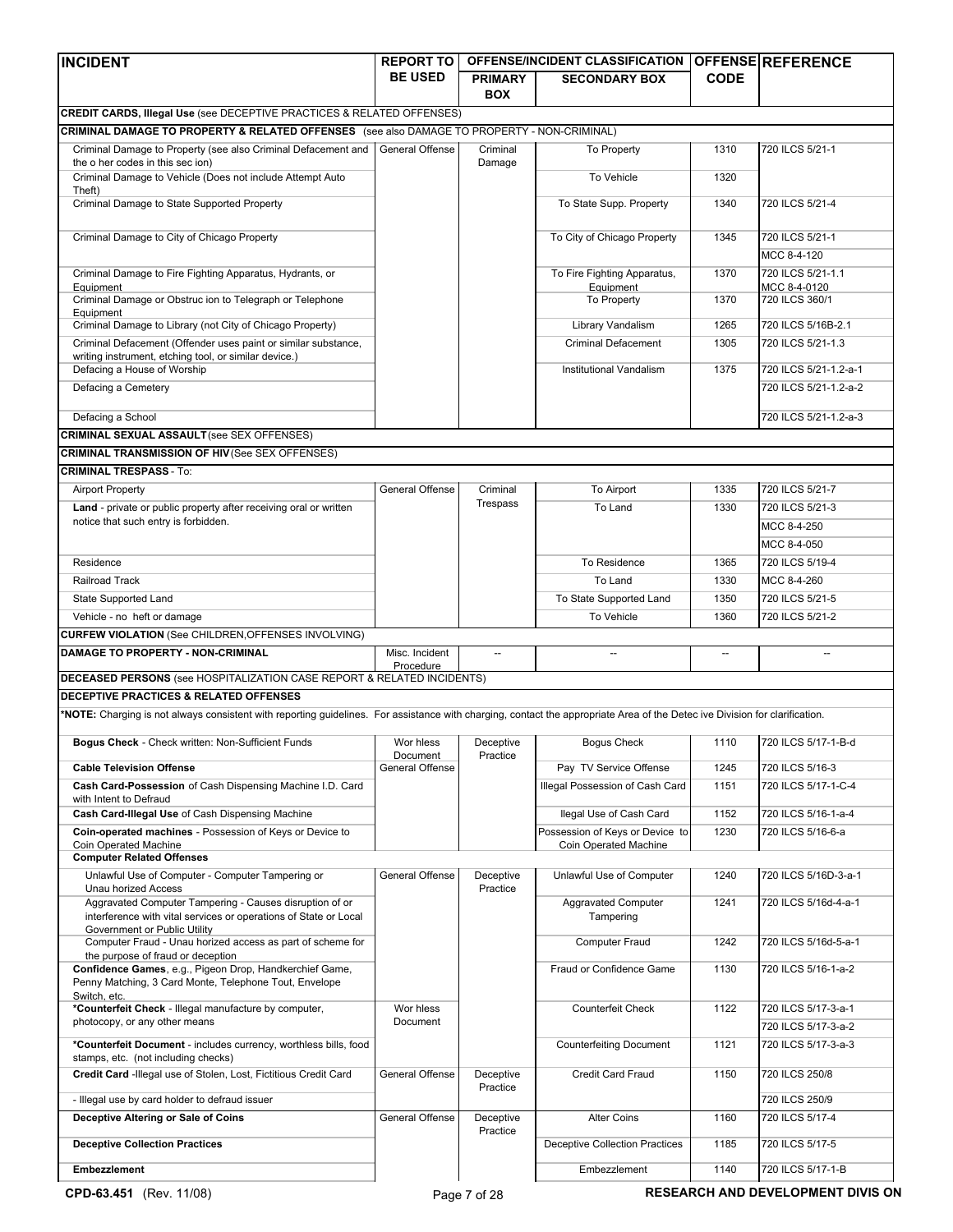| <b>INCIDENT</b>                                                                                                                                                                                                                                                            | <b>REPORT TO</b>            |                              | OFFENSE/INCIDENT CLASSIFICATION OFFENSE REFERENCE  |             |                                             |
|----------------------------------------------------------------------------------------------------------------------------------------------------------------------------------------------------------------------------------------------------------------------------|-----------------------------|------------------------------|----------------------------------------------------|-------------|---------------------------------------------|
|                                                                                                                                                                                                                                                                            | <b>BE USED</b>              | <b>PRIMARY</b><br><b>BOX</b> | <b>SECONDARY BOX</b>                               | <b>CODE</b> |                                             |
| <b>False Pretenses</b> - wi h the intent to defraud                                                                                                                                                                                                                        |                             |                              | Fraud or Confidence Game                           | 1130        | 720 ILCS 5/17-1-B                           |
| Financial Exploitation of an Elderly or Disabled Person -<br>offender uses position of trust to obtain control over property<br>through deception or intimidation.                                                                                                         |                             |                              | Financial Exploitation of<br>Elderly/Disabled      | 1195        | 720 ILCS 5/16-1.3                           |
| Financial Identity Theft - Knowingly uses any personal identifying information/documents of another person to obtain credit, money, goods, services, or other property.                                                                                                    |                             |                              |                                                    |             |                                             |
| - Over \$300                                                                                                                                                                                                                                                               | General Offense             | Theft                        | Financial Identity Theft Over                      | 0840        | 720 ILCS 5/16G-15                           |
| - \$300 and Under                                                                                                                                                                                                                                                          |                             |                              | \$300<br>Financial Identity Theft \$300 &<br>Under | 0841        | 720 ILCS 5/16G-15                           |
| - Aggravated (Offender steals the iden ity of a person 60<br>years of age or a disabled person.)                                                                                                                                                                           |                             |                              | Aggravated Financial Identity<br>Theft             | 0842        | 720 ILCS 5/16G-20                           |
| -Offender unsuccessfully attempts to obtain vic ims identity<br>including from bank/financial institution, credit comp, etc by<br>unlawful means.                                                                                                                          |                             |                              | Attempt: Financial Identity Theft                  | 0843        | 720 ILCS 5/8-4* state<br>statutes may apply |
| *Forgery - Forged Signature & Other Illegal Alteration of<br>Original Documents, e.g., altered will, deed, public records,<br>receipts, checks, etc.                                                                                                                       | Wor hless<br>Document       | Deceptive<br>Practice        | Forgery                                            | 1120        | 720 ILCS 5/17-3-a-1                         |
| Impersonation for Profit - (See also FALSE PERSONATION for Impersonating a Peace Officer and other officials for purposes other than profit.)                                                                                                                              |                             |                              |                                                    |             |                                             |
| - Impersonating veteran, member of police, fraternal, or veteran's<br>org. - use words "Chicago Police," etc., "Cook County Sheriff,"<br>etc., "police," etc., for purposes of solici ing financial contribu ions<br>or profit. (see also FALSE PERSONATION)               | General Offense             | Deceptive<br>Practice        | Impersonation                                      | 1170        | 720 ILCS 5/17-2                             |
| <b>Insurance Fraud</b>                                                                                                                                                                                                                                                     |                             |                              | <b>Insurance Fraud</b>                             | 1135        | 720 ILCS 5/46-1-a                           |
| Interference with Public Utility, Unlawful - impairs or interrupts<br>u ility service/supply, or diverts service/supply, or installs/removes<br>device for this purpose.                                                                                                   |                             |                              | Theft of Labor/Services                            | 1210        | 720 ILCS 5/16-14-a                          |
| Library Theft - Knowingly removes library materials without<br>authorization.                                                                                                                                                                                              |                             |                              | <b>Library Theft</b>                               | 1260        | 720 ILCS 5/16B-2                            |
| Money Laundering - engage in/attempt a financial transac ion to<br>conceal he nature, location, source, ownership, or control of<br>criminally derived property.                                                                                                           |                             | Other Offense                | Money Laundering                                   | 4800        | 720 ILCS 5/29B-1-a-1                        |
| Stolen Property - possess/buy/sell/receive stolen property                                                                                                                                                                                                                 |                             | Deceptive<br>Practice        | Stolen Prop: Buy/ Receive/ Pos.                    | 1200        | 720 ILCS 5/16-1-a-4                         |
| Telephone - Use of Slugs in Pay Telephone                                                                                                                                                                                                                                  |                             |                              | Theft of Labor/Services                            | 1210        | 720 ILCS 235/1                              |
| Theft of Labor, Service or Use of Property -e g., failure to pay<br>cab fare, avoiding payment of C.T.A. fare (jumping turnstile,<br>entering rear door of bus. etc.)                                                                                                      |                             |                              | Theft of Labor/Services                            | 1210        | 720 ILCS 5/16-3-a                           |
| Theft by Lessee, Non-Motor Vehicle - Rental Property, e.g.,<br>video cassettes, home repair equipment, business machines, etc.                                                                                                                                             |                             |                              | Theft by Lessee, Non-Motor<br>Vehicle              | 1205        | 720 ILCS 5/16-3-b                           |
| Theft by Lessee, Motor Vehicle - Rental Property                                                                                                                                                                                                                           |                             |                              | Theft by Lessee, Motor Vehicle                     | 1206        | 720 ILCS 5/16-3-b                           |
| Theft of Lost or Mislaid Property - C.T.A. Badge, Iden ification,<br>or any property for which the ownership can reasonably be<br>determined                                                                                                                               |                             |                              | Theft of Lost or Mislaid Property                  | 1220        | 720 ILCS 5/16-2-a                           |
| Theft by Deception - with intent to defraud: makes/directs<br>false/deceptive statements, or possesses stolen/fraudulently<br>obtained checks, etc.                                                                                                                        |                             |                              | Fraud or Confidence Game                           | 1130        | 720 ILCS 5/17-1                             |
| Unidentifiable Recording Sound - profit from sound/audio visual<br>recordings not identified by manufacturer.                                                                                                                                                              |                             |                              | Unidentifiable Recording Sound                     | 1255        | 720 ILCS 5/16-8                             |
| Unlawful Use of Recorded Sounds - profit from authorized sale.<br>use, etc. of recorded sounds/video.                                                                                                                                                                      |                             |                              | Unlawful Use of Recorded<br>Sound                  | 1235        | 720 ILCS 5/16-7-a-1                         |
| Utility Company Meter or Counting Device - tamper with                                                                                                                                                                                                                     |                             |                              | Theft of Labor/Services                            | 1210        | 720 ILCS 5/16-14-a                          |
| Videotaping, Unauthorized                                                                                                                                                                                                                                                  |                             |                              | Unauthorized Videotaping                           | 1261        | 720 ILCS 5/26-4-a                           |
| DISORDERLY CONDUCT - any act in unreasonable manner as to                                                                                                                                                                                                                  | Misc. Incident              | --                           |                                                    |             | 720 ILCS 5/26-1-a-1                         |
| alarm or disturb another and to provoke a breach of peace.<br>Ball Playing, Unlawful                                                                                                                                                                                       | Procedure                   |                              |                                                    |             | MCC 8-4-010                                 |
| Discarding Objects in Public Places of Amusement                                                                                                                                                                                                                           |                             |                              |                                                    |             | MCC 7-28-180                                |
| Parks, Playgrounds, and Airports                                                                                                                                                                                                                                           |                             |                              |                                                    |             | MCC 10-36-050                               |
| Rag Picking/Peddling/Junk Collec ing                                                                                                                                                                                                                                       |                             |                              |                                                    |             | MCC 8-4-240                                 |
| <b>DISTURBING PLACES OF WORSHIP - (also see HATE CRIME)</b>                                                                                                                                                                                                                | Misc. Incident              | $\overline{\phantom{a}}$     | $\overline{\phantom{a}}$                           | $\sim$      | MCC 8-4-110                                 |
| DOMESTIC VIOLENCE (see BATTERY, VIOLATION BAIL BOND-DOMESTIC VIOLENCE, VIOLATION OF ORDER OF PROTECTION, and OTHER OFFENSES)                                                                                                                                               | Procedure                   |                              |                                                    |             |                                             |
| <b>DRINKING</b> - Alcoholic Liquor on Public Way or in or about any Motor<br>Vehicle upon a Public Way<br><b>DRIVER'S LICENSE</b>                                                                                                                                          | Misc. Incident<br>Procedure |                              |                                                    |             | MCC 8-4-030                                 |
| Found - Driver's License Only (not wallet or with other items                                                                                                                                                                                                              | Misc. Incident              |                              |                                                    |             |                                             |
| having real or intrinsic value). (See LOST/FOUND PROPERTY<br>for items of real/intrinsic value.)<br>Lost - Driver's License ONLY (not wallet or contents) Citizen will<br>also be advised to report loss to branch office of the Secretary of<br>State, Motor Vehicle Div. | <b>Exception Report</b>     |                              |                                                    |             |                                             |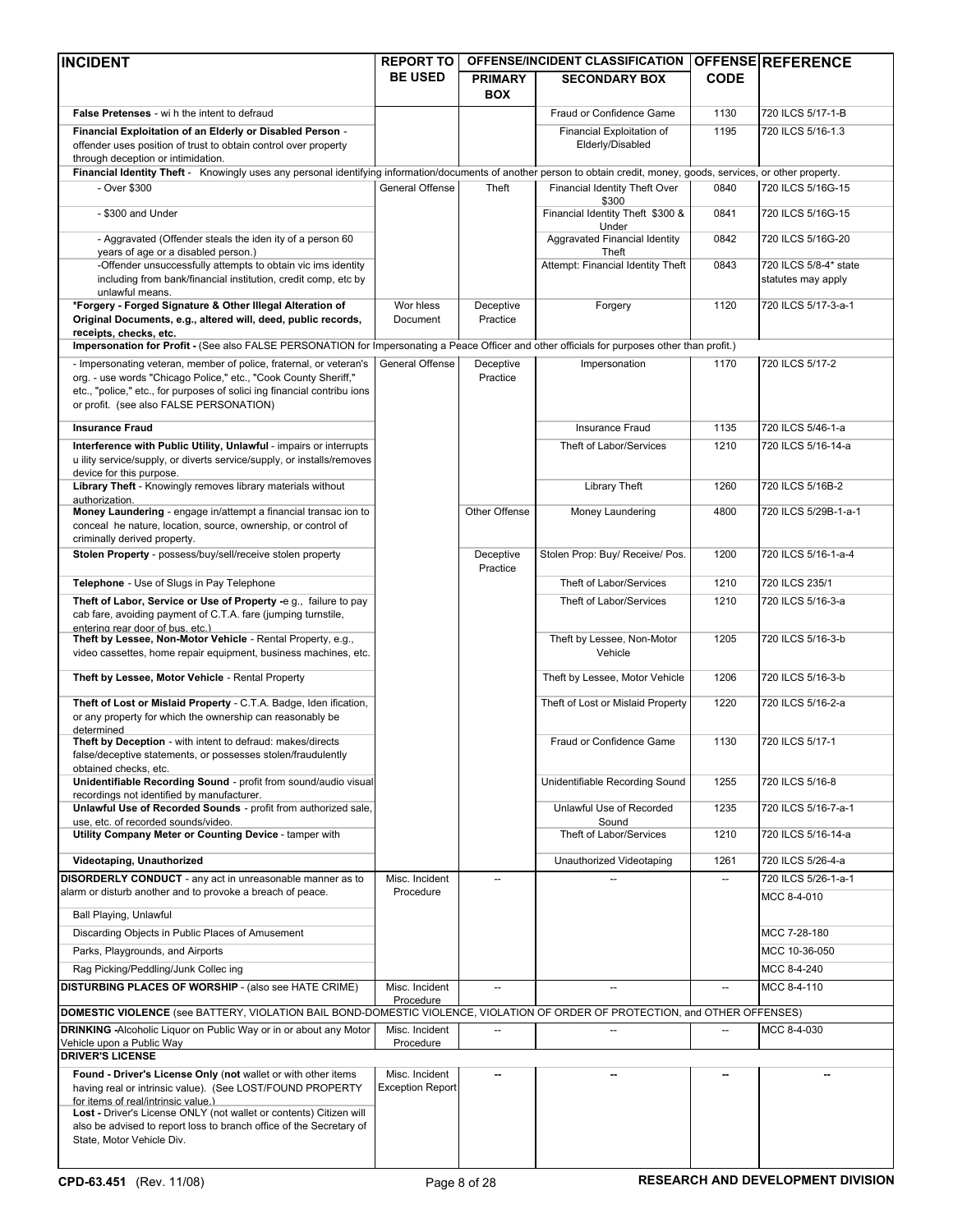| <b>INCIDENT</b>                                                                                                                                 | <b>REPORT TO</b>            |                                  | OFFENSE/INCIDENT CLASSIFICATION                     |                          | <b>OFFENSE REFERENCE</b>             |  |  |
|-------------------------------------------------------------------------------------------------------------------------------------------------|-----------------------------|----------------------------------|-----------------------------------------------------|--------------------------|--------------------------------------|--|--|
|                                                                                                                                                 | <b>BE USED</b>              | <b>PRIMARY</b>                   | <b>SECONDARY BOX</b>                                | <b>CODE</b>              |                                      |  |  |
|                                                                                                                                                 |                             | <b>BOX</b>                       |                                                     |                          |                                      |  |  |
| <b>DUMPING GARBAGE</b>                                                                                                                          |                             |                                  |                                                     |                          |                                      |  |  |
| On Property of Others OR Fly Dumping                                                                                                            | Misc. Incident              |                                  |                                                     |                          | MCC 7-28-440                         |  |  |
| On Public Way                                                                                                                                   | Procedure                   |                                  |                                                     |                          | MCC 7-28-390                         |  |  |
| Dumping of Solid or Liquid Waste                                                                                                                |                             |                                  |                                                     |                          | MCC 11-4-1500                        |  |  |
| <b>EAVESDROPPING</b>                                                                                                                            | General Offense             | Other Offense                    | Eavesdropping                                       | 500E                     | 720 ILCS 5/14-2-a                    |  |  |
| <b>EMBEZZLEMENT</b> (see DECEPTIVE PRACTICES & RELATED OFFENSES)                                                                                |                             |                                  |                                                     |                          |                                      |  |  |
| ESCAPE (see INTERFERENCE WITH POLICE OFFICER, PUBLICS PROCESSES & RELATED OFFENSES)                                                             |                             |                                  |                                                     |                          |                                      |  |  |
| <b>EXCAVATIONS &amp; RELATED OFFENSES</b>                                                                                                       |                             |                                  |                                                     |                          |                                      |  |  |
| Protective fencing or covering required                                                                                                         | Misc, Incident              |                                  |                                                     |                          | 720 ILCS 605/1                       |  |  |
| Fencing Around Excavation                                                                                                                       | Procedure                   |                                  |                                                     |                          | MCC 8-4-220                          |  |  |
| Unlawful Excavations (sod removal)                                                                                                              |                             |                                  |                                                     |                          | MCC 8-4-280                          |  |  |
| <b>EXPLOSIVES &amp; RELATED OFFENSES</b>                                                                                                        |                             |                                  |                                                     |                          |                                      |  |  |
|                                                                                                                                                 |                             |                                  |                                                     |                          |                                      |  |  |
| Advertisement or Sale of Fireworks, Unlawful                                                                                                    | General Offense             | <b>Public Peace</b><br>Violation | Sell/Advertise Fireworks                            | 3000                     | MCC 15-20-230<br>MCC 15-20-220       |  |  |
| Possession of Explosives                                                                                                                        |                             | Arson                            | Possession: Explosives,<br><b>Incendiary Device</b> | 1030                     | 720 ILCS 5/24-1-a-7-iii              |  |  |
| Sale of Explosives to any Person under 18 Years of Age                                                                                          |                             | Other Offense                    | Other Arson/Explosive Incident                      | 5003                     | MCC 15-20-170                        |  |  |
| Use or Possession of Fireworks, Unlawful                                                                                                        | Misc. Incident<br>Procedure |                                  |                                                     | $\overline{\phantom{a}}$ | MCC 15-20-220                        |  |  |
| Transportation of Explosives on Public Conveyance                                                                                               | General Offense             | Other Offense                    | Other Arson/Explosive Incident                      | 5003                     | 720 ILCS 5/20-2-a                    |  |  |
| <b>BOMB THREATS</b> (see THREATS, BOMB)                                                                                                         |                             |                                  |                                                     |                          |                                      |  |  |
| FALSE PERSONATION (Also see DECEPTIVE PRACTICES & RELATED OFFENSES - Impersonation for Profit)                                                  |                             |                                  |                                                     |                          |                                      |  |  |
| - of Attorney, Judicial or Governmental Official                                                                                                | General Offense             | Interference                     | Interference Judicial Process                       | 3800                     | 720 ILCS 5/32-5                      |  |  |
| - of a Peace Officer (including police officer)                                                                                                 |                             | wi h Public<br>Officer           |                                                     |                          | 720 ILCS 5/32-5.1<br>720 ILCS 5/17-2 |  |  |
| - of a Peace Officer, Aggravated - false persona ion while                                                                                      |                             |                                  |                                                     |                          | MCC 2-84-500<br>720 ILCS 5/32-5.2    |  |  |
| attempting to commit any other felony.<br><b>FALSE REPORT</b>                                                                                   |                             |                                  |                                                     |                          |                                      |  |  |
|                                                                                                                                                 |                             |                                  |                                                     |                          |                                      |  |  |
| - of any offense to a police officer, except reported Theft or<br>Conversion of a Motor Vehicle                                                 | General Offense             | <b>Public Peace</b><br>Violation | <b>False Police Report</b>                          | 2860                     | 720 ILCS 5/26-1-a-4                  |  |  |
| - of Theft or Conversion of a Motor Vehicle (misappropriation of<br>personal property for personal use e.g., rental car) to a police<br>officer |                             | Other Offense                    | Other Vehicle Offense                               | 5002                     | 625 ILCS 5/4-103-a-6                 |  |  |
| - of Bomb or Explosive to a police officer                                                                                                      |                             | <b>Public Peace</b><br>Violation | <b>False Police Report</b>                          | 2860                     | 720 ILCS 5/26-1-a-3                  |  |  |
| FIRE RELATED (see ARSON if appropriate)                                                                                                         |                             |                                  |                                                     |                          |                                      |  |  |
| False Fire Alarm- Accidental/Not bona fide                                                                                                      | Misc. Incident              |                                  |                                                     |                          |                                      |  |  |
|                                                                                                                                                 | Procedure                   | <b>Public Peace</b>              |                                                     |                          | 720 ILCS 5/26-1-a-2                  |  |  |
| False Fire Alarm - Deliberate act<br>Real Property - Damage by fire or explosion                                                                | General Offense             | Violation<br>Non-Criminal        | False Fire Alarm<br>Damage to Real Property -       | 2840<br>5091             | MCC 8-4-145                          |  |  |
| Personal Property - damage by fire or explosion                                                                                                 |                             |                                  | Fire/Explosion<br>Damage to Personal Property -     | 5090                     |                                      |  |  |
| Fire occurred: No real property involved, personal property has                                                                                 | Misc. Incident              | $\overline{a}$                   | Fire/Explosion                                      |                          |                                      |  |  |
| little or no monetary value                                                                                                                     | <b>Exception Report</b>     |                                  |                                                     |                          |                                      |  |  |
| Burning leaves or refuse and bonfires restricted                                                                                                | Misc. Incident              |                                  |                                                     |                          | MCC 10-36-080                        |  |  |
| No bona fide incident - Fire Reported, no fire or explosion has                                                                                 | Procedure                   |                                  |                                                     |                          |                                      |  |  |
| occurred, fire apparatus has left he scene<br>FORCIBLE DETENTION - Holding a hostage to obtain performance by a Third Party (See KIDNAPPING)    |                             |                                  |                                                     |                          |                                      |  |  |
|                                                                                                                                                 |                             |                                  |                                                     |                          |                                      |  |  |
| <b>FORGERY</b> (see DECEPTIVE PRACTICES)                                                                                                        |                             |                                  |                                                     |                          |                                      |  |  |
| <b>FORNICATION</b> (see SEX OFFENSES: Obscenity & Related Offenses)                                                                             |                             |                                  |                                                     |                          |                                      |  |  |
| FOUND PROPERTY (see LOST/FOUND PROPERTY)                                                                                                        |                             |                                  |                                                     |                          |                                      |  |  |
| <b>FRAUD</b> (see DECEPTIVE PRACTICES)                                                                                                          |                             |                                  |                                                     |                          |                                      |  |  |
| <b>GAMBLING &amp; RELATED OFFENSES</b>                                                                                                          |                             |                                  |                                                     |                          |                                      |  |  |
| Animal Fighting - including all unlawful animal figh ing involving<br>dogs, roosters, or other animals. (Specify animal type in the Box         | General Offense             | Other Offense                    | Animal Fighting                                     | 1682                     | 510 ILCS 70/4 01<br>720 ILCS 5/26-5  |  |  |
| 58, "Unusual Characteristics of Offense.")                                                                                                      |                             |                                  |                                                     |                          | MCC 7-12-370                         |  |  |
| Bribery in Contests - any professional or amateur athletic contest, sporting event, or exhibition.                                              |                             |                                  |                                                     |                          |                                      |  |  |
| Accepting a Bribe                                                                                                                               | Vice                        | Gambling                         | Sports Tampering                                    | 1633                     | 720 ILCS 5/29-2                      |  |  |
| Failure to Report an Offer of a Bribe                                                                                                           |                             |                                  |                                                     |                          | 720 ILCS 5/29-3                      |  |  |
| Offering a Bribe                                                                                                                                |                             |                                  |                                                     |                          | 720 ILCS 5/29-1                      |  |  |
|                                                                                                                                                 |                             |                                  |                                                     |                          |                                      |  |  |
|                                                                                                                                                 |                             |                                  |                                                     |                          |                                      |  |  |
|                                                                                                                                                 |                             |                                  |                                                     |                          |                                      |  |  |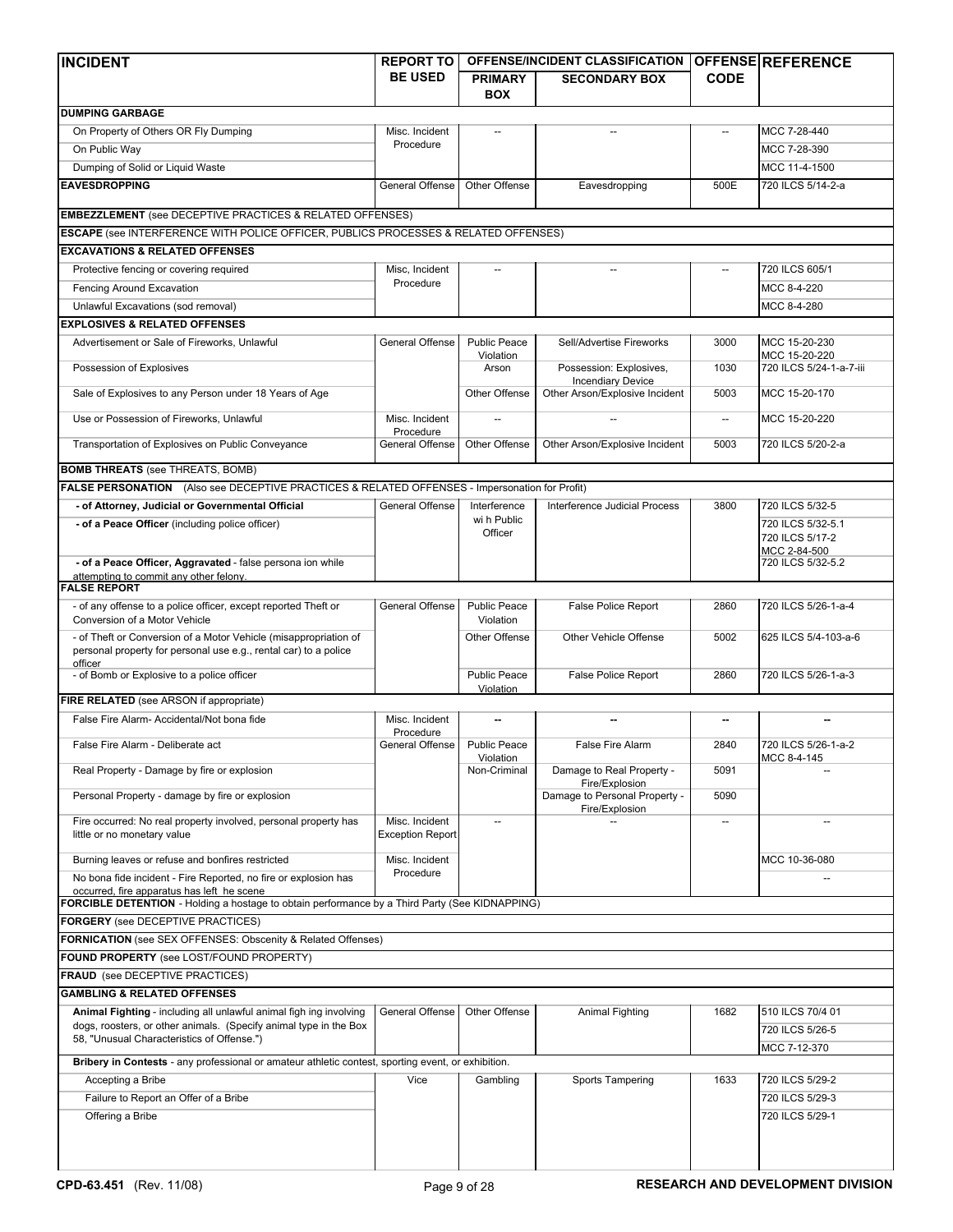| <b>INCIDENT</b>                                                                                                                                                 | <b>REPORT TO</b>              |                | <b>OFFENSE/INCIDENT CLASSIFICATION</b>                    |             | <b>OFFENSE REFERENCE</b> |
|-----------------------------------------------------------------------------------------------------------------------------------------------------------------|-------------------------------|----------------|-----------------------------------------------------------|-------------|--------------------------|
|                                                                                                                                                                 | <b>BE USED</b>                | <b>PRIMARY</b> | <b>SECONDARY BOX</b>                                      | <b>CODE</b> |                          |
|                                                                                                                                                                 |                               | <b>BOX</b>     |                                                           |             |                          |
| <b>Bolita or Boli Pul</b>                                                                                                                                       |                               |                |                                                           |             |                          |
| Office                                                                                                                                                          | Vice                          | Gambling       | Bolita or Boli Pul/Office                                 | 1620        | 720 ILCS 5/28-3          |
| Runner                                                                                                                                                          |                               |                | Bolita or Boli Pul/Runner                                 | 1621        | 720 ILCS 5/28-1-a-5      |
| Writer                                                                                                                                                          |                               |                | Bolita or Boli Pul/Writer                                 | 1622        | 720 ILCS 5/28-1-a-7      |
| Station                                                                                                                                                         |                               |                | Bolita or Boli Pul/Station                                | 1623        | 720 ILCS 5/28-3          |
| <b>Bookmaking</b>                                                                                                                                               |                               |                |                                                           |             |                          |
| Horses                                                                                                                                                          | Vice                          | Gambling       | Bookmaking/Horses                                         | 1610        | 720 ILCS 5/28-1.1-b      |
| Sports                                                                                                                                                          |                               |                | Bookmaking/Sports                                         | 1611        | 720 ILCS 5/28-1.1-b      |
| <b>Charitable Games Violation</b>                                                                                                                               |                               |                | Violation Charitable Game Act                             | 1650        | 720 ILCS 5/28-1          |
| Failure to obtain federal gambling stamp                                                                                                                        |                               |                | Register Federal Gambling                                 | 1640        | 720 ILCS 5/28-4          |
|                                                                                                                                                                 |                               |                | Stamp                                                     |             |                          |
| Game                                                                                                                                                            |                               |                |                                                           |             |                          |
| Cards                                                                                                                                                           | Vice                          | Gambling       | Game/Cards                                                | 1651        | 720 ILCS 5/28-1-a-1      |
| Dice                                                                                                                                                            |                               |                | Game/Dice                                                 | 1661        |                          |
| <b>Amusement Device</b>                                                                                                                                         |                               |                | Game/Amusement Device                                     | 1670        | 720 ILCS 5/28-1-a-3      |
| Other                                                                                                                                                           |                               |                | Other                                                     | 1680        | 720 ILCS 5/28-1          |
| Lottery                                                                                                                                                         |                               |                |                                                           |             |                          |
| Pari-Mutuel (lottery consisting of three numbers, winning                                                                                                       | Vice                          | Gambling       | Lottery/Pari-Mutuel                                       | 1624        | 720 ILCS 5/28-1          |
| numbers determined by using amounts wagered at certain                                                                                                          |                               |                |                                                           |             |                          |
| race tracks)                                                                                                                                                    |                               |                |                                                           |             |                          |
| Parlay Cards (cards covering major sporting events- football,<br>baseball, hockey, basketball, etc. - point spread is listed for                                |                               |                | Lottery/Parlay Cards                                      | 1681        |                          |
| each individual game with the odds being defined, bettor to                                                                                                     |                               |                |                                                           |             |                          |
| select three or more teams correc ly to win)                                                                                                                    |                               |                |                                                           |             |                          |
| National Lotteries (Irish Sweepstakes, Puerto Rican or Mexican<br>National Lottery, etc)                                                                        |                               |                | National Lottery                                          | 1625        |                          |
| <b>Illegal Illinois Lottery</b>                                                                                                                                 |                               |                | <b>Illegal Illinois Lottery</b>                           | 1626        |                          |
| Other                                                                                                                                                           |                               |                | Lottery/Other                                             | 1627        |                          |
| "Policy Game" - Syndicated Gambling                                                                                                                             |                               |                |                                                           |             |                          |
| Housebook (fixed location where bets are accepted for only                                                                                                      | Vice                          | Gambling       | Policy/Housebook                                          | 1690        | 720 ILCS 5/28-1.1        |
| one wheel)<br>Station (fixed location where bets are accepted for more than                                                                                     |                               |                | Policy/Station                                            | 1691        |                          |
| one wheel)                                                                                                                                                      |                               |                |                                                           |             |                          |
| Runner (policy wheel employee who picks up bets from policy<br>sta ions and writers)                                                                            |                               |                | Policy/Runner                                             | 1692        |                          |
| Turn-In (location where policy runners turn in he bets they                                                                                                     |                               |                | Policy/Turn-In                                            | 1693        |                          |
| have taken)                                                                                                                                                     |                               |                |                                                           |             |                          |
| Office (action taken against he headquarters or operators of a<br>policy wheel)                                                                                 |                               |                | Policy/Office                                             | 1694        |                          |
| Press (an incident when policy printing press is seized)                                                                                                        |                               |                | <b>Policy Press</b>                                       | 1695        |                          |
| Wheel (location where winning numbers are pulled from a keg)                                                                                                    |                               |                | Policy/Wheel                                              | 1696        |                          |
|                                                                                                                                                                 |                               |                |                                                           |             |                          |
| Other                                                                                                                                                           |                               |                | Policy/Other                                              | 1697        |                          |
| Wireroom (a place where wagers on horse races or other sporting events are taken over the telephone from handbooks or individual bettors known to the operator) |                               |                |                                                           |             |                          |
| Horses                                                                                                                                                          | Vice                          | Gambling       | Wireroom/Horses                                           | 1630        | 720 ILCS 5/28-1          |
| Sports                                                                                                                                                          |                               |                | Wireroom/Sports                                           | 1631        |                          |
| Numbers                                                                                                                                                         |                               |                | Wireroom/Numbers                                          | 1632        |                          |
| Other - any form not covered above                                                                                                                              |                               |                | Other                                                     | 1680        |                          |
| HARASSMENT (also see TELEPHONE CALLS or STALKING)                                                                                                               |                               |                |                                                           |             |                          |
| Harassment by Electronic Means - eg; email, fax message, etc.                                                                                                   | General Offense               | Other Offense  | Harassment by Electronic Means                            | 2826        | 720 ILCS 135/1-2         |
| Harassment by Telephone                                                                                                                                         |                               |                | Harassment by Telephone                                   | 2825        | 720 ILCS 135/1-1         |
| <b>Threatening Telephone Calls</b>                                                                                                                              |                               |                | <b>Telephone Threat</b>                                   | 2820        |                          |
| HATE CRIME - for additional information see G.O. enti led "Human Rights and Human Resources".                                                                   |                               |                |                                                           |             |                          |
| Assault, battery, aggravated assault, misdemeanor theft, criminal                                                                                               | General Offense               |                | Enter committed offense to complete primary and secondary |             | 720 ILCS 5/12-7.1        |
| trespass to residence, vehicle, or real property, misdemeanor                                                                                                   | Enter Hate                    |                | classification and offense code.                          |             | MCC 8-4-085              |
| criminal damage to property, mob action, or disorderly conduct                                                                                                  | Crime in Box 58               |                |                                                           |             |                          |
| against another person for reasons of race, color, creed, religion,<br>ancestry, gender, sexual orientation, physical or mental disability,                     | of he General<br>Offense Case |                |                                                           |             |                          |
| or natural origin.                                                                                                                                              | Report                        |                |                                                           |             |                          |
| Non-Criminal Incident - Motivated by Hate                                                                                                                       | Information                   |                |                                                           | --          |                          |
| <b>HAZARDOUS MATERIALS INCIDENT</b>                                                                                                                             | Report<br>General Offense     | Other Offense  | Hazardous Materials Violation                             | 501H        | 430 ILCS 30/5            |
| - Involving either a suspected criminal act not otherwise requiring                                                                                             |                               |                |                                                           |             | MCC 4-115-010            |
| a case report or a hazardous materials license violation                                                                                                        |                               |                |                                                           |             |                          |
| - Non-criminal incident requiring police/fire services                                                                                                          |                               | Non-Criminal   | Hazardous Materials Incident                              | 5006        |                          |
| <b>HITCH-HIKER (Soliciting rides)</b>                                                                                                                           | Misc. Incident                |                |                                                           |             | 625 ILCS 5/11-1006-a     |
| <b>HOME INVASION (see BURGLARY)</b>                                                                                                                             | Procedure                     |                |                                                           |             | MCC 9-60-090             |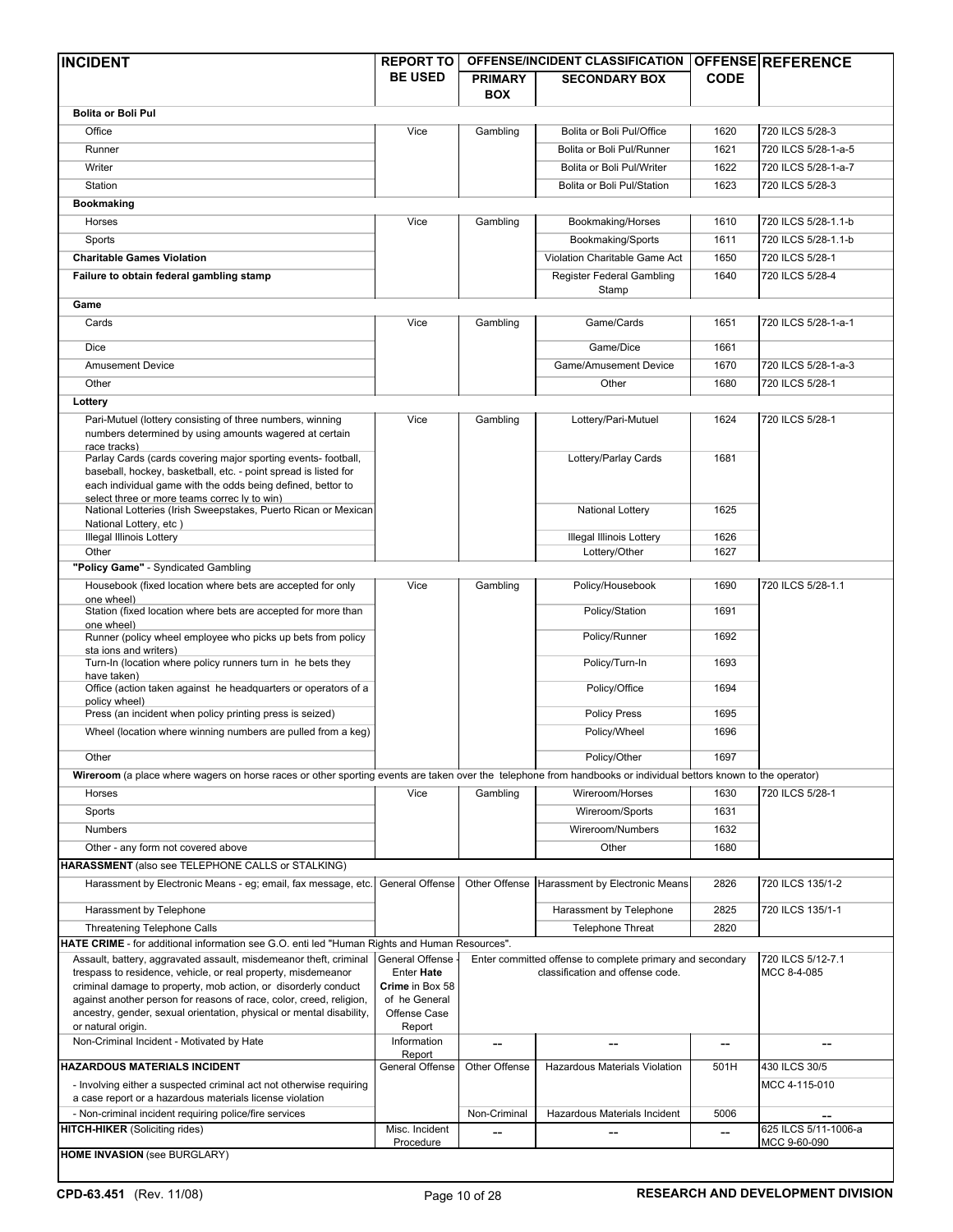| <b>INCIDENT</b>                                                                                                                                                                       | <b>REPORT TO</b>        |                | <b>OFFENSE/INCIDENT CLASSIFICATION</b> |                          | <b>OFFENSE REFERENCE</b>                 |
|---------------------------------------------------------------------------------------------------------------------------------------------------------------------------------------|-------------------------|----------------|----------------------------------------|--------------------------|------------------------------------------|
|                                                                                                                                                                                       | <b>BE USED</b>          | <b>PRIMARY</b> | <b>SECONDARY BOX</b>                   | <b>CODE</b>              |                                          |
|                                                                                                                                                                                       |                         | <b>BOX</b>     |                                        |                          |                                          |
| <b>HOMICIDE &amp; RELATED OFFENSES</b>                                                                                                                                                |                         |                |                                        |                          |                                          |
| First Degree Murder - in performing the acts which cause the<br>death, offender either intends to kill or do great bodily harm or                                                     | <b>General Offense</b>  | Homicide       | First Degree Murder                    | 0110                     | 720 ILCS 5/9-1                           |
| knows that such acts will cause death, OR offender knows that                                                                                                                         |                         |                |                                        |                          |                                          |
| such acts create a strong probability of death or great bodily                                                                                                                        |                         |                |                                        |                          |                                          |
| harm, OR offender is attempting or commit ing a forcible felony                                                                                                                       |                         |                |                                        |                          |                                          |
| o her than second degree murder.<br>Second Degree Murder - offender commits second degree                                                                                             |                         |                | Second Degree Murder                   | 0130                     | 720 ILCS 5/9-2                           |
| murder when the offense of first degree murder (as previously                                                                                                                         |                         |                |                                        |                          |                                          |
| defined Section 9-1) is committed AND ei her of the following                                                                                                                         |                         |                |                                        |                          |                                          |
| mitiga ing factors are present: (1) At the ime of the killing, the                                                                                                                    |                         |                |                                        |                          |                                          |
| offender is ac ing under a sudden and intense passion resul ing<br>from serious provoca ion by the victim or another whom the                                                         |                         |                |                                        |                          |                                          |
| offender endeavors to kill, but he negligently or accidentally                                                                                                                        |                         |                |                                        |                          |                                          |
| causes he death of the victim; OR (2) At the time of the killing,                                                                                                                     |                         |                |                                        |                          |                                          |
| the offender believes the circumstances to be such that, if they<br>existed, would justify or exonerate the killing under the principles                                              |                         |                |                                        |                          |                                          |
| stated in Article 7 of ILCS Code, but his belief is unreasonable.                                                                                                                     |                         |                |                                        |                          |                                          |
| Attempted Murder (see BATTERY)                                                                                                                                                        |                         |                |                                        |                          |                                          |
| Involuntary Manslaughter - Offender unintentionally kills an                                                                                                                          | <b>General Offense</b>  | Homicide       | Involuntary Manslaughter               | 0141                     | 720 ILCS 5/9-3-a                         |
| individual without lawful justification when the acts that cause the                                                                                                                  |                         |                |                                        |                          |                                          |
| death, whether lawful or unlawful, are likely to cause death or                                                                                                                       |                         |                |                                        |                          |                                          |
| great bodily harm to some individual, and the acts are performed<br>recklessly. EXCEPTION: cases in which the cause of the death                                                      |                         |                |                                        |                          |                                          |
| consists of the driving/operating a motor vehicle, snowmobile, all-                                                                                                                   |                         |                |                                        |                          |                                          |
| terrain vehicle, or watercraft, in which case the person commits                                                                                                                      |                         |                |                                        |                          |                                          |
| reckless homicide. (see also Reckless Homicide)                                                                                                                                       |                         |                |                                        |                          |                                          |
| Drug Induced Homicide - Offender violates subsection (a) or                                                                                                                           |                         |                | Involuntary Manslaughter               | 0141                     | 720 ILCS 5/9-3.3-a                       |
| subsection (c) of Sec ion 401 of the Illinois Controlled Substances                                                                                                                   |                         |                |                                        |                          |                                          |
| Act by unlawfully delivering a controlled substance to another and<br>victim dies as a result of the injec ion, inhala ion, or ingestion of                                           |                         |                |                                        |                          |                                          |
| any amount of hat controlled substance.                                                                                                                                               |                         |                |                                        |                          |                                          |
| Reckless Homicide - Offender is recklessly driving/operating a motor vehicle, snowmobile, all-terrain vehicle, or watercraft and unintentionally kills an individual. Being under the |                         |                |                                        |                          |                                          |
| influence of alcohol or any other drug(s) at the time of the alleged violation shall be presumed to be evidence of a reckless act, unless disproved by evidence to the contrary.      |                         |                |                                        |                          |                                          |
| - incident involves a vehicle and occurred or originated ON a                                                                                                                         | <b>Traffic Accident</b> |                |                                        | $\overline{\phantom{a}}$ | 720 ILCS 5/9-3                           |
| publicly accessible roadway (ORIGINAL report)                                                                                                                                         |                         |                |                                        |                          |                                          |
| - when the preliminary investigator (or a follow-up investigator)<br>documents additional information AFTER completion of the                                                         | Supplementary           | Homicide       | <b>Reckless Homicide</b>               | 0142                     |                                          |
| original report, AND he driver/operator IS in custody and                                                                                                                             |                         |                |                                        |                          |                                          |
| charged with Reckless Homicide                                                                                                                                                        |                         |                |                                        |                          |                                          |
| - incident involves a vehicle NOT on a publicly accessible<br>roadway, AND the driver/operator IS in custody and charged                                                              | General Offense         |                |                                        |                          |                                          |
| with Reckless Homicide                                                                                                                                                                |                         |                |                                        |                          |                                          |
| - when driver/operator is NOT in custody and charged                                                                                                                                  | Hospitalization         | Non-Criminal   | Dea h                                  | 5084                     |                                          |
| Justifiable Homicide - defense of person                                                                                                                                              | <b>General Offense</b>  | Homicide       | Justifiable Homicide                   | 0150                     | 720 ILCS 5/7-1                           |
| - defense of dwelling                                                                                                                                                                 |                         |                |                                        |                          | 720 ILCS 5/7-2                           |
| - defense of other property                                                                                                                                                           |                         |                |                                        |                          | 720 ILCS 5/7-3                           |
| HOSPITALIZATION CASE REPORT & RELATED INCIDENTS                                                                                                                                       |                         |                |                                        |                          |                                          |
| Accidents, Serious - shooting, poisoning, etc.                                                                                                                                        | Hospitalization         | Non-Criminal   | Accidental Injury                      | 5089                     |                                          |
| AED Use - Automated External Defibrillator use by or on<br>Department member                                                                                                          |                         |                | AED Use By or On Dept Member           | 5083                     |                                          |
| Deaths in Non-Criminal, Non-Traffic Cases - not in police                                                                                                                             |                         |                | Dea h                                  | 5084                     |                                          |
| custody                                                                                                                                                                               |                         |                |                                        |                          |                                          |
| Death by Natural Causes - while in police custody                                                                                                                                     |                         |                | Death-Natural Causes Police            | 5100                     |                                          |
| Death by Suicide (see Suicide)                                                                                                                                                        |                         |                | Custody                                |                          |                                          |
| Drowning Victim, Alleged - body recovered. NOTE: If Body not                                                                                                                          | Hospitalization         | Non-Criminal   | Dea h                                  | 5084                     |                                          |
| recovered, see MISSING PERSONS.                                                                                                                                                       |                         |                |                                        |                          |                                          |
| Injury on Elevator, Escalator, or Amusement Rides                                                                                                                                     |                         |                | Accidental Injury                      | 5089                     |                                          |
| Injury on Private Property, Death Imminent or Accidental by                                                                                                                           | Hospitalization         | Non-Criminal   | Accidental Injury                      | 5089                     |                                          |
| Fire/Explosion - only submit Hospitalization Case Report if the                                                                                                                       |                         |                |                                        |                          |                                          |
| incident is not recorded on another case report or Traffic                                                                                                                            |                         |                |                                        |                          |                                          |
| <b>Accident Report</b><br>Injury on Private Property - minor injury, transporta ion provided                                                                                          | Misc. Incident          | --             |                                        |                          |                                          |
| by police when no other report required.                                                                                                                                              | <b>Exception Report</b> |                |                                        |                          |                                          |
|                                                                                                                                                                                       | Misc. Incident          |                |                                        |                          |                                          |
| Injury on Private Property - no service                                                                                                                                               | Procedure               |                |                                        |                          |                                          |
| Injury to City Employee while performing duties in non-criminal,                                                                                                                      | Hospitalization         | Non-Criminal   | Injury to City Employee                | 5088                     |                                          |
| non-traffic cases<br>Injury to a Citizen on City or Park District Property in non-                                                                                                    |                         |                | Injury to Citizen on public way        | 5087                     |                                          |
| criminal, non-traffic cases                                                                                                                                                           |                         |                |                                        |                          |                                          |
| Injury to a Citizen on C.T.A. trains or tracks - above or below                                                                                                                       |                         |                | Accidental Injury                      | 5089                     |                                          |
| ground level                                                                                                                                                                          |                         |                |                                        |                          |                                          |
| CPD-63.451 (Rev. 11/08)                                                                                                                                                               |                         | Page 11 of 28  |                                        |                          | <b>RESEARCH AND DEVELOPMENT DIVISION</b> |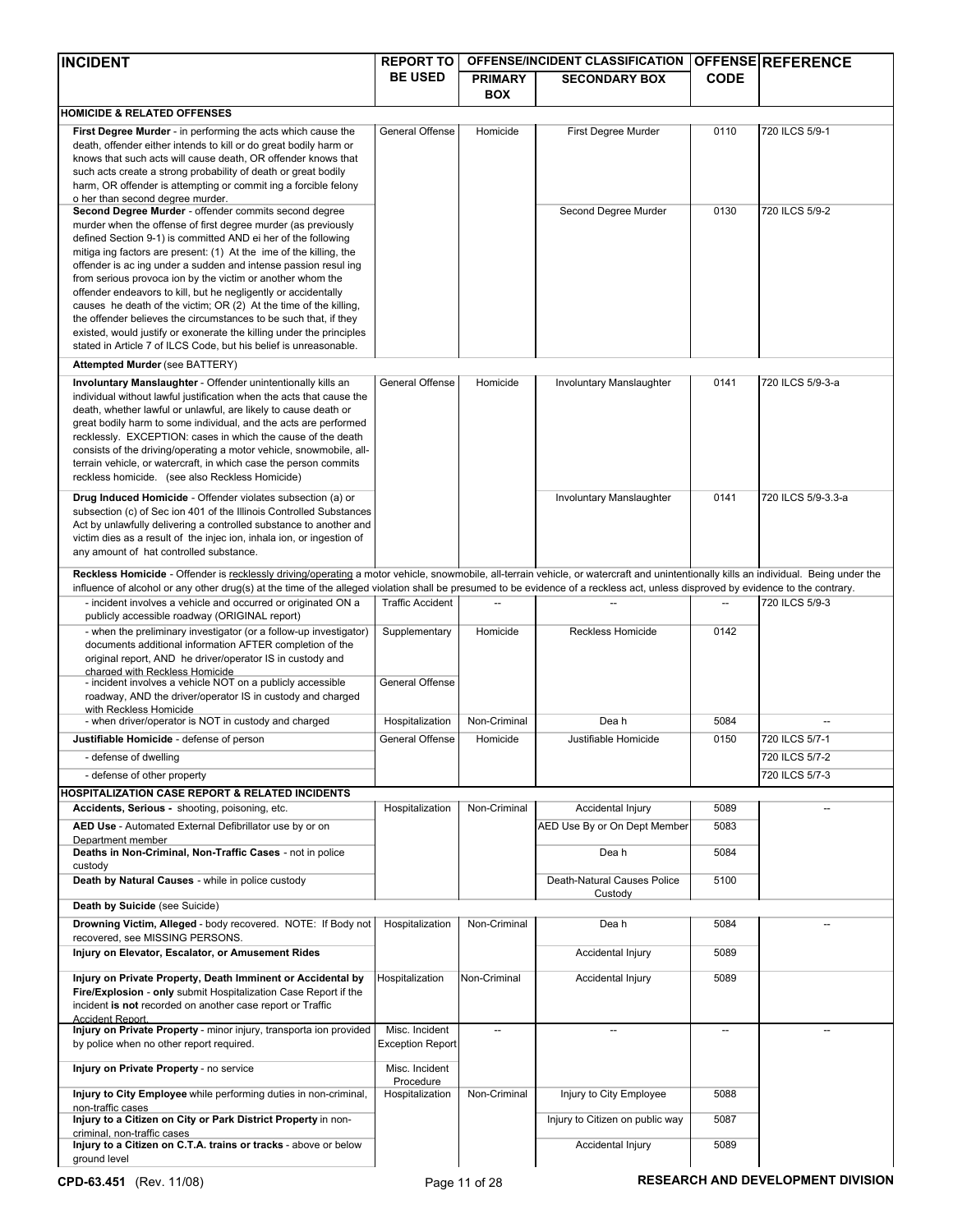| <b>INCIDENT</b>                                                                                                                   | <b>REPORT TO</b>        |                              | OFFENSE/INCIDENT CLASSIFICATION OFFENSE REFERENCE |                          |                                          |
|-----------------------------------------------------------------------------------------------------------------------------------|-------------------------|------------------------------|---------------------------------------------------|--------------------------|------------------------------------------|
|                                                                                                                                   | <b>BE USED</b>          | <b>PRIMARY</b><br><b>BOX</b> | <b>SECONDARY BOX</b>                              | <b>CODE</b>              |                                          |
| <b>Injury to Nursing Home Residents</b>                                                                                           |                         |                              |                                                   |                          |                                          |
| Persons Bitten by Police Canine Unit Dog - If no other case                                                                       |                         |                              |                                                   |                          |                                          |
| report required                                                                                                                   |                         |                              |                                                   |                          |                                          |
| Sick Removal - when transportation provided by Department                                                                         | Misc. Incident          |                              |                                                   |                          |                                          |
| personnel and no other report required.                                                                                           | <b>Exception Report</b> |                              |                                                   |                          |                                          |
|                                                                                                                                   |                         |                              |                                                   |                          |                                          |
| <b>Suicide</b>                                                                                                                    |                         |                              |                                                   |                          |                                          |
| - not in police custody.                                                                                                          | Hospitalization         | Non-Criminal                 | Suicide                                           | 5085                     |                                          |
| - attempted, not in police custody.                                                                                               |                         |                              | <b>Attempt Suicide</b>                            | 5086                     |                                          |
| - in police custody                                                                                                               |                         |                              | Suicide Police Custody                            | 5101                     |                                          |
| - attempted, in police custody                                                                                                    |                         |                              | Attempt Suicide Police Custody                    | 5102                     |                                          |
|                                                                                                                                   |                         |                              |                                                   |                          |                                          |
| <b>HOSTAGE SITUATION (see KIDNAPPING)</b>                                                                                         |                         |                              |                                                   |                          |                                          |
| HUMAN RIGHTS VIOLATION (see CIVIL RIGHTS VIOLATION or HATE CRIME)                                                                 |                         |                              |                                                   |                          |                                          |
| IMPERSONATION OF JUDICIAL OR GOVERNMENT OFFICIAL (see FALSE PERSONATION) (see also DECEPTIVE PRACTICES-Impersona ion for Profit)  |                         |                              |                                                   |                          |                                          |
| <b>INCAPACITATED PERSONS</b>                                                                                                      | Missing/Found<br>Person | (Check Box)                  | Found Person                                      | 6055                     | $\overline{\phantom{a}}$                 |
| <b>INDECENT SOLICITATION OF A CHILD (see SEX OFFENSES)</b>                                                                        |                         |                              |                                                   |                          |                                          |
| <b>INDECENCY IN PUBLIC</b> (see SEX OFFENSES - Obscenity and Related Offenses)                                                    |                         |                              |                                                   |                          |                                          |
| <b>INDECENCY IN PUBLIC IN LICENSED PREMISE (see PROSTITUTION)</b>                                                                 |                         |                              |                                                   |                          |                                          |
| INTERFERENCE WITH POLICE OFFICER, PUBLIC PROCESSES & RELATED OFFENSES (See also BRIBERY and FALSE PERSONATION)                    |                         |                              |                                                   |                          |                                          |
|                                                                                                                                   |                         |                              |                                                   |                          |                                          |
| Aiding Escape - of a prisoner or a person in the custody of a<br>peace officer                                                    | General Offense         | Interference<br>With Public  | Aiding Arrestee Escape                            | 3751                     | 720 ILCS 5/31-7                          |
| Concealing or Aiding a Fugitive                                                                                                   |                         | Officer                      | Concealing or Aiding a Fugi ive                   | 3740                     | 720 ILCS 5/31-5                          |
| Contraband in Prison                                                                                                              |                         |                              | Contraband in Prison                              | 3770                     | 720 ILCS 5/31A-1.1                       |
| <b>Escaping from Custody</b>                                                                                                      |                         |                              | Escape                                            | 3750                     | 720 ILCS 5/31-6                          |
| Interference with a Public Ins itution of Higher Education (Includes                                                              |                         | Other Offense                | Interfere with Higher Education                   | 3610                     | 720 ILCS 5/21 2-2                        |
| all post-high school institutions either wholly or partially supported                                                            |                         |                              |                                                   |                          |                                          |
| bv State funds )<br><b>Obstructing Justice</b>                                                                                    |                         | Interference                 | <b>Obstructing Justice</b>                        | 3730                     | 720 ILCS 5/31-4                          |
| Preventing Consultation Between Person and Attorney (Refer to                                                                     |                         | With Public                  | Interference with Judicial                        | 3800                     | 720 ILCS 5/33-3                          |
| 725 ILCS 5/103-4 and 725 ILCS 5/103-8)                                                                                            |                         | Officer                      | Process                                           |                          |                                          |
| Refusing to Aid an Officer                                                                                                        |                         |                              | Refusing to Aid an Officer                        | 3720                     | 720 ILCS 5/31-8                          |
| Resist, Obstruct, or Disarm an Officer - NOTE: Officer Battery and                                                                |                         |                              | Resist, Obstruct, Disarm an                       | 3710                     | 720 ILCS 5/31-1                          |
| Injury On Duty Reports may addi ionally be required.                                                                              |                         |                              | Officer                                           |                          |                                          |
| <b>Obstructing Service of Process</b><br><b>INTIMIDATION</b>                                                                      |                         |                              | <b>Obstruc ing Service</b>                        | 3760                     | 720 ILCS 5/31-3                          |
|                                                                                                                                   |                         |                              |                                                   |                          |                                          |
| Threat to perform physical harm or damage to property - Note:<br>For expanded Intimida ion Statute subsections including physical | General Offense         | In imidation                 | Intimida ion                                      | 3960                     | 720 ILCS 5/12-6-a-1                      |
| restraint, criminal offense, accusation of offense, exposure to                                                                   |                         |                              |                                                   |                          |                                          |
| ridicule refer to 720 ILCS 5 0/12-6<br>Aggravated Intimida ion                                                                    |                         |                              |                                                   |                          | 720 ILCS 5/12-6.2-a                      |
| Educa ional Intimidation                                                                                                          |                         |                              | <b>Educational Intimidation</b>                   | 3966                     | 720 ILCS 5/12-7.2                        |
| Stalking (see STALKING)                                                                                                           |                         |                              |                                                   |                          |                                          |
| Extortion                                                                                                                         | <b>General Offense</b>  | In imidation                 | Extortion                                         | 3970                     | <b>US 875-876</b>                        |
| Compelling Organiza ion Membership                                                                                                |                         |                              | <b>Compelling Organization</b>                    | 3975                     | 720 ILCS 5/12-6.1                        |
|                                                                                                                                   |                         |                              | Membership                                        |                          |                                          |
| <b>Compelling Confession</b>                                                                                                      |                         |                              | <b>Compelling Confession</b>                      | 3980                     | 720 ILCS 5/12-7                          |
| <b>INTOXICATING COMPOUNDS</b>                                                                                                     |                         |                              |                                                   |                          |                                          |
| Unlawful Inhalation or Ingestion (certain chemical substances,<br>non-narco ic e g., glue)                                        | General Offense         | Other Narco ic<br>Violation  | <b>Intoxicating Compounds</b>                     | 1900                     | 720 ILCS 690/1                           |
| Sale or delivery of, to juveniles (certain chemical substances, non-                                                              |                         |                              |                                                   |                          | MCC 7-24-080<br>720 ILCS 690/2-a         |
| narcotic)                                                                                                                         |                         |                              |                                                   |                          |                                          |
| JUNK DEALER, Purchasing from Minor (see also PAWN                                                                                 | Misc. Incident          | --                           | $\overline{\phantom{a}}$                          | $\overline{\phantom{a}}$ | 720 ILCS 345/1                           |
| <b>BROKER)</b>                                                                                                                    | Procedure               |                              |                                                   |                          | MCC 4-216-080                            |
| <b>KIDNAPPING</b>                                                                                                                 |                         |                              |                                                   |                          |                                          |
| Victim Under 13 Years or profoundly mentally retarded                                                                             | General                 | Kidnapping                   | Aggravated                                        | 4220                     | 720 ILCS 5/10-2-a-2                      |
| Victim 13 Years or Over                                                                                                           | Offense                 |                              |                                                   |                          |                                          |
| No Ransom -                                                                                                                       |                         |                              |                                                   |                          |                                          |
| Secretly confines another against his will                                                                                        | General Offense         | Kidnapping                   | Kidnapping                                        | 4210                     | 720 ILCS 5/10-1-a-1                      |
| By force of threat or in imidation                                                                                                |                         |                              |                                                   |                          | 720 ILCS 5/10-1-a-2                      |
| By deceit or inducement                                                                                                           |                         |                              |                                                   |                          | 720 ILCS 5/10-1-a-3                      |
| Ransom                                                                                                                            |                         |                              | Aggravated                                        | 4220                     | 720 ILCS 5/10-2-a-1                      |
|                                                                                                                                   |                         |                              |                                                   |                          |                                          |
|                                                                                                                                   |                         |                              |                                                   |                          |                                          |
| CPD-63.451 (Rev. 11/08)                                                                                                           |                         | Page 12 of 28                |                                                   |                          | <b>RESEARCH AND DEVELOPMENT DIVISION</b> |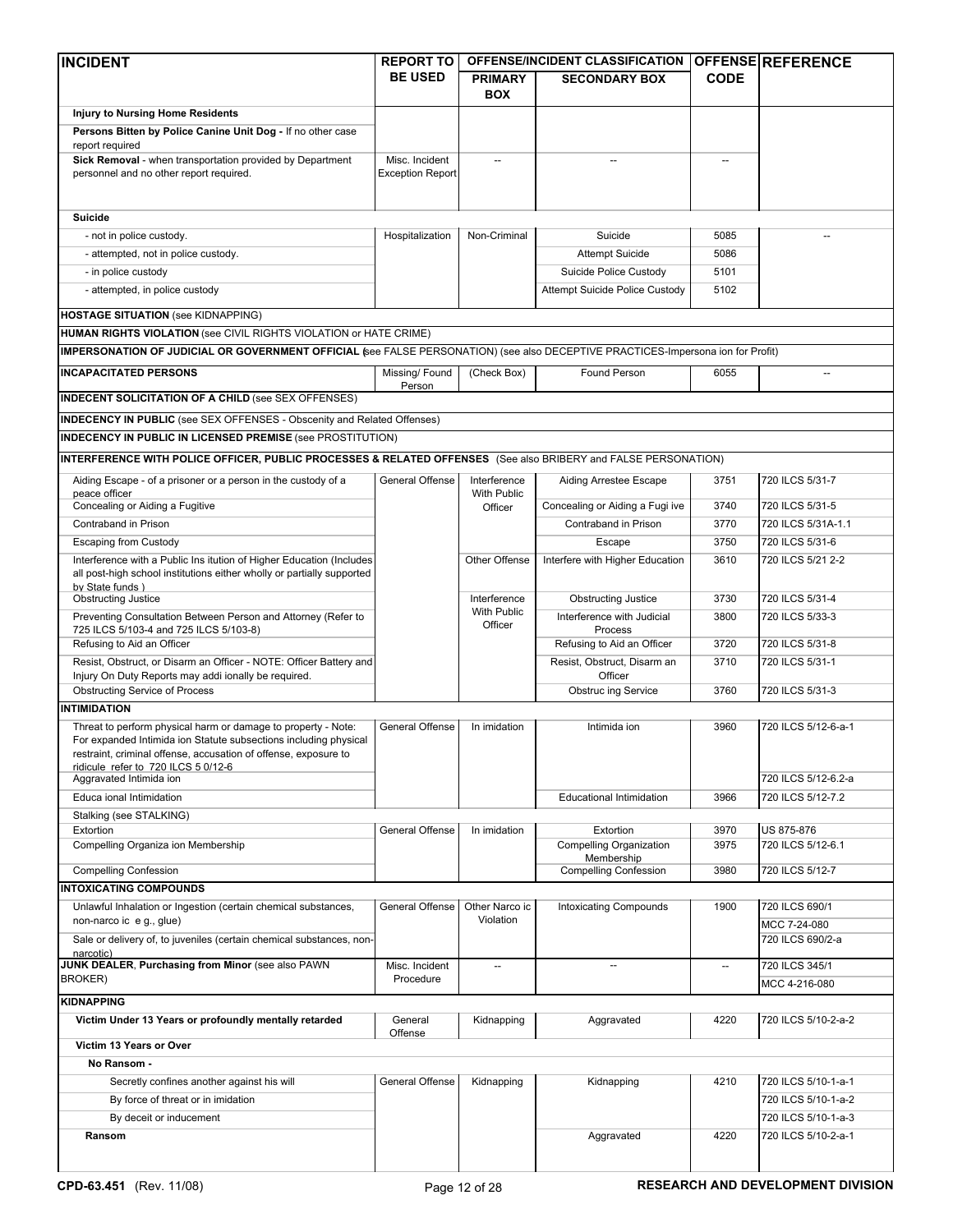| <b>INCIDENT</b>                                                                                                            | <b>REPORT TO</b>                          |                          | OFFENSE/INCIDENT CLASSIFICATION     |                          | <b>OFFENSE REFERENCE</b>   |
|----------------------------------------------------------------------------------------------------------------------------|-------------------------------------------|--------------------------|-------------------------------------|--------------------------|----------------------------|
|                                                                                                                            | <b>BE USED</b>                            | <b>PRIMARY</b>           | <b>SECONDARY BOX</b>                | <b>CODE</b>              |                            |
|                                                                                                                            |                                           | <b>BOX</b>               |                                     |                          |                            |
| <b>Other Kidnapping Related</b>                                                                                            |                                           |                          |                                     |                          |                            |
| Forcible Detention - Holding a hostage to obtain performance                                                               | General Offense                           | Kidnapping               | <b>Forcible Detention</b>           | 4240                     | 720 ILCS 5/10-4            |
| by a Third Party<br>Lure or Attempt - Child Under 16 into vehicle, structure, etc.                                         |                                           |                          | Child Abduction / Stranger          | 1792                     | 720 ILCS 5/10-5-b-10       |
| (Offender not a family member.)                                                                                            |                                           |                          |                                     |                          |                            |
| Unlawful Visitation Interference - Use in cases involving Non-                                                             |                                           |                          | Unlawful Visitation Interference    | 4255                     | 720 ILCS 5/10-5.5-b        |
| Family Members only. See CHILDREN, OFFENSES<br>INVOLVING for addi ional information and he definition of                   |                                           |                          |                                     |                          |                            |
| Family Member.                                                                                                             |                                           |                          |                                     |                          |                            |
| <b>Unlawful Restraint</b>                                                                                                  |                                           |                          | Unlawful Restraint                  | 4230                     | 720 ILCS 5/10-3-a          |
| LANDLORD-TENANT DISPUTE (Lockout) - if no other act or<br>viola ion has occurred requiring a case report. (See also D.S.O. | Misc. Incident<br><b>Exception Report</b> | $\overline{\phantom{a}}$ |                                     | $\overline{\phantom{a}}$ |                            |
| enti led "Landlord-Tenant (Lockout)/Innkeepers-Guest Disputes.")                                                           |                                           |                          |                                     |                          |                            |
| LICENSE PLATE FOUND - One plate & no offense involved                                                                      | Misc. Incident                            | $\overline{a}$           |                                     | $\overline{\phantom{a}}$ |                            |
| <b>LICENSE VIOLATIONS (Non-Liquor)</b>                                                                                     | <b>Exception Report</b>                   |                          |                                     |                          |                            |
| City License Violations Occurring at a Validly Licensed                                                                    | Misc. Incident                            | $\overline{\phantom{a}}$ |                                     | $\overline{\phantom{a}}$ | Refer to Municipal Code    |
| <b>Business</b> (Copy to License Unit)                                                                                     | <b>Exception Report</b>                   |                          |                                     |                          | Handbook                   |
| Amusement                                                                                                                  | (in duplicate)                            |                          |                                     |                          | MCC 4-156-200              |
| Cigarette - Retail                                                                                                         |                                           |                          |                                     |                          | MCC 4-64-100               |
| Cigarette - Vending                                                                                                        |                                           |                          |                                     |                          | MCC 4-64-310               |
| Coin Operated, Self-Service Laundry                                                                                        |                                           |                          |                                     |                          |                            |
| Attendant on premises required                                                                                             | General Offense                           | Other Offense            | License Viola ion                   | 5011                     | MCC 4-220-260              |
| Laundry & Dry Cleaning Establishment License required                                                                      |                                           |                          |                                     |                          | MCC 4-220-020              |
| Specific hours of operation                                                                                                |                                           |                          |                                     |                          | MCC 4-220-290              |
| Failure to Possess Required Business or Corporate License                                                                  |                                           |                          |                                     |                          | MCC 4-4-010                |
| Pollution or Environmental Control Violations - (Copy to the                                                               | Misc. Incident                            | $\overline{\phantom{a}}$ |                                     |                          | Refer to Municipal Code    |
| Dept. of Consumer Services, Environmental Control Division)                                                                | <b>Exception Report</b>                   |                          |                                     |                          | Handbook Sec ion 11-4      |
| LIQUOR LAW VIOLATIONS & RELATED OFFENSES                                                                                   | (in duplicate)                            |                          |                                     |                          |                            |
| <b>Involving Minors</b>                                                                                                    |                                           |                          |                                     |                          |                            |
| - Delivery, Sale, Gift of Alcoholic Liquor to Minor                                                                        |                                           |                          |                                     |                          |                            |
| - Sale, gift or delivery to persons under 21                                                                               | Vice                                      | Liquor Law               | Sell/Give/Deliver Liquor to Minor   | 2210                     | 235 ILCS 5/6-20            |
|                                                                                                                            |                                           | Violation                |                                     |                          | MCC 8-16-060               |
| - Associate, employee deliver alcohol to person under 21                                                                   |                                           |                          |                                     |                          | 235 ILCS 5/6-16-a-i        |
|                                                                                                                            |                                           |                          |                                     |                          | MCC 4-60-140               |
| - After purchasing, give or deliver to persons under 21                                                                    |                                           |                          |                                     |                          | 235 ILCS 5/6-16-a-iii      |
| - Intoxica ion of Minor by Alcoholic Liquor                                                                                |                                           |                          | Illegal Consumption by Minor        | 2230                     | MCC 8-16-050               |
| - Employment of Minors in Liquor Establishment Unlawfully                                                                  |                                           |                          | <b>Employ Minor</b>                 | 2251                     | MCC 4-60-143               |
| - Misrepresentation of Age by Minor (for purpose of purchasing                                                             |                                           |                          | Minor Misrepresent Age              | 2240                     | 235 ILCS 5/10-1-e          |
| liquor)<br>- Minors Drinking                                                                                               |                                           |                          | <b>Illegal Consumption by Minor</b> | 2230                     | MCC 8-16-050               |
| - Minors Drinking (Residential) - Any person occupying a                                                                   |                                           |                          |                                     |                          | 235 ILCS 5/6-16            |
| residence who allows anyone under 18 years of age to                                                                       |                                           |                          |                                     |                          | 235 ILCS 5/6-20            |
| possess or consume an alcoholic beverage or leave the                                                                      |                                           |                          |                                     |                          | MCC 8-16-050               |
| residence in an intoxicated condi ion.<br>- Possession of Alcoholic Liquor by Minor                                        |                                           |                          | Illegal Possession by Minor         | 2220                     | MCC 8-16-060               |
| Liquor License Required (see LICENSE VIOLATIONS for Non-                                                                   |                                           |                          | <b>Liquor License Violation</b>     | 2250                     | 235 ILCS 5/10-1-a          |
| Liquor Violations)                                                                                                         |                                           |                          |                                     |                          | MCC 4-60-020               |
| Open Container in Vehicle (passenger area only) - Issue traffic                                                            | Misc. Incident                            |                          |                                     | $\overline{\phantom{a}}$ | 625 ILCS 5/11-502          |
| citation if appropriate                                                                                                    | Procedure                                 |                          |                                     |                          |                            |
| <b>Sale During Prohibited Hours</b>                                                                                        | Vice                                      | Liquor Law<br>Violation  | Liquor License Violation            | 2250                     | MCC 4-60-130               |
| <b>LIVE WIRE, DANGEROUS</b>                                                                                                | Misc. Incident                            |                          |                                     | $\overline{\phantom{a}}$ |                            |
| LOITERING (For more informa ion see he General Order entitled "GANG LOITERING/NARCOTICS-RELATED LOITERING ORDINANCE.")     | Procedure                                 |                          |                                     |                          |                            |
|                                                                                                                            |                                           |                          |                                     |                          |                            |
| Gang Loitering<br>Narco ics-Related Loitering                                                                              | Misc. Incident<br>Procedure               |                          |                                     |                          | MCC 8-4-015<br>MCC 8-4-017 |
| <b>LOOTING</b> - Knowingly and without authority, enter home, dwelling,                                                    | General Offense                           | <b>Public Peace</b>      |                                     | 3400                     | 720 ILCS 5/42-1            |
| business, etc., where security not present because of fire, tornado,                                                       |                                           | Violation                | Looting                             |                          |                            |
| riot, mob, etc., and obtain/exert control over property.                                                                   |                                           |                          |                                     |                          |                            |
| <b>LOST/FOUND PERSON</b>                                                                                                   |                                           |                          |                                     |                          |                            |
| Lost Person (see MISSING PERSON)                                                                                           |                                           |                          |                                     |                          |                            |
| Found Person                                                                                                               | Missing/Found                             | (Check Box)              | Found Person                        | 6055                     |                            |
|                                                                                                                            | Person                                    |                          |                                     |                          |                            |
|                                                                                                                            |                                           |                          |                                     |                          |                            |
|                                                                                                                            |                                           |                          |                                     |                          |                            |
|                                                                                                                            |                                           |                          |                                     |                          |                            |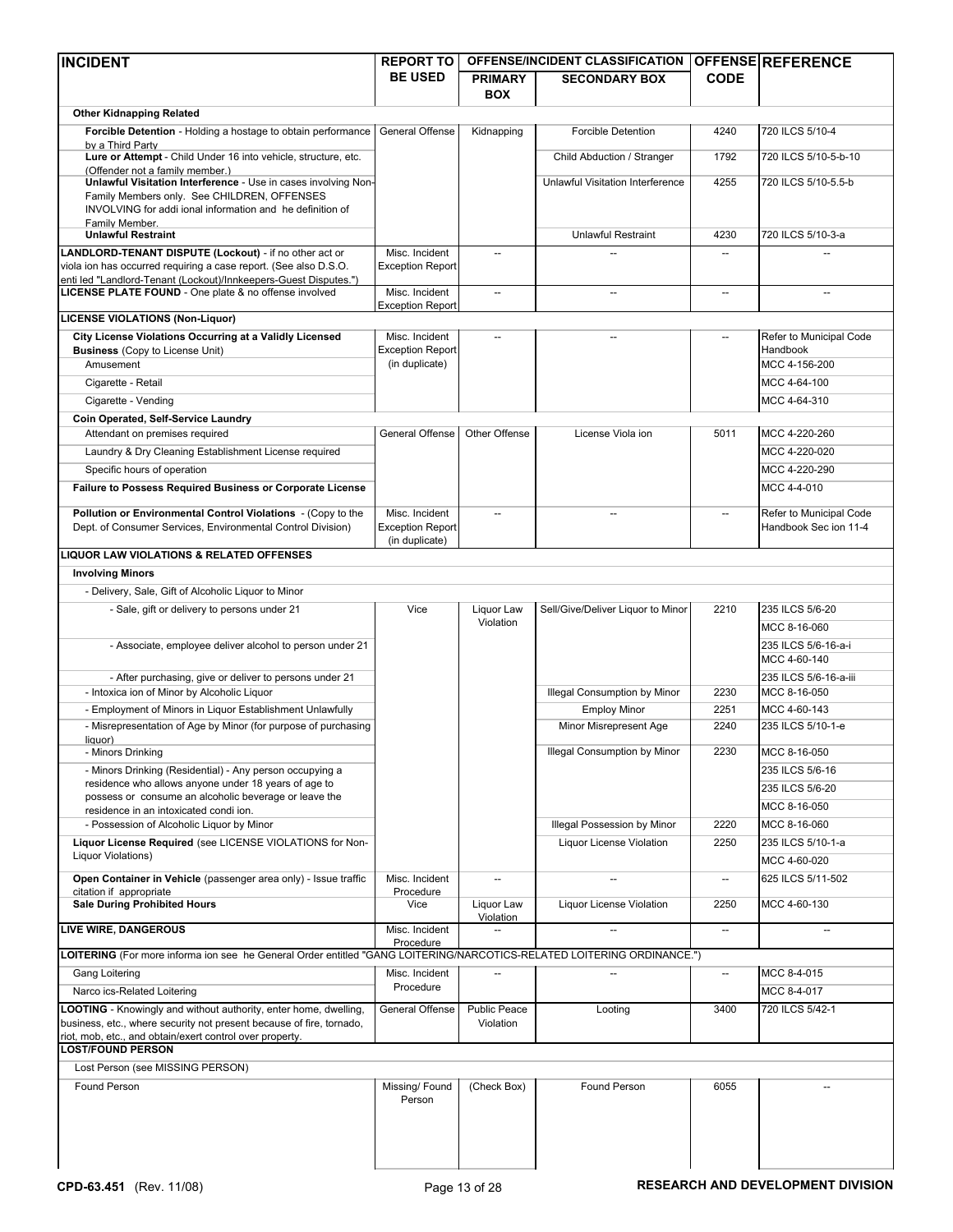| <b>INCIDENT</b>                                                                                                                                                                                                    | <b>REPORT TO</b>                          |                                  | OFFENSE/INCIDENT CLASSIFICATION      |                          | OFFENSE REFERENCE                                          |
|--------------------------------------------------------------------------------------------------------------------------------------------------------------------------------------------------------------------|-------------------------------------------|----------------------------------|--------------------------------------|--------------------------|------------------------------------------------------------|
|                                                                                                                                                                                                                    | <b>BE USED</b>                            | <b>PRIMARY</b>                   | <b>SECONDARY BOX</b>                 | <b>CODE</b>              |                                                            |
|                                                                                                                                                                                                                    |                                           | <b>BOX</b>                       |                                      |                          |                                                            |
| LOST/FOUND PROPERTY, Having a Real or Intrinsic Value                                                                                                                                                              |                                           |                                  |                                      |                          |                                                            |
| Lost Property (including wallet & contents, etc.)                                                                                                                                                                  | Lost & Found                              | Non-Criminal                     | <b>Lost Property</b>                 | 5070                     |                                                            |
| Found Property (excluding narcotics, see Narcotics Offenses)                                                                                                                                                       |                                           |                                  | Found Property                       | 5071                     |                                                            |
| <b>Found Suspect Narcotics</b>                                                                                                                                                                                     | Vice                                      |                                  | <b>Found Suspect Narcotics</b>       | 2093                     |                                                            |
| Weapon Turn-In/Turned-In Firearm or Firearms Ammunition (To                                                                                                                                                        | Lost & Found                              | Non-Criminal                     | Weapon Turn-In                       | 5072                     |                                                            |
| be destroyed) - Describe weapon or ammunition                                                                                                                                                                      |                                           |                                  |                                      |                          |                                                            |
| LOST/FOUND PROPERTY, No Real or Intrinsic Value - i e., one                                                                                                                                                        | Misc. Incident                            | $\overline{a}$                   | $\overline{\phantom{a}}$             | $\overline{\phantom{a}}$ |                                                            |
| (single) State License Plate, or City Vehicle License (not taken in<br>theft). Notify/Send copy to Hot Desk on all licenses. Includes                                                                              | <b>Exception Report</b><br>(In duplicate) |                                  |                                      |                          |                                                            |
| lost/found passports, and driver's licenses, see also the D.S.O.                                                                                                                                                   |                                           |                                  |                                      |                          |                                                            |
| addendum enti led "Procedures for Repor ing Lost and Found                                                                                                                                                         |                                           |                                  |                                      |                          |                                                            |
| Passports."<br><b>LOST DRIVER'S LICENSE ONLY (not wallet or contents) Citizen</b>                                                                                                                                  |                                           |                                  |                                      |                          |                                                            |
| will also be advised to report loss to branch office of the Secretary of                                                                                                                                           |                                           |                                  |                                      |                          |                                                            |
| State, Motor Vehicle Div.                                                                                                                                                                                          |                                           |                                  |                                      |                          |                                                            |
| MEDICAL EXAMINER'S SEAL, Removal of (Letter of Authorization<br>Required)                                                                                                                                          | Misc. Incident<br><b>Exception Report</b> | $\overline{\phantom{a}}$         | $\overline{\phantom{a}}$             | $\overline{\phantom{a}}$ |                                                            |
|                                                                                                                                                                                                                    |                                           |                                  |                                      |                          |                                                            |
| <b>MENTALLY ILL TRANSPORT</b> - When Chicago Police Transport                                                                                                                                                      | Hospitalization                           | Non-Criminal                     | Mental Health Transport              | 5079                     |                                                            |
| Mentally III Person to Hospital.<br>MISSING PERSON - If missing person, Adult or Juvenile, returns home while officer is on he scene and no RD# has been obtained, use Miscellaneous Incident Exception Report. If | Report                                    |                                  |                                      |                          |                                                            |
| an RD# has already been obtained, he missing person's return can be noted on the Case Report.                                                                                                                      |                                           |                                  |                                      |                          |                                                            |
| Bona fide - Juvenile OR Adult (Includes drowning vic im-body not                                                                                                                                                   | Missing/Found                             | Non-Criminal                     | <b>Missing Person</b>                | 6050                     |                                                            |
| recovered.) (Also includes juvenile runaways)<br>Not Bona fide - Adult Only (Adult of Sound Mind, Left Voluntarily)                                                                                                | Person<br>Misc. Incident                  | $\overline{\phantom{a}}$         |                                      |                          |                                                            |
|                                                                                                                                                                                                                    | <b>Exception Report</b>                   |                                  |                                      |                          |                                                            |
| MOB ACTION (No Injury) - If injury, see BATTERY.                                                                                                                                                                   | General Offense                           | <b>Public Peace</b><br>Violation | Mob Action                           | 3100                     | 720 ILCS 5/25-1                                            |
| <b>MOTOR VEHICLES, Offenses Related to</b>                                                                                                                                                                         |                                           |                                  |                                      |                          |                                                            |
| Display False, Stolen, or Altered Temp. Registration Permit                                                                                                                                                        | General Offense                           | Other Offense                    | False/Stolen/Altered TRP             | 502P                     | MCC 9-80-220                                               |
|                                                                                                                                                                                                                    |                                           |                                  |                                      |                          |                                                            |
| Receive, Possess, Sell, Stolen Motor Vehicle / Theft of Motor Vehicle (see THEFT)                                                                                                                                  |                                           |                                  |                                      |                          |                                                            |
| Enter in, tamper with, vehicle                                                                                                                                                                                     | General Offense                           | Other Offense                    | Tamper with Motor Vehicle            | 502T                     | 720 ILCS 5/21-2                                            |
| Title or Registra ion, Forged or Counterfeit                                                                                                                                                                       |                                           |                                  | Vehicle Title/Reg Offense            | 502R                     | 625 ILCS 5/4-105-a-1                                       |
| Title or Registra ion, Unlawful Possession of                                                                                                                                                                      |                                           |                                  |                                      |                          | 625 ILCS 5/4-104-a-1                                       |
| Other Crimes Involving a Motor Vehicle                                                                                                                                                                             |                                           |                                  | Other Vehicle Offense                | 5002                     | Refer to ILCS                                              |
| NARCOTICS OFFENSES (For more information see Item C-4 on the inside of the cover page.)                                                                                                                            |                                           |                                  |                                      |                          |                                                            |
| Amphetamines (see synthetic drugs)                                                                                                                                                                                 |                                           |                                  |                                      |                          |                                                            |
| Attempt Possession - Any Narcotic Except Cannabis<br>(*Attempt/ Solicitation/Conspiracy) (*see also Item C-1 on the                                                                                                | Vice                                      | Narco ics                        | <b>Attempt Possession Narcotics</b>  | 2095                     | 720 ILCS 5/8-4* (All Narcotic<br>State Statutes may apply) |
| cover)                                                                                                                                                                                                             |                                           |                                  |                                      |                          |                                                            |
| Attempt Possession - Cannabis (*Attempt/ Solicitation/<br>Conspiracy) (*see also Item C-1 on the cover)                                                                                                            |                                           |                                  | <b>Attempt Possession Cannabis</b>   | 2094                     |                                                            |
| <b>Barbiturates</b> (see synthetic drugs)                                                                                                                                                                          |                                           |                                  |                                      |                          |                                                            |
| <b>Calculated Criminal Cannabis Conspiracy</b>                                                                                                                                                                     | Vice                                      | Narco ics                        | Calculated Cannabis Conspiracy       | 1860                     | 720 ILCS 550/9                                             |
| <b>Calculated Criminal Drug Conspiracy</b>                                                                                                                                                                         |                                           |                                  |                                      | 2050                     |                                                            |
|                                                                                                                                                                                                                    |                                           |                                  | Criminal Drug Conspiracy             |                          | 720 ILCS 570/405                                           |
| Cannabis - Delivery (Marijuana, hashish, etc.)                                                                                                                                                                     | Vice                                      | Narco ics                        |                                      | 1821                     | 720 ILCS 550/5-a                                           |
| 2 5 grams or less                                                                                                                                                                                                  |                                           |                                  | Manu/Del: Cannabis 10 gms or<br>less |                          |                                                            |
| More than 2.5 grams - not more than 10 grams                                                                                                                                                                       |                                           |                                  |                                      |                          | 720 ILCS 550/5-b                                           |
| More than 10 grams - not more han 30 grams                                                                                                                                                                         |                                           |                                  | Manu/Del: Cannabis over 10<br>gms    | 1822                     | 720 ILCS 550/5-c                                           |
| More than 30 grams - not more han 500 grams                                                                                                                                                                        |                                           |                                  |                                      |                          | 720 ILCS 550/5-d                                           |
| More than 500 grams - less than 2000 grams                                                                                                                                                                         |                                           |                                  |                                      |                          | 720 ILCS 550/5-e                                           |
| More than 2000 grams - less than 5000 grams                                                                                                                                                                        |                                           |                                  |                                      |                          | 720 ILCS 550/5-f                                           |
| More than 5000 grams                                                                                                                                                                                               |                                           |                                  |                                      |                          | 720 ILCS 550/5-g                                           |
| Cannabis - Possession (Marijuana, hashish, etc)                                                                                                                                                                    |                                           |                                  |                                      |                          |                                                            |
| 25 grams or less                                                                                                                                                                                                   | Vice                                      | Narco ics                        | Poss: Cannabis 30 gms or less        | 1811                     | 720 ILCS 550/4-a                                           |
| More than 2.5 grams - not more than 10 grams                                                                                                                                                                       |                                           |                                  |                                      |                          | 720 ILCS 550/4-b                                           |
| More than 10 grams - not more han 30 grams                                                                                                                                                                         |                                           |                                  |                                      |                          | 720 ILCS 550/4-c                                           |
| More than 30 grams - not more han 500 grams                                                                                                                                                                        |                                           |                                  | Poss: Cannabis more than 30<br>gms   | 1812                     | 720 ILCS 550/4-d                                           |
| More than 500 grams - not more than 2000 grams                                                                                                                                                                     |                                           |                                  |                                      |                          | 720 ILCS 550/4-e                                           |
| More than 2000 grams - not more than 5000 grams                                                                                                                                                                    |                                           |                                  |                                      |                          | 720 ILCS 550/4-f                                           |
| More than 5000 grams                                                                                                                                                                                               |                                           |                                  |                                      |                          | 720 ILCS 550/4-g                                           |
| Cannabis Sa iva Plant                                                                                                                                                                                              |                                           |                                  | Cannabis Plant                       | 1850                     | 720 ILCS 550/8                                             |
| Cocaine - Delivery/Manufacture/Possession with Intent to Deliver                                                                                                                                                   |                                           |                                  |                                      |                          |                                                            |
| Less han 1 gram                                                                                                                                                                                                    | Vice                                      | Narco ics                        | Manu/Deliver: Cocaine                | 2012                     | 720 ILCS 570/401                                           |
| 1 gram or more - less than 15 grams                                                                                                                                                                                |                                           |                                  |                                      |                          | 720 ILCS 570/401-c-2                                       |
| 15 grams or more - less than 100 grams                                                                                                                                                                             |                                           |                                  |                                      |                          | 720 ILCS 570/401-a-2-A                                     |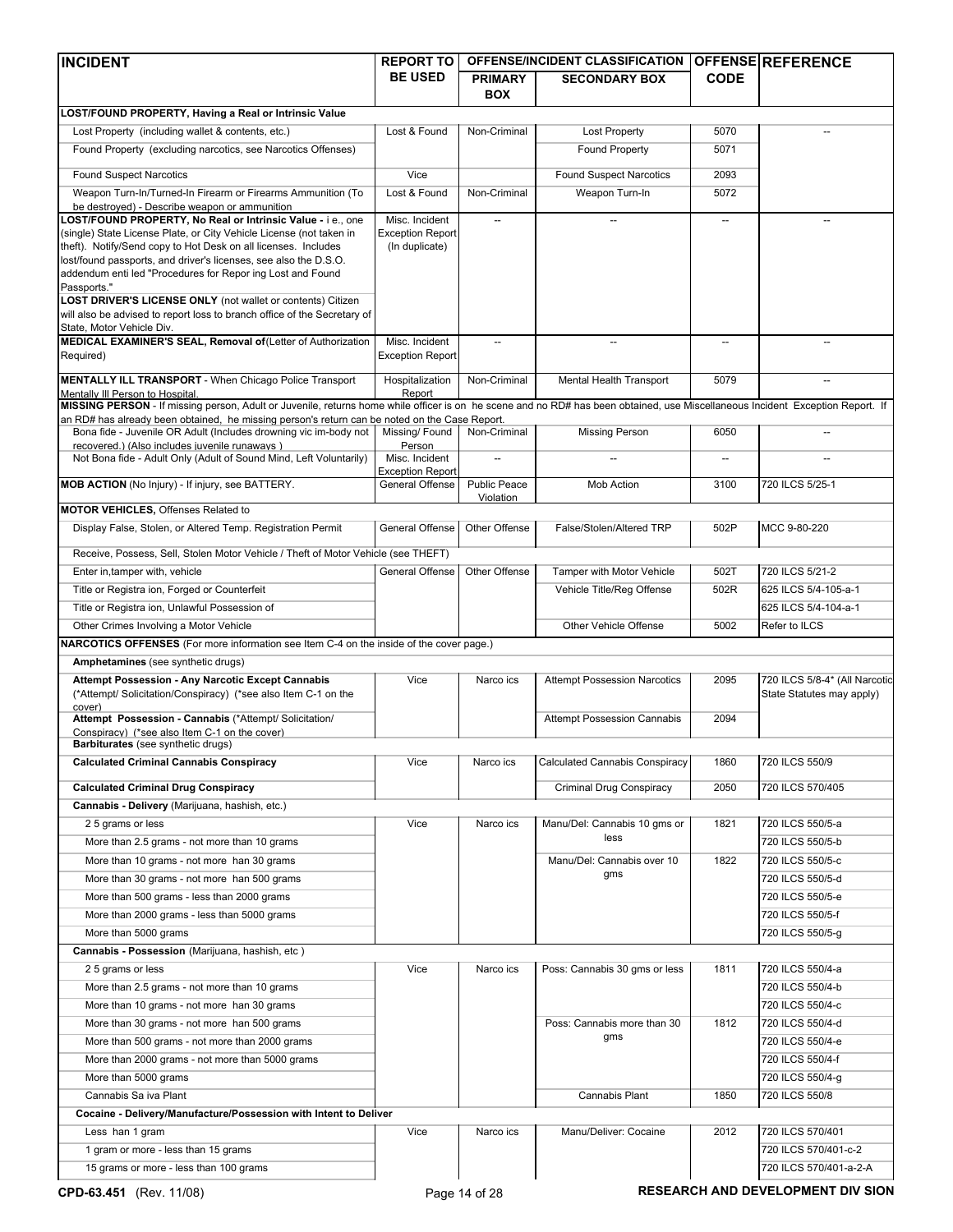| <b>INCIDENT</b>                                                                                                                         | <b>REPORT TO</b> |                | OFFENSE/INCIDENT CLASSIFICATION                  |             | <b>OFFENSE REFERENCE</b>                  |
|-----------------------------------------------------------------------------------------------------------------------------------------|------------------|----------------|--------------------------------------------------|-------------|-------------------------------------------|
|                                                                                                                                         | <b>BE USED</b>   | <b>PRIMARY</b> | <b>SECONDARY BOX</b>                             | <b>CODE</b> |                                           |
|                                                                                                                                         |                  | <b>BOX</b>     |                                                  |             |                                           |
| 100 grams or more - less than 400 grams                                                                                                 |                  |                |                                                  |             | 720 ILCS 570/401-a-2-B                    |
| 400 grams or more - less than 900 grams                                                                                                 |                  |                |                                                  |             | 720 ILCS 570/401-a-2-C                    |
| 900 grams or more                                                                                                                       |                  |                |                                                  |             | 720 ILCS 570/401-a-2-D                    |
| <b>Cocaine - Possession</b>                                                                                                             |                  |                |                                                  |             |                                           |
| Less han 15 grams                                                                                                                       | Vice             | Narco ics      | Possession: Cocaine                              | 2022        | 720 ILCS 570/402                          |
| 15 grams or more - less than 100 grams                                                                                                  |                  |                |                                                  |             | 720 ILCS 570/402-a-2-a                    |
| 100 grams or more - less than 400 grams                                                                                                 |                  |                |                                                  |             | 720 ILCS 570/402-a-2-b                    |
| 400 grams or more - less than 900 grams                                                                                                 |                  |                |                                                  |             | 720 ILCS 570/402-a-2-c                    |
| 900 grams or more                                                                                                                       |                  |                |                                                  |             | 720 ILCS 570/402-a-2-d                    |
| Crack (Cocaine Derivative) -<br>Delivery/Manufacture/Possession with Intent                                                             |                  |                | Manu/Deliver: Crack                              | 2017        | Refer to above statutes                   |
| <b>Crack (Cocaine Derivative) - Possession</b>                                                                                          |                  |                | Possession: Crack                                | 2027        | Refer to above Cocaine<br><b>Statutes</b> |
| Criminal Fortification (see OTHER OFFENSES)                                                                                             |                  |                |                                                  |             |                                           |
| Delivery of a Controlled Substance to a Person Under 18                                                                                 | Vice             | Narco ics      | Delivery Controlled Substance                    | 2070        | 720 ILCS 570/407                          |
| <b>Years of Age</b><br>Delivery of Cannabis to a Person Under 18 Years of Age                                                           |                  |                | to Person Under 18<br>Deliver Cannabis to Person | 1840        | 720 ILCS 550/7-a                          |
| Forfeiture of Property - Refer to 720 ILCS 570/505 for definition                                                                       |                  |                | Under18<br><b>Forfeit Property</b>               | 2091        | 720 ILCS 550/12                           |
| <b>Found Suspect Narcotics</b>                                                                                                          |                  |                | <b>Found Suspect Narcotics</b>                   | 2093        | for definition                            |
|                                                                                                                                         |                  |                |                                                  |             |                                           |
| Hallucinogens - Delivery/Manufacture/Possession with Intent to Deliver including, but not limited to:<br><b>LSD</b> - Less than 5 grams | Vice             | Narco ics      |                                                  | 2015        | 720 ILCS 570/401-d                        |
|                                                                                                                                         |                  |                | Manu/Deliver: Hallucinogens                      |             |                                           |
| 5 grams or more - less han 15 grams                                                                                                     |                  |                |                                                  |             | 720 ILCS 570/401-c-7                      |
| 15 grams or more - less than 100 grams                                                                                                  |                  |                |                                                  |             | 720 ILCS 570/401-a-7-A-i                  |
| 100 grams or more - less than 400 grams                                                                                                 |                  |                |                                                  |             | 720 ILCS 570/401-a-7-B-i                  |
| 400 grams or more - less than 900 grams                                                                                                 |                  |                |                                                  |             | 720 ILCS 570/401-a-7-C-i                  |
| 900 grams or more                                                                                                                       |                  |                |                                                  |             | 720 ILCS 570/401-a-7-D-i                  |
| Ecstasy (MDMA) - Less than 50 grams                                                                                                     |                  |                |                                                  |             | 720 ILCS 570/401-e                        |
| 50 grams or more - less than 200 grams                                                                                                  |                  |                |                                                  |             | 720 ILCS 570/401-c-11                     |
| 200 grams or more                                                                                                                       |                  |                |                                                  |             | 720 ILCS 570/401-A-11                     |
| GHB - Less than 50 grams                                                                                                                |                  |                |                                                  |             | 720 ILCS 570/401-e                        |
| 50 grams or more - less than 200 grams                                                                                                  |                  |                |                                                  |             | 720 ILCS 570/401-c-11                     |
| 200 grams or more                                                                                                                       |                  |                |                                                  |             | 720 ILCS 570/401-a-11                     |
| Peyote - Less than 50 grams                                                                                                             |                  |                |                                                  |             | 720 ILCS 570/401-e                        |
| 50 grams - less han 200 grams                                                                                                           |                  |                |                                                  |             | 720 ILCS 570/401-c-4                      |
| 200 grams or more                                                                                                                       |                  |                |                                                  |             | 720 ILCS 570/401-a-4                      |
| Hallucinogens - Possession including, but not limited to:                                                                               |                  |                |                                                  |             |                                           |
| <b>LSD</b> - Less than 15 grams                                                                                                         | Vice             | Narco ics      | Possession: Hallucinogens                        | 2025        | 720 ILCS 570/402                          |
| 15 grams or more - less than 100 grams                                                                                                  |                  |                |                                                  |             | 720 ILCS 570/402-a-7-A-i                  |
| 100 grams or more - less than 400 grams                                                                                                 |                  |                |                                                  |             | 720 ILCS 570/402-a-7-B-i                  |
| 400 grams or more - less than 900 grams                                                                                                 |                  |                |                                                  |             | 720 ILCS 570/402-a-7-C-i                  |
| 900 grams or more                                                                                                                       |                  |                |                                                  |             | 720 ILCS 570/402-a-7-D-i                  |
| Ecstasy (MDMA) - Any quan ity                                                                                                           |                  |                |                                                  |             | 720 ILCS 570/402-c                        |
| <b>GHB</b> - Any quantity                                                                                                               |                  |                |                                                  |             | 720 ILCS 570/402-c                        |
| Peyote - Less than 200 grams                                                                                                            | Vice             | Narco ics      | Possession: Hallucinogens                        | 2025        | 720 ILCS 570/402                          |
| 200 grams or more                                                                                                                       |                  |                |                                                  |             | 720 ILCS 570/402-a-4                      |
| Heroin (tan/brown) - Delivery/Manufacture/Possession with Intent to Deliver                                                             |                  |                |                                                  |             |                                           |
| Less han 10 grams                                                                                                                       | Vice             | Narco ics      | Manu/Deliver: Heroin                             | 2013        | 720 ILCS 570/401-d                        |
| 10 grams or more - less than 15 grams                                                                                                   |                  |                | (Tan/Brown)                                      |             | 720 ILCS 570/401-c                        |
| 15 grams or more - less than 100 grams                                                                                                  |                  |                |                                                  |             | 720 ILCS 570/401-a-1-A                    |
| 100 grams or more - less than 400 grams                                                                                                 |                  |                |                                                  |             | 720 ILCS 570/401-a-1-B                    |
| 400 grams or more - less than 900 grams                                                                                                 |                  |                |                                                  |             | 720 ILCS 570/401-a-1-C                    |
| 900 grams or more                                                                                                                       |                  |                |                                                  |             | 720 ILCS 570/401-a-1-D                    |
| Heroin (black tar) - Delivery/Manufacture/ Possession with                                                                              |                  |                | Manu/Deliver: Heroin (Black Tar)                 | 2019        | Refer to above Heroin                     |
| <b>Intent to Deliver</b>                                                                                                                |                  |                |                                                  |             | weights and statutes                      |
| Heroin (white) - Delivery/Manufacture/Possession with Intent                                                                            |                  |                | Manu/Deliver: Heroin (White)                     | 2014        |                                           |
| to Deliver<br>Heroin (tan/brown) - Possession                                                                                           |                  |                |                                                  |             |                                           |
| Less han 15 grams                                                                                                                       | Vice             | Narco ics      | Possession: Heroin (Brown/Tan)                   | 2023        | 720 ILCS 570/402-c                        |
| 15 grams or more - less than 100 grams                                                                                                  |                  |                |                                                  |             | 720 ILCS 570/402-a-1-A                    |
|                                                                                                                                         |                  |                |                                                  |             |                                           |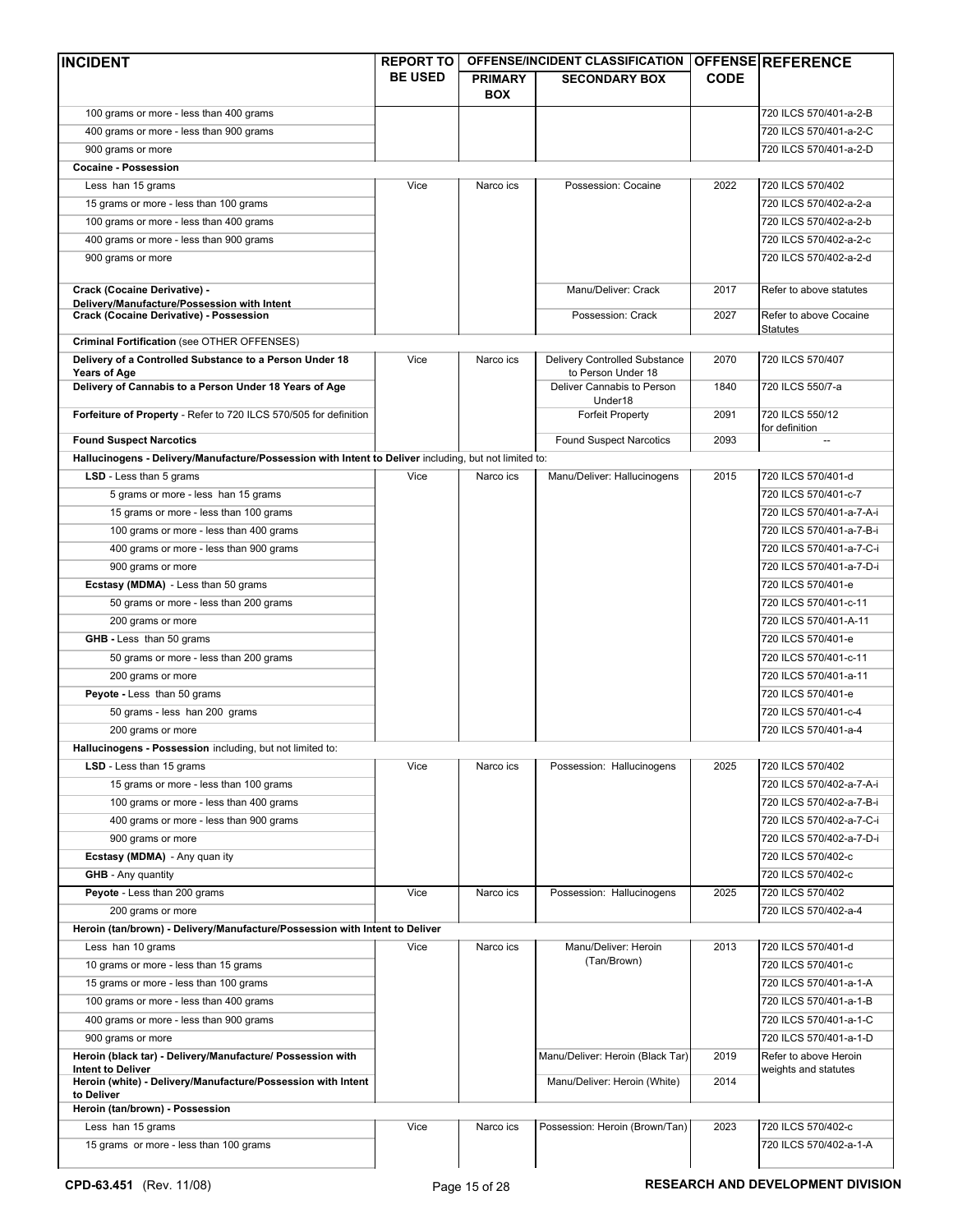| <b>INCIDENT</b>                                                                                                                                                                          | <b>REPORT TO</b> |                              | OFFENSE/INCIDENT CLASSIFICATION                              |             | <b>OFFENSE REFERENCE</b>                      |
|------------------------------------------------------------------------------------------------------------------------------------------------------------------------------------------|------------------|------------------------------|--------------------------------------------------------------|-------------|-----------------------------------------------|
|                                                                                                                                                                                          | <b>BE USED</b>   | <b>PRIMARY</b><br><b>BOX</b> | <b>SECONDARY BOX</b>                                         | <b>CODE</b> |                                               |
| 100 grams or more - less than 400 grams                                                                                                                                                  |                  |                              |                                                              |             | 720 ILCS 570/402-a-1-B                        |
| 400 grams or more - less that 900 grams                                                                                                                                                  |                  |                              |                                                              |             | 720 ILCS 570/402-a-1-C                        |
| 900 grams or more                                                                                                                                                                        |                  |                              |                                                              |             | 720 ILCS 570/402-a-1-D                        |
| Heroin (black tar) - Possession                                                                                                                                                          |                  |                              | Possession: Heroin (Black Tar)                               | 2029        | Refer to above Heroin<br>weights and statutes |
| Heroin (white) - Possession                                                                                                                                                              |                  |                              | Possession: Heroin (White)                                   | 2024        | Refer to above Heroin                         |
| <b>Hypodermic Needle or Syringe</b>                                                                                                                                                      |                  |                              |                                                              |             | weights and statutes                          |
| - Delivery or Sale to Unauthorized Person                                                                                                                                                | Vice             | Narco ics                    | Sale/Delivery Hypodermic                                     | 2111        | 720 ILCS 635/2                                |
| - Failure to Keep Records (Authorized seller required to keep                                                                                                                            |                  |                              | Needle<br>Failure to Keep Hypodermic                         | 2120        | 720 ILCS 635/3                                |
| record of date of sale/name and address of purchaser.)<br>- Possession by Unauthorized Person                                                                                            |                  |                              | Records<br>Possession of a Hypodermic                        | 2110        | 720 ILCS 635/1                                |
| Look-Alike Substances - Delivery/Manufacture/Possession                                                                                                                                  |                  |                              | Needle<br>Manu, Deliver: Look-Alike Drug                     | 2030        | 720 ILCS 570/404-b                            |
| with Intent to Deliver (Any Quantity)                                                                                                                                                    |                  |                              |                                                              |             |                                               |
| Look-Alike Substances - Possession (Any Quantity)                                                                                                                                        |                  |                              | Possession: Look-Alike Drug                                  | 2040        | 720 ILCS 570/404-c                            |
| Money Laundering (see DECEPTIVE PRACTIVES & RELATED OFFENSES)                                                                                                                            |                  |                              |                                                              |             |                                               |
| Paraphernalia - Delivery or Sale (Other than hypodermic<br>needle) (Definitions - see Drug Paraphernalia: 720 ILCS 600/2<br>and LSD Objects: 720 ILCS 570/401-c-7-II and 720 ILCS 401-d) | Vice             | Narco ics                    | Sale/Delivery Drug<br>Paraphernalia                          | 2160        | 720 ILCS 600/3                                |
| Paraphernalia - Possession (Other than Hypodermic Needle)                                                                                                                                |                  |                              | Possession Of Drug Equipment                                 | 2170        | 720 ILCS 600/3.5-a                            |
| PCP (Phencyclidine) - Delivery/Manufacture/Possession with Intent to Deliver                                                                                                             |                  |                              |                                                              |             |                                               |
| Less than 10 grams                                                                                                                                                                       | Vice             | Narco ics                    | Manu/Deliver: PCP                                            | 2016        | 720 ILCS 570/401-e                            |
| 10 grams or more - less than 30 grams                                                                                                                                                    |                  |                              |                                                              |             | 720 ILCS 570/401-c-10                         |
| 30 grams or more                                                                                                                                                                         |                  |                              |                                                              |             | 720 ILCS 570/401-a-10                         |
| PCP (Phencyclidine) - Possession                                                                                                                                                         |                  |                              |                                                              |             |                                               |
| Less than 30 grams                                                                                                                                                                       | Vice             | Narco ics                    | Possession: PCP                                              | 2026        | 720 ILCS 570/402-c                            |
| 30 grams or more                                                                                                                                                                         |                  |                              |                                                              |             | 720 ILCS 570/402-a-10                         |
| Prescription, Forging or Altering - The obtaining of a narcotic or<br>dangerous drug with a forged prescription or without the<br>knowledge or authorization of a licensed physician     |                  |                              | Alter/Forge Prescription                                     | 2090        | 720 ILCS 570/406                              |
| Records - Failure to keep records by manufactures, distributors,<br>dispensers                                                                                                           |                  |                              | <b>Controlled Substances: Failure</b><br>to Maintain Records | 2080        | 720 ILCS 570/306                              |
| Registration - Failure to register by manufactures, distributors,<br>dispensers                                                                                                          |                  |                              | Fail to Register License:<br><b>Controlled Substances</b>    | 2060        | 720 ILCS 570/302                              |
| Solicitation on the Public Way, Narcotics                                                                                                                                                |                  |                              | Solicitation on the Public Way<br>Narcotics                  | 2092        | MCC 10-8-515                                  |
| Synthetic Drugs - Delivery/Manufacture/ Possession with Intent to Deliver including, but not limited to:                                                                                 |                  |                              |                                                              |             |                                               |
| Amphetamine - Less than 50 grams                                                                                                                                                         | Vice             | Narco ics                    | Manu/Deliver: Amphetamines                                   | 2010        | 720 ILCS 570/401                              |
| 50 grams or more - less than 200 grams                                                                                                                                                   |                  |                              |                                                              |             | 720 ILCS 570/401-c-6                          |
| 200 grams or more                                                                                                                                                                        |                  |                              |                                                              |             | 720 ILCS 570/401-d-6                          |
| Barbiturates - Less than 50 grams                                                                                                                                                        | Vice             | Narco ics                    | Manu/Deliver: Barbiturates                                   | 2011        | 720 ILCS 570/401-e                            |
| 50 grams or more - less than 200 grams                                                                                                                                                   |                  |                              |                                                              |             | 720 ILCS 570/401-c-5                          |
| 200 grams or more                                                                                                                                                                        |                  |                              |                                                              |             | 720 ILCS 570/401-a-5                          |
| Morphine - Less than 10 grams                                                                                                                                                            |                  |                              | Manu/Deliver: Syn hetic Drugs                                | 2018        | 720 ILCS 570/401-d                            |
| 10 grams or more - less than 15 grams                                                                                                                                                    |                  |                              |                                                              |             | 720 ILCS 570/401-c-3                          |
| 15 grams or more - less than 100 grams                                                                                                                                                   |                  |                              |                                                              |             | 720 ILCS 570/401-a-3-A                        |
| 100 grams or more - less than 400 grams                                                                                                                                                  |                  |                              |                                                              |             | 720 ILCS 570/401-a-3-B                        |
| 400 grams or more - less than 900 grams                                                                                                                                                  |                  |                              |                                                              |             | 720 ILCS 570/401-a-3-C                        |
| 900 grams or more                                                                                                                                                                        |                  |                              |                                                              |             | 720 ILCS 570/401-a-3-D                        |
| <b>Other Non-Narcotic</b>                                                                                                                                                                |                  |                              |                                                              |             | 720 ILCS 570/401-e                            |
| Synthetic Drugs Possession including, but not limited to the following:                                                                                                                  |                  |                              |                                                              |             |                                               |
| Amphetamine - Less than 200 grams                                                                                                                                                        | Vice             | Narco ics                    | Possession: Amphetamines                                     | 2020        | 720 ILCS 570/402-c                            |
| 200 grams or more                                                                                                                                                                        |                  |                              |                                                              |             | 720 ILCS 570/402-a-6                          |
| Barbiturates - Less than 200 grams                                                                                                                                                       |                  |                              | Possession: Barbiturates                                     | 2021        | 720 ILCS 570/402-c                            |
| 200 grams or more                                                                                                                                                                        |                  |                              |                                                              |             | 720 ILCS 570/402-a-5                          |
| Morphine - Less than 15 grams                                                                                                                                                            |                  |                              | Possession: Synthetic Drugs                                  | 2028        | 720 ILCS 570/402-c                            |
| 15 grams or more - less than 100 grams                                                                                                                                                   |                  |                              |                                                              |             | 720 ILCS 570/402-a-3-A                        |
| 100 grams or more - less than 400 grams                                                                                                                                                  |                  |                              |                                                              |             | 720 ILCS 570/402-a-3-B                        |
|                                                                                                                                                                                          |                  |                              |                                                              |             |                                               |
| 400 grams or more - less than 900 grams                                                                                                                                                  |                  |                              |                                                              |             | 720 ILCS 570/402-a-3-C                        |
| 900 grams or more                                                                                                                                                                        |                  |                              |                                                              |             | 720 ILCS 570/402-a-3-D                        |
| Methamphetamine-Possession                                                                                                                                                               |                  |                              | Poss.: Methamphetamine                                       | 2031        | 720 ILCS 646/                                 |
| - less than 5 grams                                                                                                                                                                      |                  |                              |                                                              |             | 720 ILCS 646/60                               |
| - 5 grams or more - less han 15 grams                                                                                                                                                    |                  |                              |                                                              |             |                                               |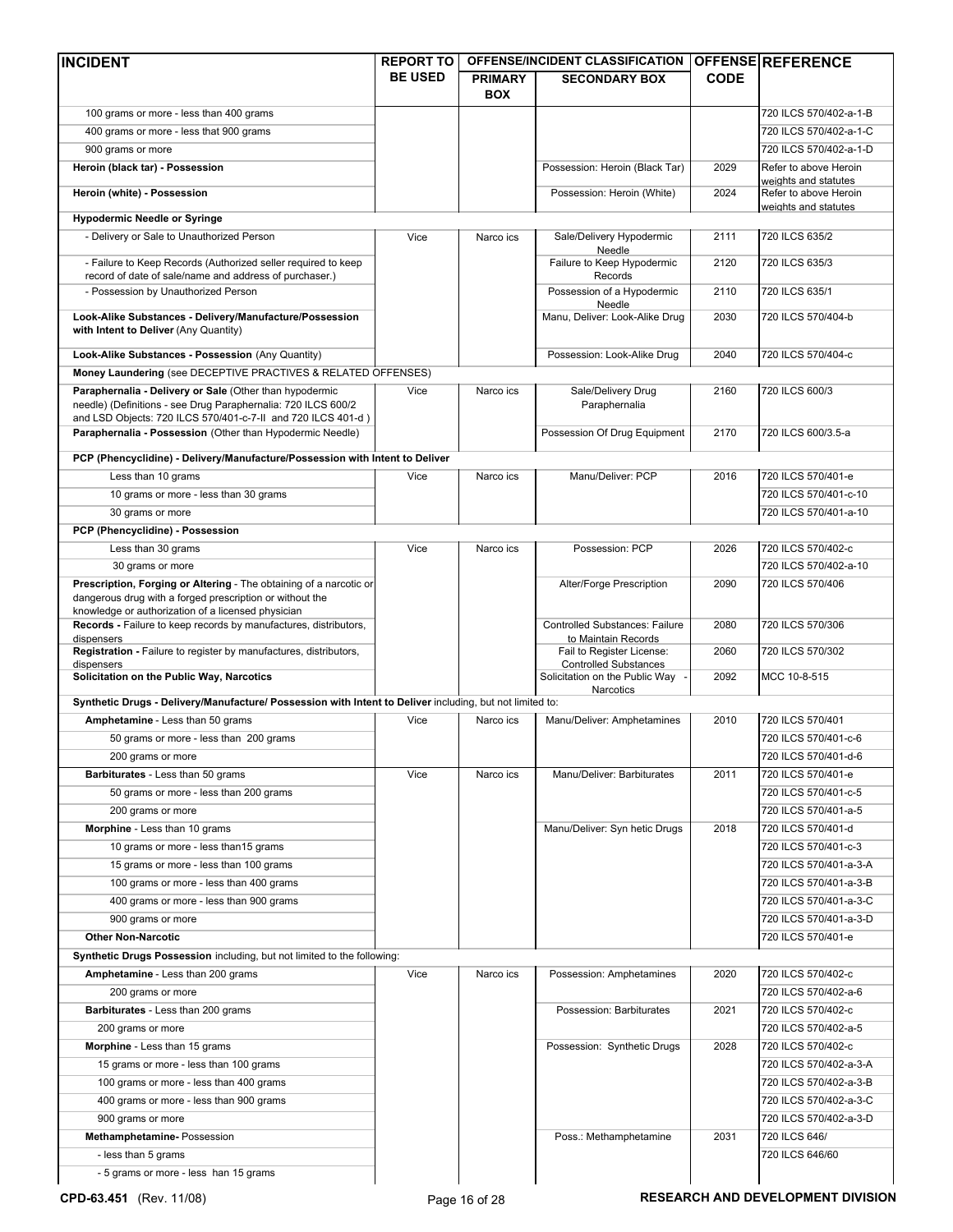| <b>INCIDENT</b>                                                                                                                                  | <b>REPORT TO</b>       |                          | OFFENSE/INCIDENT CLASSIFICATION |                          | <b>OFFENSE REFERENCE</b> |
|--------------------------------------------------------------------------------------------------------------------------------------------------|------------------------|--------------------------|---------------------------------|--------------------------|--------------------------|
|                                                                                                                                                  | <b>BE USED</b>         | <b>PRIMARY</b>           | <b>SECONDARY BOX</b>            | <b>CODE</b>              |                          |
|                                                                                                                                                  |                        | <b>BOX</b>               |                                 |                          |                          |
| -15 grams or more - less than 100 grams                                                                                                          |                        |                          |                                 |                          |                          |
| - 100 grams or more - less than 400 grams                                                                                                        |                        |                          |                                 |                          |                          |
| - 400 grams or more - less than 900 grams                                                                                                        |                        |                          |                                 |                          |                          |
| - 900 grams or more                                                                                                                              |                        |                          |                                 |                          |                          |
| Methamphetamine - Delivery                                                                                                                       |                        |                          | Manu/Del: Methamphetamine       | 2032                     | 720 ILCS 646/55          |
| - less than 5 grams                                                                                                                              |                        |                          |                                 |                          |                          |
| - 5 grams or more - less han 15 grams                                                                                                            |                        |                          |                                 |                          |                          |
| -15 grams or more - less than 100 grams                                                                                                          |                        |                          |                                 |                          |                          |
| - 100 grams or more - less than 400 grams                                                                                                        |                        |                          |                                 |                          |                          |
| - 400 grams or more - less than 900 grams                                                                                                        |                        |                          |                                 |                          |                          |
| - 900 grams or more                                                                                                                              |                        |                          |                                 |                          |                          |
| Methamphetamine - Manufacture                                                                                                                    |                        |                          |                                 |                          | 720 ILCS 646/15          |
| - 5 grams or more - less han 15 grams                                                                                                            |                        |                          |                                 |                          |                          |
| -15 grams or more - less than 100 grams                                                                                                          |                        |                          |                                 |                          |                          |
| - 100 grams or more - less than 400 grams                                                                                                        |                        |                          |                                 |                          |                          |
| - 400 grams or more - less than 900 grams                                                                                                        |                        |                          |                                 |                          |                          |
| - 900 grams or more                                                                                                                              |                        |                          |                                 |                          |                          |
| <b>Other Non-Narcotic</b>                                                                                                                        |                        |                          | Possession: Synthetic Drugs     | 2028                     | 720 ILCS 570/402-c       |
| <b>OBSCENITY &amp; RELATED OFFENSES</b> (see SEX OFFENSES: Obscenity & Related Offenses)                                                         |                        |                          |                                 |                          |                          |
| <b>OFFICIAL MISCONDUCT</b>                                                                                                                       |                        |                          |                                 |                          |                          |
| Fail to Perform                                                                                                                                  | <b>General Offense</b> | Interference             | <b>Official Misconduct</b>      | 3920                     | 720 ILCS 5/33-3-a        |
| Forbidden Act                                                                                                                                    |                        | wi h Public              |                                 |                          | 720 ILCS 5/33-3-b        |
|                                                                                                                                                  |                        | Officer                  |                                 |                          |                          |
| OTHER DEPARTMENTAL SERVICES - only when the completion of a case report is not otherwise required but would serve a useful Departmental purpose. |                        |                          |                                 |                          |                          |
| Non-Criminal Incident (e.g., use of Departmental forensic, canine<br>or other services by an outside agency requiring documentation              | General Offense        | Non-Criminal             | Other Non-Criminal Persons      | 5080                     |                          |
| consistent with a case report)                                                                                                                   |                        |                          | Other Non-Criminal Property     | 5081                     |                          |
| <b>OTHER OFFENSES</b> - any other offense not listed in this guide.                                                                              |                        |                          |                                 |                          |                          |
| Compounding a Crime - receives or offers to ano her any                                                                                          | General Offense        | Other Offense            | Compounding A Crime             | 4810                     | 720 ILCS 5/32-1          |
| considera ion for a promise not to prosecute or aid in the                                                                                       |                        |                          |                                 |                          |                          |
| prosecution of an offender.<br>Crime Directed Against Person - not o herwise listed in this                                                      |                        |                          | Other Crime Against Person      | 5000                     | Refer to ILCS            |
| guide.                                                                                                                                           |                        |                          |                                 |                          |                          |
| Crime Involving Property - not otherwise listed in this guide.                                                                                   |                        |                          | Other Crime Involving Property  | 5001                     | Refer to ILCS            |
| Criminal Fortification - of a residence or building with the intent                                                                              |                        |                          | <b>Criminal Fortification</b>   | 4420                     |                          |
| to prevent the lawful entry of law enforcement personnel knowing                                                                                 |                        |                          |                                 |                          | 720 ILCS 5/19-5          |
| the structure is used to manufacture, store, deliver, or traffic in                                                                              |                        |                          |                                 |                          |                          |
| cannabis or a controlled substance.<br>Violation of Smoking Ban-Smoking in Public places, places of                                              |                        |                          | Violation of Smoking Ban        | 5009                     | 410 ILCS 82/             |
| employment, govemental vehicles, and student dormitories                                                                                         |                        |                          |                                 |                          |                          |
| prohibited. Includes smoking wi hin 15 ft. of any entrance to a                                                                                  |                        |                          |                                 |                          |                          |
| public place or employment and student domitories. Business<br>should also post no smoking signs and remove ashtrays.                            |                        |                          |                                 |                          |                          |
|                                                                                                                                                  |                        |                          |                                 |                          |                          |
| <b>Destruction of Draft Card</b>                                                                                                                 | General Offense        | Other Offense            | Destruction of Draft Card       | 4410                     | 720 ILCS 595/1           |
| Domestic Violence - Disclosure of Victim Location                                                                                                |                        |                          | Disclose DV Victim Location     | 4750                     | 720 ILCS 5/45-2          |
| Money Laundering - engage in/attempt a financial transaction to                                                                                  | General Offense        | Other Offense            | Money Laundering                | 4800                     | 720 ILCS 5/29B-1         |
| conceal the nature, location, source, ownership, or control of<br>criminally derived property.                                                   |                        |                          |                                 |                          |                          |
| <b>Parole Violation</b>                                                                                                                          |                        |                          | Parole Violation                | 4625                     | 730 ILCS 5/3-3-9         |
| <b>Probation Violation</b>                                                                                                                       |                        |                          | <b>Probation Violation</b>      | 4510                     | 730 ILCS 5/5-6-4         |
|                                                                                                                                                  |                        |                          |                                 |                          |                          |
|                                                                                                                                                  |                        |                          |                                 |                          |                          |
| Unlawful Use of Body Armor - offender knowingly wears body<br>armor while in possession of a dangerous weapon and in the                         |                        |                          | Unlawful Use of Body Armor      | 4740                     | 720 ILCS 5/33F-2         |
| commission or attempted commission of any offense.                                                                                               |                        |                          |                                 |                          |                          |
| Vehicle Offenses - not otherwise listed in this guide. (See also                                                                                 |                        |                          | Other Vehicle Offense           | 5002                     | Refer to ILCS            |
| MOTOR VEHICLES, Offenses Related to.)<br><b>PAWN BROKER</b>                                                                                      |                        |                          |                                 |                          |                          |
| - Purchase/Receive Items from Minor                                                                                                              | General Offense        | Other Offense            | Other Crime Involving Property  | 5001                     | 720 ILCS 345/1           |
|                                                                                                                                                  |                        |                          |                                 |                          |                          |
| - License Required                                                                                                                               |                        |                          | License Viola ion               | 5011                     | MCC 4-240-020            |
| <b>PEEPING TOM (see SEX OFFENSES)</b>                                                                                                            |                        |                          |                                 |                          |                          |
| <b>PEDDLING</b> - License Required                                                                                                               | Misc. Incident         | $\overline{\phantom{a}}$ | $\overline{a}$                  | $\overline{\phantom{a}}$ | MCC 4-244-030            |
| Visible Peddler Iden ification Required                                                                                                          | Procedure              |                          |                                 |                          | MCC 4-244-100            |
|                                                                                                                                                  |                        |                          |                                 |                          |                          |
|                                                                                                                                                  |                        |                          |                                 |                          |                          |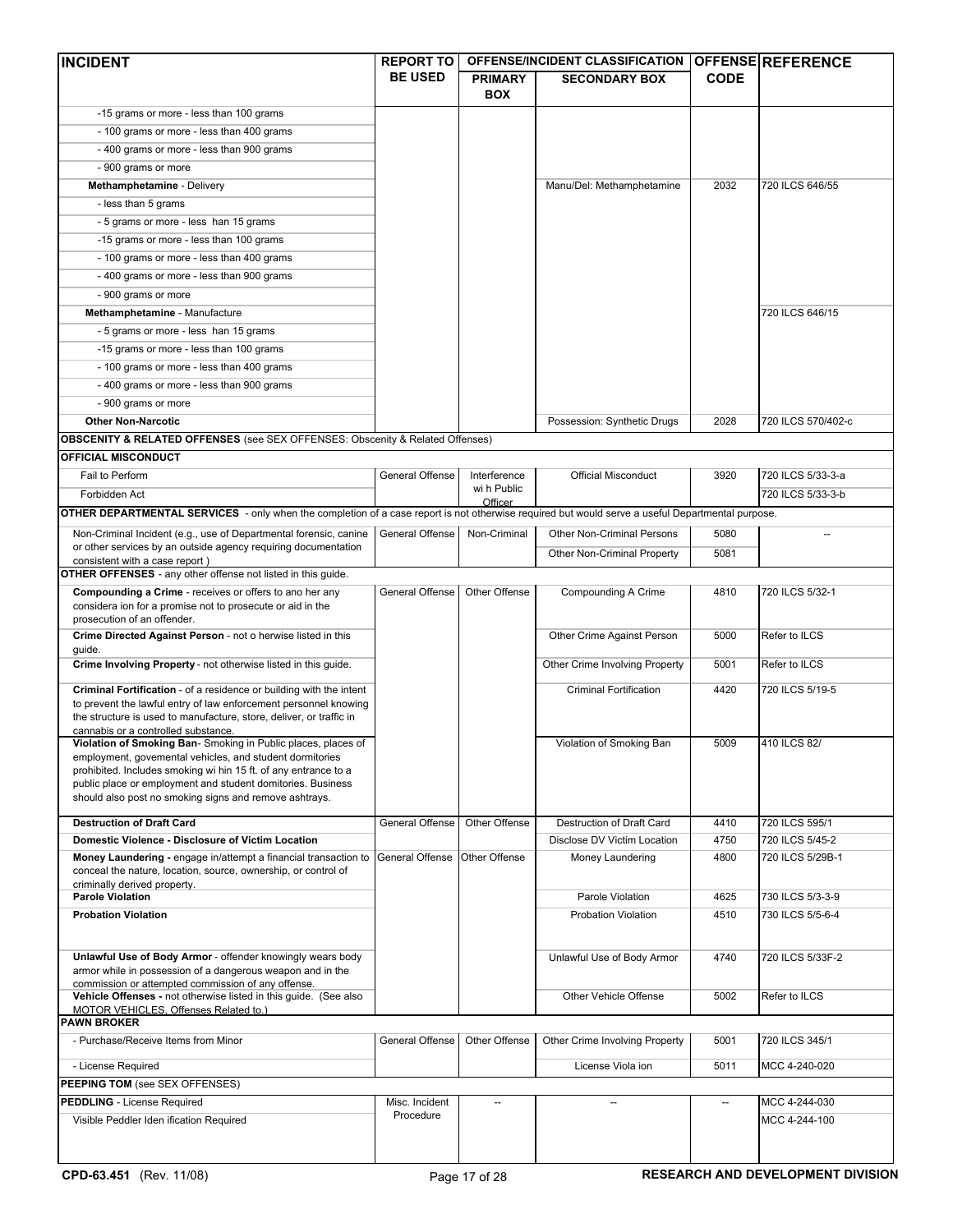| <b>INCIDENT</b>                                                                                                                                                                                                                                                                    | <b>REPORT TO</b>            |                              | <b>OFFENSE/INCIDENT CLASSIFICATION</b> |                          | <b>OFFENSE REFERENCE</b>                                     |
|------------------------------------------------------------------------------------------------------------------------------------------------------------------------------------------------------------------------------------------------------------------------------------|-----------------------------|------------------------------|----------------------------------------|--------------------------|--------------------------------------------------------------|
|                                                                                                                                                                                                                                                                                    | <b>BE USED</b>              | <b>PRIMARY</b><br><b>BOX</b> | <b>SECONDARY BOX</b>                   | <b>CODE</b>              |                                                              |
| PICKETS/DEMONSTRATORS - within 150 feet of any place of<br>worship1/2 hour before, during, or 1/2 hour after services have been<br>concluded.                                                                                                                                      | General Offense             | Other Offense                | Other Crime Involving Property         | 5001                     | MCC 8-4-010(j)                                               |
| - Pickets/Demonstrates within 150 feet of any primary or<br>secondary school1/2 hour before, during, or wi hin 1/2 hour after<br>school session has been concluded.                                                                                                                |                             |                              |                                        |                          | MCC 8-4-010(i)                                               |
| - Picketing, Residen ial Forbidden, except when the residence or<br>dwelling is used as a place of business or a person pickets his<br>own residence or dwelling.                                                                                                                  |                             |                              |                                        |                          | 720 ILCS 5/21.1-2                                            |
| POISON, UNLAWFUL POSSESSION OR SALE                                                                                                                                                                                                                                                | General Offense             | Other Offense                | Other Crime Involving Property         | 5001                     | MCC 7-24-070                                                 |
| <b>POSTING SIGNS</b>                                                                                                                                                                                                                                                               | Misc. Incident<br>Procedure | $\overline{\phantom{a}}$     |                                        | $\overline{\phantom{a}}$ | MCC 8-4-270<br>MCC 10-8-320                                  |
| PROSTITUTION & RELATED OFFENSES                                                                                                                                                                                                                                                    |                             |                              |                                        |                          |                                                              |
| Prostitution                                                                                                                                                                                                                                                                       |                             |                              |                                        |                          |                                                              |
| Cab Operation - Cab driver directs a person to a place of, or                                                                                                                                                                                                                      | Vice                        | Prostitution                 | Cab Operation                          | 1510                     | 720 ILCS 5/11-15-a-3                                         |
| arranges for, a meeting for prostitution                                                                                                                                                                                                                                           |                             |                              |                                        |                          | MCC 8-8-020                                                  |
| Call Operation - Arrangement for an act of prostitution by<br>telephone or other communication device (Call Girl)                                                                                                                                                                  |                             |                              | Call Operation                         | 1505                     | 720 ILCS 5/11-14                                             |
| House of Prostitution - An actual house of prostitution, rather                                                                                                                                                                                                                    |                             |                              | Keeping Place of Prostitution          | 1520                     | 720 ILCS 5/11-17-a-2                                         |
| than a tavern, or other such public place                                                                                                                                                                                                                                          |                             |                              |                                        |                          | 720 ILCS 5/11-17-a-3<br>MCC 8-8-010                          |
| Juvenile Prostitution                                                                                                                                                                                                                                                              |                             |                              |                                        |                          |                                                              |
| - Exploitation of a Child - Confining and/or Compelling a                                                                                                                                                                                                                          | Vice                        | Prostitution                 | Pimping                                | 1530                     | 720 ILCS 5/11-19.2-a-1                                       |
| child under the age of 16 years, or a profoundly mentally                                                                                                                                                                                                                          |                             |                              |                                        |                          | 720 ILCS 5/11-19.2-a-2                                       |
| retarded person, by threat of bodily harm, to become a<br>pros itute.                                                                                                                                                                                                              |                             |                              |                                        |                          | 720 ILCS 5/11-19.2-a-3                                       |
| - Keeping Place of Juvenile Prostitution                                                                                                                                                                                                                                           |                             |                              | Keeping Place of Juvenile              | 1521                     | 720 ILCS 5/11-17.1-a                                         |
|                                                                                                                                                                                                                                                                                    |                             |                              | Prostitution                           |                          |                                                              |
| - Patronizing a Juvenile Prostitute                                                                                                                                                                                                                                                |                             |                              | Patronizing a Juvenile Prostitute      | 1526                     | 720 ILCS 5/11-18.1-a                                         |
| - Pimping of Juvenile - Any person who receives anything of<br>value (i.e. money) from a prostitute under 16 years of age,<br>or profoundly mentally retarded person, knowing it was<br>earned from the practice of prostitution.                                                  |                             |                              | Juvenile Pimping                       | 1531                     | 720 ILCS 5/11-19.1-a                                         |
| Pandering - Any person who, FOR money or other item of<br>value, compels a person to become a prostitute, or<br>arranges/offers to arrange a situation in which a person may<br>practice pros itution                                                                              |                             |                              | Pandering                              | 1515                     | 720 ILCS 5/11-16 -a-1                                        |
| <b>Patronizing a Prostitute</b>                                                                                                                                                                                                                                                    |                             |                              | Patronizing a Prostitute               | 1525                     | 720 ILCS 5/11-18-a-1                                         |
| Pimping - Any person who receives anything of value (i e.,<br>money) knowing it was earned from the practice of prostitution.                                                                                                                                                      |                             |                              | Pimping                                | 1530                     | 720 ILCS 5/11-19 -a                                          |
| Public Indecency Licensed Premise - Any person 17 years<br>or over who performs an act of sexual conduct, lewd exposure<br>of the body, or fondles or caresses the body of another person<br>of either sex, in a public place, AND involves a performer or<br>participant emploved | Vice                        | Public<br>Indecency          | <b>Licensed Premise</b>                | 1536                     | MCC 4-60-140-d-1                                             |
| Soliciting on the Public Way - by Prostitute                                                                                                                                                                                                                                       |                             | Prostitution                 | Soliciting on the Public Way           | 1506                     | 720 ILCS 5/11-15                                             |
| Solicitation of Another for Act of Prostitution - by pros itute                                                                                                                                                                                                                    |                             |                              |                                        |                          | MCC 8-8-060                                                  |
|                                                                                                                                                                                                                                                                                    |                             |                              |                                        |                          | MCC 10-8-515                                                 |
| Soliciting Off the Public Way - by Prostitute. A prostitute<br>solicits another for an act of prostitution in a restaurant,<br>building, etc. Does not apply when a taxicab or tavern is<br>involved and a charge is placed against the cab driver or the                          | Vice                        | Prostitution                 | Solici ing off the Public Way          | 1507                     | 720 ILCS 5/11-14-a                                           |
| licensee or agent of the tavern.                                                                                                                                                                                                                                                   |                             |                              |                                        |                          | MCC 8-8-010                                                  |
| Soliciting for Prostitution (*Attempt/Solicitation/Conspiracy) -                                                                                                                                                                                                                   |                             |                              | Prostitution: Soliciting for           | 1513                     | 720 ILCS 5/11-15-a-1                                         |
| Any person who solicits ano her to commit an act of prostitution                                                                                                                                                                                                                   |                             |                              | <b>Business</b>                        |                          | 720 ILCS 5/8-1                                               |
| (police decoy or other person solicited).                                                                                                                                                                                                                                          |                             |                              |                                        |                          | MCC 8-8-060                                                  |
|                                                                                                                                                                                                                                                                                    |                             |                              |                                        |                          |                                                              |
| Soliciting for a Sexual Act (prostitute) by another - This<br>classifica ion applies when someone other than the prostitute<br>solicits another for an act of prostitution.                                                                                                        |                             |                              | Soliciting for a Prostitute            | 1512                     | 720 ILCS 5/11-14.1-a<br>MCC 10-8-515                         |
| Tavern, Prostitution in - A tavern owner or his agent<br>knowingly arranges for an act of prostitution or where a<br>solicitation of act occurs in a tavern.                                                                                                                       |                             |                              | In Tavern                              | 1511                     | MCC 8-8-050 (All of<br>previous state statutes may<br>apply) |
| Any OTHER Pros itution Law Violation not specifically<br>mentioned                                                                                                                                                                                                                 |                             |                              | <b>Other Prostitution Offense</b>      | 1549                     | Refer to 720 ILCS 5/11 (Sex<br>Offenses)                     |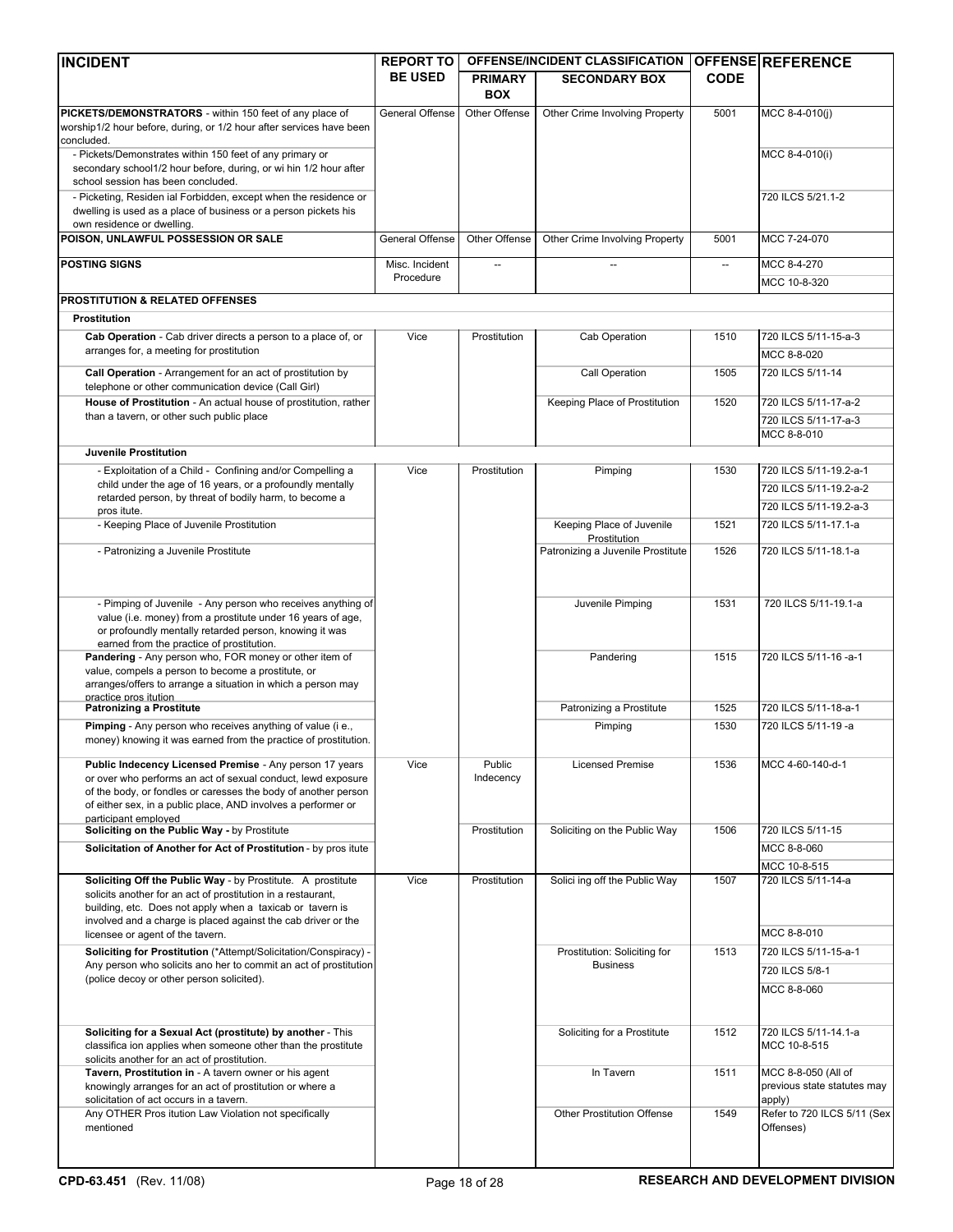| <b>INCIDENT</b>                                                                                                                                                                                                                                                                                                                                                      | <b>REPORT TO</b>       |                                  | <b>OFFENSE/INCIDENT CLASSIFICATION</b>             |             | <b>OFFENSE REFERENCE</b>                            |
|----------------------------------------------------------------------------------------------------------------------------------------------------------------------------------------------------------------------------------------------------------------------------------------------------------------------------------------------------------------------|------------------------|----------------------------------|----------------------------------------------------|-------------|-----------------------------------------------------|
|                                                                                                                                                                                                                                                                                                                                                                      | <b>BE USED</b>         | <b>PRIMARY</b>                   | <b>SECONDARY BOX</b>                               | <b>CODE</b> |                                                     |
|                                                                                                                                                                                                                                                                                                                                                                      |                        | <b>BOX</b>                       |                                                    |             |                                                     |
| PUBLIC PEACE VIOLATIONS                                                                                                                                                                                                                                                                                                                                              |                        |                                  |                                                    |             |                                                     |
| Armed Violence (See WEAPONS VIOLATIONS & RELATED<br>OFFENSES for a lis ing of Category I and Category II weapons.)                                                                                                                                                                                                                                                   | General Offense        | <b>Public Peace</b><br>Violation | Armed Violence                                     | 3200        | 720 ILCS 5/33A-2                                    |
| Public Demonstration - Unlawful march, assembly, parade,<br>meeting or gathering                                                                                                                                                                                                                                                                                     |                        |                                  | <b>Public Demonstration</b>                        | 3300        | 430 ILCS 70/                                        |
| Interference with Emergency Communications                                                                                                                                                                                                                                                                                                                           |                        |                                  | Interfere w/ Emergency Equip                       | 2895        | 720 ILCS 5/26-2                                     |
| All Other Public Peace Violations, under ILCS 5/26 not normally                                                                                                                                                                                                                                                                                                      |                        |                                  | Other Viola ion                                    | 2890        | Refer to ILCS                                       |
| requiring a case report where additional documentation is<br>necessary.                                                                                                                                                                                                                                                                                              |                        |                                  |                                                    |             |                                                     |
| <b>PUBLIC INDECENCY</b>                                                                                                                                                                                                                                                                                                                                              |                        |                                  |                                                    |             |                                                     |
| Licensed Premise (See PROSTITUTION)                                                                                                                                                                                                                                                                                                                                  |                        |                                  |                                                    |             |                                                     |
| Obscenity (see SEX OFFENSES: Obscenity & Related Offenses)                                                                                                                                                                                                                                                                                                           |                        |                                  |                                                    |             |                                                     |
| PUBLIC NUISANCES (see DISORDERLY CONDUCT)                                                                                                                                                                                                                                                                                                                            |                        |                                  |                                                    |             |                                                     |
| RECKLESS CONDUCT- cause harm or endanger bodily safety<br>performing reckless acts whether lawful or unlawful.                                                                                                                                                                                                                                                       | General Offense        | <b>Public Peace</b><br>Violation | <b>Reckless Conduct</b>                            | 0470        | 720 ILCS 5/12-5-a                                   |
| <b>RESISTING (See INTERFERENCE)</b>                                                                                                                                                                                                                                                                                                                                  |                        |                                  |                                                    |             |                                                     |
| RITUAL MUTILATION - Offender mutilates, dismembers, or tortures another person as part of a ceremony, rite, initiation, observance, performance, or practice, and the vic im did                                                                                                                                                                                     |                        |                                  |                                                    |             |                                                     |
| not/was unable to render consent, or under such circumstances that the offender knew, or should have known, that the victim was unable to render effec ive consent.<br>Aggravated - Handgun                                                                                                                                                                          | <b>General Offense</b> | Ritualism                        | Agg: Ritual Mutilation-Handgun                     | 0490        | 720 ILCS 5/12-32                                    |
| - Other Firearm                                                                                                                                                                                                                                                                                                                                                      |                        |                                  | Agg: Ritual Mutilation-Other                       | 0491        |                                                     |
| - Knife or Cut ing Instrument                                                                                                                                                                                                                                                                                                                                        |                        |                                  | Firearm<br>Agg: Ritual Mutilation-Knife or         | 0492        |                                                     |
| -Other Dangerous Weapon                                                                                                                                                                                                                                                                                                                                              |                        |                                  | Cut ing Instrument<br>Agg: Ritual Mutilation-Other | 0493        |                                                     |
| - Hands, Fists, Feet                                                                                                                                                                                                                                                                                                                                                 |                        |                                  | Dangerous Weapon<br>Agg: Ritual Mutilation-Hands,  | 0494        |                                                     |
|                                                                                                                                                                                                                                                                                                                                                                      |                        |                                  | fists, feet/minor injury                           | 0510        |                                                     |
| <b>ROBBERY</b>                                                                                                                                                                                                                                                                                                                                                       |                        |                                  | Agg: Ritual Mutilation-Hands,                      |             |                                                     |
| Armed - Handgun                                                                                                                                                                                                                                                                                                                                                      | General Offense        | Robbery                          | Armed: Handgun                                     | 031A        | 720 ILCS 5/18-2-a-2                                 |
| - Other Firearm                                                                                                                                                                                                                                                                                                                                                      |                        |                                  | Armed: Other Firearm                               | 031B        |                                                     |
| - Knife or Cut ing Instrument                                                                                                                                                                                                                                                                                                                                        |                        |                                  | Armed: Knife/Cutting Instrument                    | 0312        | 720 ILCS 5/18-2-a-1                                 |
| - Other Dangerous Weapon                                                                                                                                                                                                                                                                                                                                             |                        |                                  | Armed: Other Dangerous                             | 0313        |                                                     |
| Strong Arm - No Weapon                                                                                                                                                                                                                                                                                                                                               |                        |                                  | Weapon<br>Strong Arm - No Weapon                   | 0320        | 720 ILCS 5/18-1-a                                   |
| Aggravated - Offender threatens he use of force with firearm,                                                                                                                                                                                                                                                                                                        |                        |                                  | Aggravated                                         | 0330        | 720 ILCS 5/18-5-a                                   |
| knife, or other dangerous weapon - whether or not actually armed<br>at time of incident - but no weapon is actually displayed.                                                                                                                                                                                                                                       |                        |                                  |                                                    |             |                                                     |
| Vehicular Hijacking                                                                                                                                                                                                                                                                                                                                                  |                        |                                  | Vehicular Hijacking                                | 0325        | 720 ILCS 5/18-3-a                                   |
| Aggravated Vehicular Hijacking (refer to "aggravated"                                                                                                                                                                                                                                                                                                                |                        |                                  | Aggravated Vehicular Hijacking                     | 0326        | 720 ILCS 5/18-4-a                                   |
| description above)<br>Attempt/Solicitation/Conspiracy (*see also Item C-1 on the cover)                                                                                                                                                                                                                                                                              |                        |                                  |                                                    |             |                                                     |
| Attempt Armed - Handgun                                                                                                                                                                                                                                                                                                                                              | General Offense        | Robbery                          | Attempt: Armed-Handgun                             | 033A        | 720 ILCS 5/8-4*                                     |
| Attempt Armed - Other Firearm                                                                                                                                                                                                                                                                                                                                        |                        |                                  | Attempt: Armed-Other Firearm                       | 033B        |                                                     |
| Attempt Armed - Knife or Cut ing Instrument                                                                                                                                                                                                                                                                                                                          |                        |                                  | Attempt: Armed-Knife/Cutting<br>Instrument         | 0334        |                                                     |
| Attempt Armed - Other Dangerous Weapon                                                                                                                                                                                                                                                                                                                               |                        |                                  | Attempt: Armed-Other<br>Dangerous Weapon           | 0337        |                                                     |
| Attempt Strong Arm - No Weapon                                                                                                                                                                                                                                                                                                                                       |                        |                                  | Attempt: Strong Arm-No<br>Weapon                   | 0340        |                                                     |
| Attempt - Aggravated (refer to "aggravated" description above)                                                                                                                                                                                                                                                                                                       |                        |                                  | Attempt: Aggravated                                | 0331        |                                                     |
| <b>SEX OFFENSES</b>                                                                                                                                                                                                                                                                                                                                                  |                        |                                  |                                                    |             |                                                     |
| Criminal Sexual Abuse - NOTE: Sexual Conduct means any intentional or knowing touching or fondling of the victim, either directly or through clothing, of the sex organs, anus, or<br>breast of the vic im or the accused, or any part of the body of a child under 13 years of age, for he purpose of sexual gratification or arousal of the victim or the accused. |                        |                                  |                                                    |             |                                                     |
| Attempt Criminal Sexual Abuse (Attempt/Solicitation/Conspiracy) (*see also Item C-1 on he cover)                                                                                                                                                                                                                                                                     |                        |                                  |                                                    |             |                                                     |
| Aggravated                                                                                                                                                                                                                                                                                                                                                           | General Offense        | Sex Offense                      | Attempt Agg. Crim. Sexual<br>Abuse                 | 1590        | 720 ILCS 5/8-4* (All of<br>below state statutes may |
| Non-Aggravated                                                                                                                                                                                                                                                                                                                                                       |                        |                                  | Attempt Crim. Sexual Abuse                         | 5004        | apply)                                              |
| <b>Criminal Sexual Abuse</b>                                                                                                                                                                                                                                                                                                                                         |                        |                                  |                                                    |             |                                                     |
| Aggravated                                                                                                                                                                                                                                                                                                                                                           | General Offense        | Sex Offense                      | Agg Criminal Sexual Abuse                          | 1562        | 720 ILCS 5/12-16-a-1                                |
| - Great bodily harm to victim                                                                                                                                                                                                                                                                                                                                        |                        |                                  |                                                    |             | 720 ILCS 5/12-16-a-2                                |
| - Victim under 13 years of age - accused 17 years of age<br>or over when he act was committed                                                                                                                                                                                                                                                                        |                        |                                  |                                                    |             | 720 ILCS 5/12-16                                    |
| - Victim under 9 years of age - accused under 17 years of                                                                                                                                                                                                                                                                                                            |                        |                                  |                                                    |             | 720 ILCS 5/12-15-b                                  |
| age when the act was committed                                                                                                                                                                                                                                                                                                                                       |                        |                                  |                                                    |             |                                                     |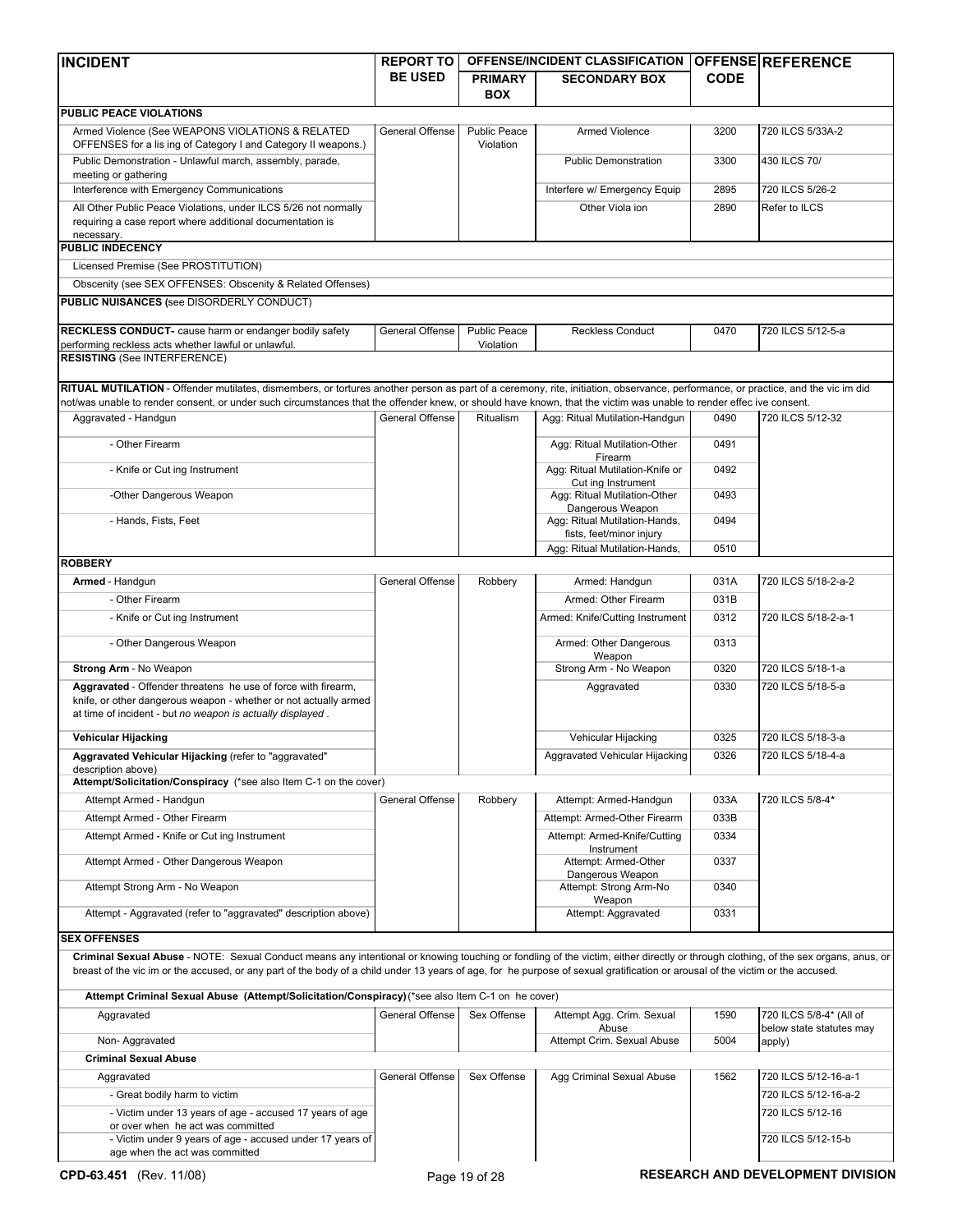| <b>INCIDENT</b>                                                                                                                                                                         | <b>REPORT TO</b>                |                        | <b>OFFENSE/INCIDENT CLASSIFICATION</b>      |             | <b>OFFENSE REFERENCE</b> |
|-----------------------------------------------------------------------------------------------------------------------------------------------------------------------------------------|---------------------------------|------------------------|---------------------------------------------|-------------|--------------------------|
|                                                                                                                                                                                         | <b>BE USED</b>                  | <b>PRIMARY</b>         | <b>SECONDARY BOX</b>                        | <b>CODE</b> |                          |
|                                                                                                                                                                                         |                                 | <b>BOX</b>             |                                             |             |                          |
|                                                                                                                                                                                         |                                 |                        |                                             |             |                          |
| - Victim at least 9 years of age but under 17 years of age<br>accused under 17 years of age and used force or threat                                                                    |                                 |                        |                                             |             | 720 ILCS 5/12-16         |
| of force                                                                                                                                                                                |                                 |                        |                                             |             |                          |
| - Victim at least 13 years of age but under 17 years of                                                                                                                                 | General Offense                 | Sex Offense            | Agg Criminal Sexual Abuse                   | 1562        | 720 ILCS 5/12-16-d       |
| age - accused at least 5 years older than victim                                                                                                                                        |                                 |                        |                                             |             |                          |
| Non-Aggravated - Sexual conduct by the use of force or                                                                                                                                  |                                 |                        | Crim. Sexual Abuse                          | 1563        | 720 ILCS 5/12-15-a-1     |
| threat of force.                                                                                                                                                                        |                                 |                        |                                             |             |                          |
| - The accused knew hat the victim was unable to                                                                                                                                         |                                 |                        |                                             |             | 720 ILCS 5/12-15-a-2     |
| understand the nature of the act or was unable to give                                                                                                                                  |                                 |                        |                                             |             |                          |
| knowing consent                                                                                                                                                                         |                                 |                        |                                             |             |                          |
| - Victim at least 13 years of age but under 17 years of                                                                                                                                 |                                 |                        |                                             |             | 720 ILCS 5/12-15-c       |
| age - accused less han 5 years older than the victim                                                                                                                                    |                                 |                        |                                             |             |                          |
| - Victim at least 9 years of age but under 17 years of age                                                                                                                              |                                 |                        |                                             |             | 720 ILCS 5/12-15-b       |
| accused under 17 years of age when the act was<br>committed                                                                                                                             |                                 |                        |                                             |             |                          |
|                                                                                                                                                                                         |                                 |                        |                                             |             |                          |
| Criminal Sexual Abuse Against Children - For definition of "Family Member" see note under CHILDREN, OFFENSES INVOLVING                                                                  |                                 |                        |                                             |             |                          |
| Aggravated by Family Member                                                                                                                                                             | General Offense                 | Offense                | Agg. Crim. Sexual Abuse by                  | 1752        | 720 ILCS 5/12-16         |
|                                                                                                                                                                                         |                                 | Involving              | Family Member                               |             |                          |
| Non-Aggravated by Family Member                                                                                                                                                         |                                 | Children               | Criminal Sexual Abuse by Family             | 1751        | 720 ILCS 5/12-15         |
| Criminal Sexual Assault - an act of sexual penetration by he use of force, or threat of force, or an act of sexual penetration where the accused knew, or should have known, hat        |                                 |                        | Member                                      |             |                          |
| the victim was unable to understand the nature of the act or was unable to give knowing consent. NOTE: Sexual penetration means any act involving he sex organ of one person            |                                 |                        |                                             |             |                          |
| and the sex organ, mouth, or anus of ano her person, or any intrusion, however slight, of any part of the body of one person, or of any animal or object, into the sex organ or anus of |                                 |                        |                                             |             |                          |
| another person, including, but not limited to, cunnilingus, fella io, or anal penetra ion. Evidence of emission of semen is not required to prove sexual penetra ion.                   |                                 |                        |                                             |             |                          |
|                                                                                                                                                                                         |                                 |                        |                                             |             |                          |
| Attempt Criminal Sexual Assault (Attempt/Solicitation/Conspiracy) (*see also Item C-1 on the cover)                                                                                     |                                 |                        |                                             |             |                          |
| Aggravated - Handgun                                                                                                                                                                    | General Offense Criminal Sexual |                        | Attempt Agg: Handgun                        | 0271        | 720 ILCS 5/8-4*          |
| - Other Firearm                                                                                                                                                                         |                                 | Assault                | Attempt Agg: O her Firearm                  | 0272        | 720 ILCS 5/12-14-a-8     |
|                                                                                                                                                                                         |                                 |                        |                                             | 0273        |                          |
| - Knife or Other Cutting Instrument                                                                                                                                                     |                                 |                        | Attempt Agg: Knife/Cutting<br>Instrument    |             | 720 ILCS 5/8-4*          |
|                                                                                                                                                                                         |                                 |                        |                                             |             | 720 ILCS 5/12-14-a-1     |
| - Other Dangerous Weapon                                                                                                                                                                |                                 |                        | Attempt Agg: Other Dangerous                | 0274        | 720 ILCS 5/8-4*          |
|                                                                                                                                                                                         |                                 |                        | Weapon                                      |             |                          |
| - Other means                                                                                                                                                                           |                                 |                        | Attempt Agg: Other                          | 0275        | 720 ILCS 5/8-4*          |
|                                                                                                                                                                                         |                                 |                        |                                             |             | 720 ILCS 5/12-14-a-2     |
|                                                                                                                                                                                         |                                 |                        |                                             |             | 720 ILCS 5/12-14-a-3     |
| Non-Aggravated                                                                                                                                                                          |                                 |                        | Attempt Non-Aggravated                      | 0291        | 720 ILCS 5/8-4*          |
| <b>Criminal Sexual Assault</b>                                                                                                                                                          |                                 |                        |                                             |             |                          |
|                                                                                                                                                                                         |                                 |                        |                                             |             |                          |
| Aggravated - Handgun                                                                                                                                                                    | General Offense Criminal Sexual | Assault                | Aggravated-Handgun                          | 0261        | 720 ILCS 5/12-14-a-8     |
| - Other Firearm                                                                                                                                                                         |                                 |                        | Aggravated-O her Firearm                    | 0262        |                          |
| - Knife or Other Cutting Instrument                                                                                                                                                     |                                 |                        | Aggravated-Knife or Cutting                 | 0263        | 720 ILCS 5/12-14-a-1     |
|                                                                                                                                                                                         |                                 |                        | Instrument                                  |             |                          |
| - Other dangerous weapon                                                                                                                                                                |                                 |                        | Aggravated-Other Dangerous                  | 0264        |                          |
|                                                                                                                                                                                         |                                 |                        | Weapon                                      | 0265        | 720 ILCS 5/12-14-a-2     |
| - Victim receives bodily harm                                                                                                                                                           |                                 |                        | Aggravated - Other                          |             |                          |
| - Life of vic im or another threatened                                                                                                                                                  |                                 |                        |                                             |             | 720 ILCS 5/12-14-a-3     |
| - Perpetrated during the course of any other felony by the                                                                                                                              |                                 |                        |                                             |             | 720 ILCS 5/12-14-a-4     |
| accused                                                                                                                                                                                 |                                 |                        |                                             |             |                          |
| - Victim was 60 years of age or over when the offense                                                                                                                                   |                                 |                        |                                             |             | 720 ILCS 5/12-14-a-5     |
| was committed.                                                                                                                                                                          |                                 |                        |                                             |             |                          |
| - An act of sexual penetration was perpetrated upon a                                                                                                                                   |                                 |                        |                                             |             | 720 ILCS 5/12-14-b-i     |
| victim who was under 9 years of age by an accused who                                                                                                                                   |                                 |                        |                                             |             |                          |
| was under 17 years of age when the act was committed.                                                                                                                                   |                                 |                        |                                             |             |                          |
|                                                                                                                                                                                         |                                 |                        |                                             |             |                          |
| - An act of sexual penetration was perpetrated upon a                                                                                                                                   | General Offense                 | <b>Criminal Sexual</b> | Aggravated - Other                          | 0265        | 720 ILCS 5/12-14-b-ii    |
| victim who was at least 9 years of age, but under 13                                                                                                                                    |                                 | Assault                |                                             |             |                          |
| years of age, and he accused was under 17 years of age<br>and force or threat was used to commit he act.                                                                                |                                 |                        |                                             |             |                          |
| Non-Aggravated                                                                                                                                                                          |                                 |                        | Non-Aggravated                              | 0281        | 720 ILCS 5/12-13-a-1     |
|                                                                                                                                                                                         |                                 |                        |                                             |             | 720 ILCS 5/12-13-a-2     |
|                                                                                                                                                                                         |                                 |                        |                                             |             |                          |
| Criminal Sexual Assault Against Children - For definition of "Family Member" see note under CHILDREN, OFFENSES INVOLVING                                                                |                                 |                        |                                             |             |                          |
| Aggravated By Family Member                                                                                                                                                             | General Offense                 | Offense                | Agg. Sexual Assault of Child by             | 1754        | 720 ILCS 5/12-14         |
|                                                                                                                                                                                         |                                 | Involving              | Family Member                               |             |                          |
| Non-Aggravated by a Family Member                                                                                                                                                       |                                 | Children               | Sexual Assault of Child by<br>Family Member | 1753        | 720 ILCS 5/12-13-a-3     |
| Predatory Criminal Sexual Assault - An act of sexual                                                                                                                                    |                                 | <b>Criminal Sexual</b> | Predatory                                   | 0266        | 720 ILCS 5/12-14.1-a-1   |
| penetration was perpetrated upon a victim who was under 13                                                                                                                              |                                 | Assault                |                                             |             |                          |
| years of age, by an accused who was 17 years of age or over,                                                                                                                            |                                 |                        |                                             |             |                          |
| when the act was committed.                                                                                                                                                             |                                 |                        |                                             |             |                          |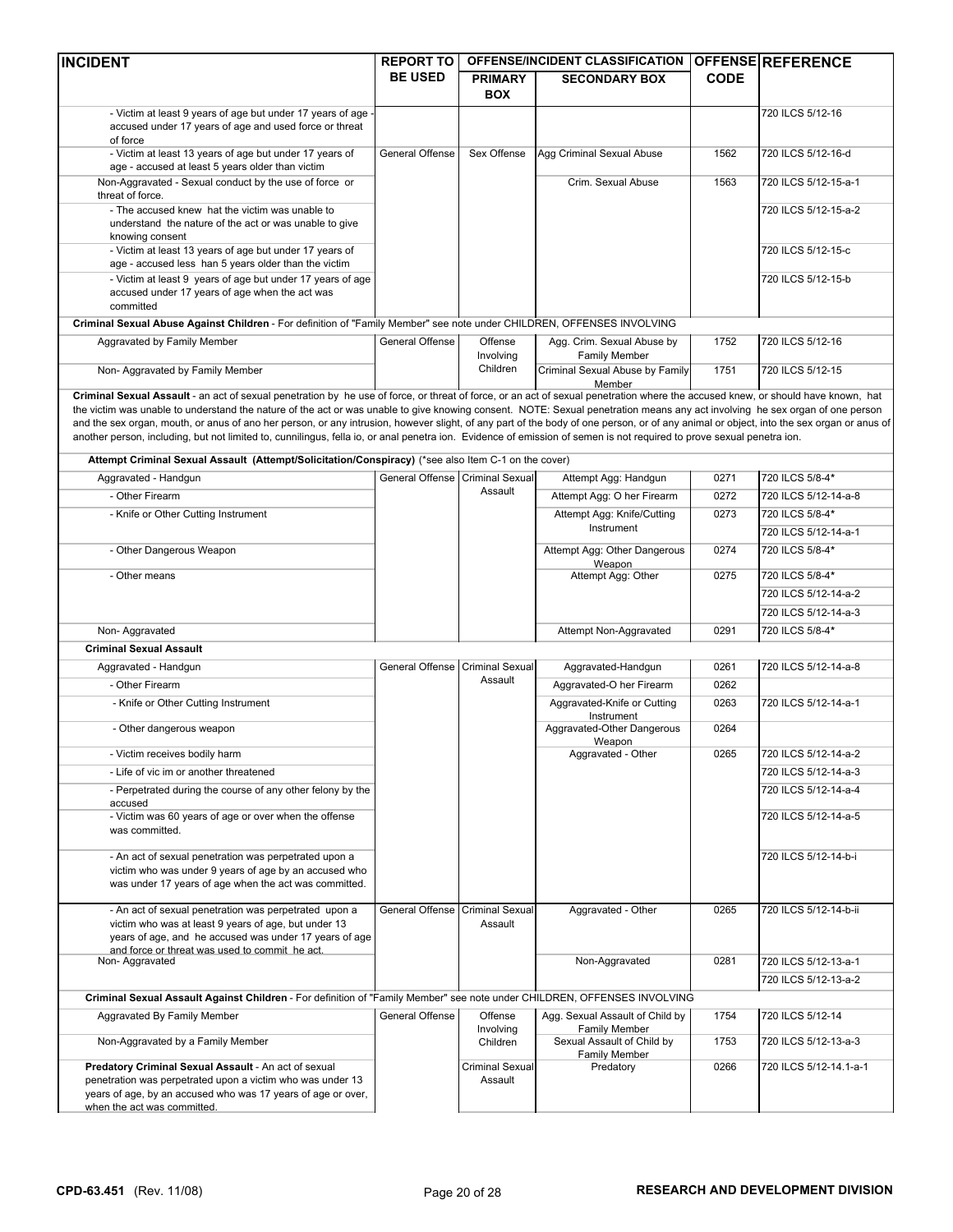| <b>INCIDENT</b>                                                                                                                                                                                                                                                                                                                                                                                                                                                    | <b>REPORT TO</b> |                                  | OFFENSE/INCIDENT CLASSIFICATION          |             | <b>OFFENSE REFERENCE</b>      |
|--------------------------------------------------------------------------------------------------------------------------------------------------------------------------------------------------------------------------------------------------------------------------------------------------------------------------------------------------------------------------------------------------------------------------------------------------------------------|------------------|----------------------------------|------------------------------------------|-------------|-------------------------------|
|                                                                                                                                                                                                                                                                                                                                                                                                                                                                    | <b>BE USED</b>   | <b>PRIMARY</b><br><b>BOX</b>     | <b>SECONDARY BOX</b>                     | <b>CODE</b> |                               |
| Criminal Transmission of HIV - Offender, knowing that s/he is<br>infected with HIV (1) engages in intimate contact wi h another; (2)<br>transfers, donates, or provides blood, tissue, semen, organs, etc.<br>for transfusion, transplantation, insemination, or other<br>administration to another; or (3) dispenses, delivers, exchanges,<br>sells, or in any o her way transfers to another any non-sterile<br>intravenous or intramuscular drug paraphernalia. |                  | Sex Offense                      | Criminal Transmission of HIV             | 1564        | 720 ILCS 5/12-16.2-a          |
| Custodial Sexual Misconduct - Where offender is an employee<br>of a penal system or of a treatment and detention facility, or a<br>probation or supervision officer and engages in sexual conduct<br>with a person in custody or under custodial supervision.                                                                                                                                                                                                      | General          | Sex Offense                      | Other                                    | 1585        | 720 ILCS 5/11-9.2             |
| Indecent Solicitation of an Adult - Any person who arranges for<br>a person, 17 years of age or over, to commit an act of sexual<br>penetration with a person (i) under the age of 13, or (ii) between<br>13-17 years of age.                                                                                                                                                                                                                                      |                  |                                  | Indecent Solicita ion of an Adult        | 1566        | 720 ILCS 5/11-6.5-a-1-i or ii |
| Indecent Solicitation of a Child - Any person 17 years of age or<br>older, who solicits a child under the age of 13 years, to do any act<br>which, if done, would be aggravated/criminal sexual assault OR<br>aggravated/criminal sexual abuse.                                                                                                                                                                                                                    |                  |                                  | Indecent Solicitation of a Child         | 1565        | 720 ILCS 5/11-6-a             |
| <b>Obscenity &amp; Related Offenses</b>                                                                                                                                                                                                                                                                                                                                                                                                                            |                  |                                  |                                          |             |                               |
| Exhibitionism                                                                                                                                                                                                                                                                                                                                                                                                                                                      | General Offense  | Sex Offense                      | Public Indecency                         | 1570        | 720 ILCS 5/11-9-a-2           |
| Fornication                                                                                                                                                                                                                                                                                                                                                                                                                                                        |                  |                                  | Fornication                              | 1574        | 720 ILCS 5/11-8-a             |
| Indecent Exposure                                                                                                                                                                                                                                                                                                                                                                                                                                                  |                  |                                  | Public Indecency                         | 1570        | 720 ILCS 5/11-9-a-2           |
| Obscene or Lewd Telephone Calls (see TELEPHONE CALLS)                                                                                                                                                                                                                                                                                                                                                                                                              |                  |                                  |                                          |             |                               |
| Peeping Tom                                                                                                                                                                                                                                                                                                                                                                                                                                                        | General Offense  | <b>Public Peace</b><br>Violation | Peeping Tom                              | 2870        | 720 ILCS 5/26-1-a-5           |
| Public Indecency - Any person 17 years of age or older who<br>performs an act of sexual penetration or sexual conduct in a                                                                                                                                                                                                                                                                                                                                         |                  |                                  | Public Indecency                         | 1570        | 720 ILCS 5/11-9-a-1           |
| public place, performs a lewd exposure of the body which is                                                                                                                                                                                                                                                                                                                                                                                                        |                  |                                  |                                          |             | MCC 8-8-080                   |
| done wi h the intent to arouse or to satisfy the sexual desire of                                                                                                                                                                                                                                                                                                                                                                                                  |                  |                                  |                                          |             | 720 ILCS 5/11-9-a-2           |
| the person.<br>Obscenity                                                                                                                                                                                                                                                                                                                                                                                                                                           | Vice             | Obscenity                        | Obscenity                                | 1535        | 720 ILCS 5/11-20              |
| Obscenity Materials (Consisting of lewd wri ing, pictures,                                                                                                                                                                                                                                                                                                                                                                                                         |                  |                                  | <b>Obscene Matter</b>                    | 1540        | 720 ILCS 5/11-20-a-1          |
| pornographic materials, etc. - with a predominant appeal to<br>prurient interest - not involving children.) (See also<br>CHILDREN, OFFENSES INVOLVING: Possession of                                                                                                                                                                                                                                                                                               |                  |                                  |                                          |             | MCC 8-8-090                   |
| Pornographic Print regarding materials hat depict children.)<br>Sale, Distribution, etc., of Pornographic/Obscene Material to                                                                                                                                                                                                                                                                                                                                      |                  |                                  | Sale/Distrib. Obscene Matter to          | 1541        | 720 ILCS 5/11-21              |
| Persons Under 18 Years of Age (includes wri ings, pictures,                                                                                                                                                                                                                                                                                                                                                                                                        |                  |                                  | Minor                                    |             | MCC 8-8-100                   |
| records, etc.)                                                                                                                                                                                                                                                                                                                                                                                                                                                     |                  |                                  |                                          |             |                               |
| Tie-in Sales of Obscene Material - to distributors                                                                                                                                                                                                                                                                                                                                                                                                                 |                  |                                  | Sale of Obscene Materials                | 1542        | 720 ILCS 5/11-22              |
| Any Vice-Related Obscenity Viola ion not specifically<br>mentioned                                                                                                                                                                                                                                                                                                                                                                                                 |                  |                                  | <b>Obscene Matter</b>                    | 1540        | Refer to ILCS                 |
| <b>Other Non-Vice Sex Offense</b>                                                                                                                                                                                                                                                                                                                                                                                                                                  | General Offense  | Sex Offense                      | Other                                    | 1585        | Refer to ILCS                 |
| Sexual Exploitation of a Child - Offender exposes self, or<br>entices/coerces child to expose sex organs, etc., or commits a<br>sex act in view of a child for the purpose of sexual gratifica ion of<br>either the offender or the child.                                                                                                                                                                                                                         |                  |                                  | Sexual Exploitation of a Child           | 1544        | 720 ILCS 5/11-9.1             |
| Sexual Exploitation of a Child for Purposes of Prostitution (see PROSTITUTION & RELATED OFFENSES: Juvenile Prostitution)                                                                                                                                                                                                                                                                                                                                           |                  |                                  |                                          |             |                               |
| Sex Offender - Registration/Zone Violations                                                                                                                                                                                                                                                                                                                                                                                                                        |                  |                                  |                                          |             |                               |
| Failure to Register - A sex offender, upon release from a<br>court, prison, or other institu ion, will be advised of his/her<br>responsibility to register, as stated in the Sex Offender<br>Registration Act. Offender had a duty to register and failed to<br>do so.                                                                                                                                                                                             | General Offense  | Other Offenses                   | Sex Offender: Fail to Register           | 4650        | 730 ILCS 150/3-a              |
| Failure to Register Change of Address - Offender failed to<br>notify the local law enforcement agency of his/her change of<br>address                                                                                                                                                                                                                                                                                                                              |                  |                                  | Sex Offender: Fail to Reg New<br>Address | 4651        | 730 ILCS 150/6                |
| Violation of Prohibited Zone - Offender violated prohibited<br>zone (e.g., school)                                                                                                                                                                                                                                                                                                                                                                                 |                  |                                  | Sex Offender: Prohibited Zone            | 4652        | 720 ILCS 5/11-9.3-a           |
| Sexual Relations Within Families - For defini ion of "Family<br>Member" see note under CHILDREN, OFFENSES INVOLVING                                                                                                                                                                                                                                                                                                                                                |                  | Sex Offense                      | Sexual Relations in Family               | 1580        | 720 ILCS 5/11-11-a            |
| <b>SOLICITATION</b> (see SOLICITATION, PROSTITUTION AND RELATED OFFENSES, and NARCOTICS)                                                                                                                                                                                                                                                                                                                                                                           |                  |                                  |                                          |             |                               |
| <b>SMOKING BAN (See OTHER OFFENSES)</b>                                                                                                                                                                                                                                                                                                                                                                                                                            |                  |                                  |                                          |             |                               |
|                                                                                                                                                                                                                                                                                                                                                                                                                                                                    |                  |                                  |                                          |             |                               |
|                                                                                                                                                                                                                                                                                                                                                                                                                                                                    |                  |                                  |                                          |             |                               |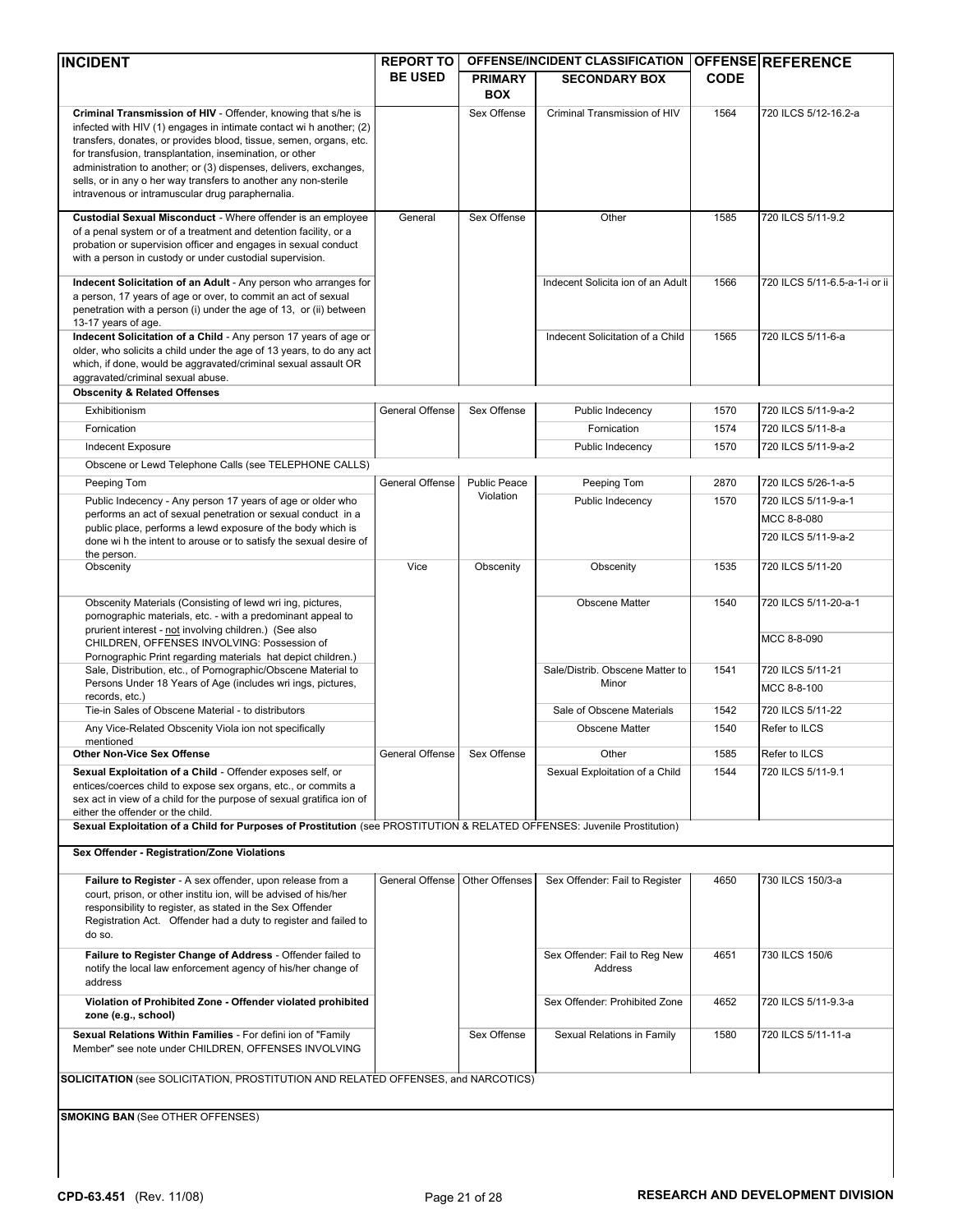| <b>INCIDENT</b>                                                                                                                                                                                                                                                                                                                                                                                                                                                                                   | <b>REPORT TO</b> |                              | OFFENSE/INCIDENT CLASSIFICATION |             | <b>OFFENSE REFERENCE</b>                                 |
|---------------------------------------------------------------------------------------------------------------------------------------------------------------------------------------------------------------------------------------------------------------------------------------------------------------------------------------------------------------------------------------------------------------------------------------------------------------------------------------------------|------------------|------------------------------|---------------------------------|-------------|----------------------------------------------------------|
|                                                                                                                                                                                                                                                                                                                                                                                                                                                                                                   | <b>BE USED</b>   | <b>PRIMARY</b><br><b>BOX</b> | <b>SECONDARY BOX</b>            | <b>CODE</b> |                                                          |
| STALKING - All elements must be in place before a crime can be classified as "STALKING." Offense occurred inside OR outside of Chicago.                                                                                                                                                                                                                                                                                                                                                           |                  |                              |                                 |             |                                                          |
| Transmits to another person a threat wi h the intent to place                                                                                                                                                                                                                                                                                                                                                                                                                                     | General Offense  | Stalking                     | Simple                          | 0580        | 720 ILCS 5/12-7.3-a-1                                    |
| that person in reasonable apprehension of death, bodily harm,<br>sexual assault, confinement, or restraint, and in furtherance of<br>the threat, knowingly does any one or more of he following:<br>follows the person o her than wi hin the residence of the<br>offender and or places the person under surveilance by<br>remaining present outside his/her school, place of employment,<br>vehicle, other place occupied by he person, or residence other<br>than he residence of the offender. |                  |                              |                                 |             |                                                          |
| <b>STALKING</b> (Continued)                                                                                                                                                                                                                                                                                                                                                                                                                                                                       |                  |                              |                                 |             |                                                          |
| Stalking (Single element which alone does not constitute<br>Stalking) - Vic im is reporting element of stalking, occurring inside<br>or outside the City of Chicago and there is insufficient evidence to<br>substantiate stalking or any other crime. A new RD number will<br>be obtained for the initial stalking element, all subsequent<br>incidents will be reported on Supplementary Case Report using<br>the ini ial stalking RD number                                                    | General Offense  | Stalking                     | Non-Criminal Offense            | 0582        |                                                          |
| Cyber-Stalking - knowingly and without lawful justification, on at<br>least two seperate occasions, harasses another person through<br>the use of electronic means. (Also see harassment by electronic<br>means)                                                                                                                                                                                                                                                                                  |                  |                              | Cyberstalking                   | 0583        | 720 ILCS 5/12-7.5                                        |
| Aggravated Stalking - in addition to committing the offense of stalking, offender also:                                                                                                                                                                                                                                                                                                                                                                                                           |                  |                              |                                 |             |                                                          |
| - causes bodily harm to the victim                                                                                                                                                                                                                                                                                                                                                                                                                                                                | General Offense  | Stalking                     | Aggravated                      | 0581        | 720 ILCS 5/12-7.4-a-1                                    |
| - confines or restrains the victim                                                                                                                                                                                                                                                                                                                                                                                                                                                                |                  |                              |                                 |             | 720 ILCS 5/12-7.4-a-2                                    |
| - violates a temporary restraining order, an Order of Protection,<br>or an injunction prohibiting the behavior described in<br>subsection (b)(1) of Section 214 of he Ilinois Domes ic<br>Violence Act of 1986, i e., 750 ILCS 60/214 (b)(1)<br><b>SUICIDE</b> (see HOSPITALIZATION CASE RELATED & RELATED OFFENSES)                                                                                                                                                                              |                  |                              |                                 |             | 720 ILCS 5/12-7.4-a-3                                    |
| TELEPHONE, USE OF SLUGS IN PAY TELEPHONE (see DECEPTIVE PRACTICES & RELATED OFFENSES / Telephone)                                                                                                                                                                                                                                                                                                                                                                                                 |                  |                              |                                 |             |                                                          |
| <b>TELEPHONE CALLS</b>                                                                                                                                                                                                                                                                                                                                                                                                                                                                            |                  |                              |                                 |             |                                                          |
| Annoying or Harassing Telephone Calls                                                                                                                                                                                                                                                                                                                                                                                                                                                             | General Offense  | Other Offense                | Harassment by Telephone         | 2825        | 720 ILCS 135/1-1<br>720 ILCS 5/26-1-a-1                  |
| Obscene or Lewd Telephone Calls                                                                                                                                                                                                                                                                                                                                                                                                                                                                   |                  |                              | Obscene Telephone Calls         | 2830        | 720 ILCS 135/1-1                                         |
| Threatening Telephone Calls                                                                                                                                                                                                                                                                                                                                                                                                                                                                       |                  |                              | <b>Telephone Threats</b>        | 2820        | 720 ILCS 135/1-1                                         |
| <b>THEFT &amp; RELATED OFFENSES</b> (See also DECEPTIVE PRACTICES & RELATED OFFENSES)                                                                                                                                                                                                                                                                                                                                                                                                             |                  |                              |                                 |             |                                                          |
| Attempt Theft (except Motor Vehicles) (*Attempt/ Solicitation/<br>Conspiracy) (*see also Item C-1 on the cover)                                                                                                                                                                                                                                                                                                                                                                                   | General Offense  | Theft                        | <b>Attempt Theft</b>            | 0850        | 720 ILCS/8-4* (All of below<br>State Statutes may apply) |
| Avoiding Payment of CTA Fare (Jumping turns ile, entering rear                                                                                                                                                                                                                                                                                                                                                                                                                                    |                  | Deceptive<br>Practice        | Theft of Labor/Services         | 1210        | 720 ILCS 5/16-3-a                                        |
| door of bus, etc.)<br>Bicycle Theft - Over \$300                                                                                                                                                                                                                                                                                                                                                                                                                                                  |                  | Theft                        | Over \$300                      | 0810        | 720 ILCS 5/16-1-a-1                                      |
| - \$300 & under                                                                                                                                                                                                                                                                                                                                                                                                                                                                                   |                  |                              | \$300 & Under                   | 0820        |                                                          |
| Boats/Airplanes, Theft from - Over \$300                                                                                                                                                                                                                                                                                                                                                                                                                                                          |                  |                              | Over \$300                      | 0810        |                                                          |
| - \$300 & under                                                                                                                                                                                                                                                                                                                                                                                                                                                                                   |                  |                              | \$300 & Under                   | 0820        |                                                          |
| Building, Includes Docks, Theft from                                                                                                                                                                                                                                                                                                                                                                                                                                                              |                  |                              | Theft from Building             | 0890        |                                                          |
| Other Enclosures, Theft from - Over \$300                                                                                                                                                                                                                                                                                                                                                                                                                                                         |                  |                              | Over \$300                      | 0810        |                                                          |
| - \$300 & under                                                                                                                                                                                                                                                                                                                                                                                                                                                                                   |                  |                              | \$300 & Under                   | 0820        |                                                          |
| Delivery Container, Theft from                                                                                                                                                                                                                                                                                                                                                                                                                                                                    |                  |                              | Delivery Container Theft        | 0865        | 720 ILCS 5/16-1-a-1                                      |
| Coin Operated Device/Machine, Theft from                                                                                                                                                                                                                                                                                                                                                                                                                                                          |                  |                              | From Coin-Operated Machine or   | 0895        | 720 ILCS 5/16-1-a-1                                      |
|                                                                                                                                                                                                                                                                                                                                                                                                                                                                                                   |                  |                              | Device                          |             |                                                          |
| Credit Cards or Driver's License, Theft of                                                                                                                                                                                                                                                                                                                                                                                                                                                        |                  |                              | \$300 & Under                   | 0820        | 720 ILCS 5/16-1-a-1                                      |
| <b>FINANCIAL IDENTITY THEFT</b> (See DECEPTIVE PRACTICES & RELATED OFFENSES)                                                                                                                                                                                                                                                                                                                                                                                                                      |                  |                              |                                 |             |                                                          |
| Gas from Service Station, Theft of - Over \$300                                                                                                                                                                                                                                                                                                                                                                                                                                                   | General Offense  | Theft                        | Over \$300                      | 0810        | 720 ILCS 5/16-1-a-1                                      |
| - \$300 & under                                                                                                                                                                                                                                                                                                                                                                                                                                                                                   |                  |                              | \$300 & Under                   | 0820        |                                                          |
| Library Theft - Over \$300                                                                                                                                                                                                                                                                                                                                                                                                                                                                        |                  |                              | Over \$300                      | 0810        | 720 ILCS 5/16b-2-a                                       |
| - \$300 & under                                                                                                                                                                                                                                                                                                                                                                                                                                                                                   |                  |                              | \$300 & Under                   | 0820        |                                                          |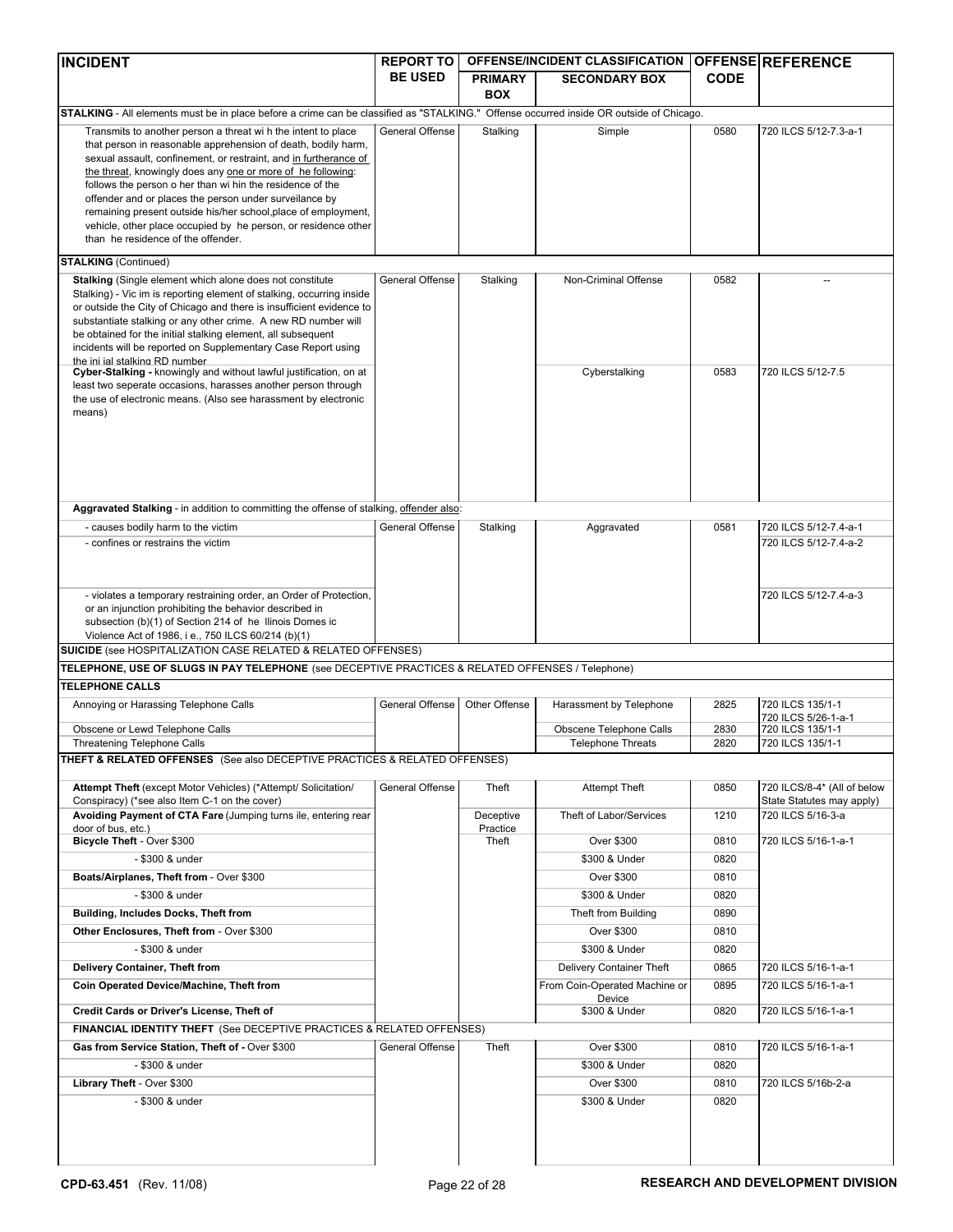| <b>INCIDENT</b>                                                                                                                                                 | <b>REPORT TO</b>                          |                                           | OFFENSE/INCIDENT CLASSIFICATION                          |              | <b>OFFENSE REFERENCE</b>                    |
|-----------------------------------------------------------------------------------------------------------------------------------------------------------------|-------------------------------------------|-------------------------------------------|----------------------------------------------------------|--------------|---------------------------------------------|
|                                                                                                                                                                 | <b>BE USED</b>                            | <b>PRIMARY</b>                            | <b>SECONDARY BOX</b>                                     | <b>CODE</b>  |                                             |
|                                                                                                                                                                 |                                           | <b>BOX</b>                                |                                                          |              |                                             |
| License Plates - Loss of both State license plates - found to be<br>missing <i>after</i> being affixed to vehicle, will be assumed stolen.<br>Notify Auto Desk. |                                           |                                           | \$300 & Under                                            | 0820         | 720 ILCS 5/16-1-a-1                         |
| Loss of <b>both</b> State plates <i>prior</i> to being affixed to vehicle. Notify<br>Auto Desk.                                                                 | Lost and Found<br>Case Report             | $\overline{\phantom{a}}$                  |                                                          | --           |                                             |
| Loss of one State plate after being affixed. (Prepare Misc.<br>Incident Exception Report in duplicate.) Notify Auto Desk.                                       | Misc. Incident<br><b>Exception Report</b> |                                           |                                                          | --           |                                             |
| Livestock/Animals, Theft of - Over \$300                                                                                                                        | General Offense                           | Theft                                     | <b>Over \$300</b>                                        | 0810         | 720 ILCS 5/16-1-a-1                         |
| - \$300 & under                                                                                                                                                 |                                           |                                           | \$300 & Under                                            | 0820         |                                             |
| <b>MOTOR VEHICLES, THEFT OF</b>                                                                                                                                 |                                           |                                           |                                                          |              |                                             |
| Motor Vehicle Accessories - Over \$300                                                                                                                          | General Offense                           | Theft                                     | Over \$300                                               | 0810         | 720 ILCS 5/16-1-a-1                         |
| - \$300 & under                                                                                                                                                 |                                           |                                           | \$300 & Under                                            | 0820         |                                             |
| Motor Vehicle Non-Accessories - Over \$300                                                                                                                      |                                           |                                           | Over \$300                                               | 0810         |                                             |
| - \$300 & under                                                                                                                                                 |                                           |                                           | \$300 & Under                                            | 0820         |                                             |
| Attempt Theft, Motor Vehicle Non-Accessories (*see also<br>Item C-1 on the cover)                                                                               |                                           |                                           | <b>Attempt Theft</b>                                     | 0850         | 720 ILCS 5/8-4* (All of<br>above may apply) |
| Attempt Theft, Motor Vehicles (*see also Item C-1 on the cover)                                                                                                 |                                           |                                           |                                                          |              |                                             |
| Automobiles                                                                                                                                                     | Vehicle Theft                             | Motor Vehicle                             | Attempt: Automobile                                      | 0920         | 720 ILCS 5/8-4* (All of                     |
| Trucks, Buses (incl. Self-Propelled Motor Homes)                                                                                                                |                                           | Theft                                     | Attempt: Truck, Bus, Motor                               | 0925         | above State Statutes may                    |
| Motor-cycle, -scooter, -bike, vehicle manufactured with                                                                                                         |                                           |                                           | Home<br>Attempt: Cycle, Scooter, Bike w/                 | 0927         | apply)                                      |
| Vehicle Identifica ion Number (VIN)<br>Motor -cycle, -scooter, -bike, vehicle manufactured without                                                              |                                           |                                           | <b>VIN</b><br>Attempt: Cycle, Scooter, Bike No           | 0928         |                                             |
| Vehicle Identifica ion Number (VIN)                                                                                                                             |                                           |                                           | <b>VIN</b>                                               |              |                                             |
| Motor Vehicle, Theft of (with or without cartage)                                                                                                               |                                           |                                           |                                                          |              |                                             |
| Automobiles                                                                                                                                                     | Vehicle Theft                             | Motor Vehicle                             | Automobile                                               | 0910         | 625 ILCS 5/4-103-a-1                        |
| Trucks, Buses (incl. Self-Propelled Motor Homes)                                                                                                                |                                           | Theft                                     | Truck, Bus, Motor Home                                   | 0915         |                                             |
| Motor-cycle, -scooter, -bike, vehicle manufactured with                                                                                                         |                                           |                                           | Cycle, Scooter, Bike w/ VIN                              | 0917         |                                             |
| Vehicle Identifica ion Number (VIN)<br>Motor -cycle, -scooter, -bike, vehicle manufactured without<br>Vehicle Identifica ion Number (VIN)                       |                                           |                                           | Cycle, Scooter, Bike No VIN                              | 0918         |                                             |
| Motor Vehicle, Theft and Recovery - Theft and Recovery reported at same time                                                                                    |                                           |                                           |                                                          |              |                                             |
| Automobiles                                                                                                                                                     | Vehicle Theft                             | Motor Vehicle                             | Theft/Recovery: Automobile                               | 0930         | 625 ILCS 5/4-103-a-1                        |
| Trucks, Buses (incl. Self-Propelled Motor Homes)                                                                                                                |                                           | Theft                                     | Theft/Recovery: Truck, Bus,<br>Motorhome                 | 0935         |                                             |
| Motor-cycle, -scooter, -bike, vehicle manufactured with<br>Vehicle Identifica ion Number (VIN)                                                                  |                                           |                                           | Theft/Recovery: Cycle, Scooter,<br>Bike w/ VIN           | 0937         |                                             |
| Motor -cycle, -scooter, -bike, vehicle manufactured without<br>Vehicle Identifica ion Number (VIN)                                                              |                                           |                                           | Theft/Recovery: Cycle, Scooter,<br>Bike No VIN           | 0938         |                                             |
| Motor Vehicle Recovery - Vehicle previously reported stolen                                                                                                     | Recovered                                 | Use                                       | Use Classification from Original                         | Use Original |                                             |
| in Chicago-regardless of previous offense, (e.g., burglary,<br>robbery, etc.)                                                                                   | Vehicle<br>Supplementary                  | Classification<br>from Original<br>Report | Report                                                   | Code         |                                             |
| Motor Vehicle Recovery - Foreign (Stolen outside Chicago)                                                                                                       |                                           |                                           |                                                          |              |                                             |
| Automobiles                                                                                                                                                     | <b>Vehicle Theft</b>                      | Non-Criminal                              | Foreign Recovery: Automobile                             | 0940         | 625 ILCS 5/4-103-a-1                        |
| Trucks, Buses (incl. Self-propelled motor homes)                                                                                                                |                                           | (Subject<br>Specified)                    | Foreign Recovery: Trucks, Bus,                           | 0945         |                                             |
| Motor-cycle, -scooter, -bike, vehicle manufactured with<br>Vehicle Identifica ion Number (VIN)                                                                  |                                           |                                           | Motorhome<br>Forgn Recov: Cycle, Scooter,<br>Bike w/ VIN | 0947         |                                             |
| Motor -cycle, -scooter, -bike, vehicle manufactured without<br>Vehicle Identifica ion Number (VIN)                                                              |                                           |                                           | Forgn Recov: Cycle, Scooter,<br><b>Bike No VIN</b>       | 0948         |                                             |
| Other Vehicles Over \$300 - recreational trailer, motor driven:<br>snowmobile, golf cart, farm/construct. equip., boat, airplane,                               | General Offense                           | Theft                                     | <b>Over \$300</b>                                        | 0810         |                                             |
| etc.<br>- \$300 & under                                                                                                                                         |                                           |                                           | \$300 & Under                                            | 0820         |                                             |
| Removal of Manufacturer's Vehicle Identification or Motor                                                                                                       |                                           | Other Offense                             | Other Vehicle Offense                                    | 5002         | 625 ILCS 5/4-103-a-2                        |
| <b>Numbers</b><br>Other Theft - Over \$300                                                                                                                      |                                           | Theft                                     | Over \$300                                               | 0810         | 720 ILCS 5/16-1-a-1                         |
| - \$300 & under                                                                                                                                                 |                                           |                                           | \$300 & Under                                            | 0820         |                                             |
| <b>Pocket Picking</b>                                                                                                                                           |                                           |                                           | Pocket Picking                                           | 0870         |                                             |
| POSSESSION OF STOLEN PROPERTY (see DECEPTIVE PRACTICES & REALTED OFFENSES)                                                                                      |                                           |                                           |                                                          |              |                                             |
| <b>Purse Snatching</b>                                                                                                                                          | General Offense                           | Theft                                     | Purse-Snatching                                          | 0880         | 720 ILCS 5/16-1-a-1                         |
| Removal of Manufacturer's Serial Numbers (except Motor<br>Vehicle Identification and Motor Numbers - see Motor Vehicle<br>Theft)                                |                                           | Other Offense                             | Other Crime Involving Property                           | 5001         | 720 ILCS 335/1                              |
| Rental Property, Theft of - Motor Vehicle or o her Property (See DECEPTIVE PRACTICES, Theft by Lessee)                                                          |                                           |                                           |                                                          |              |                                             |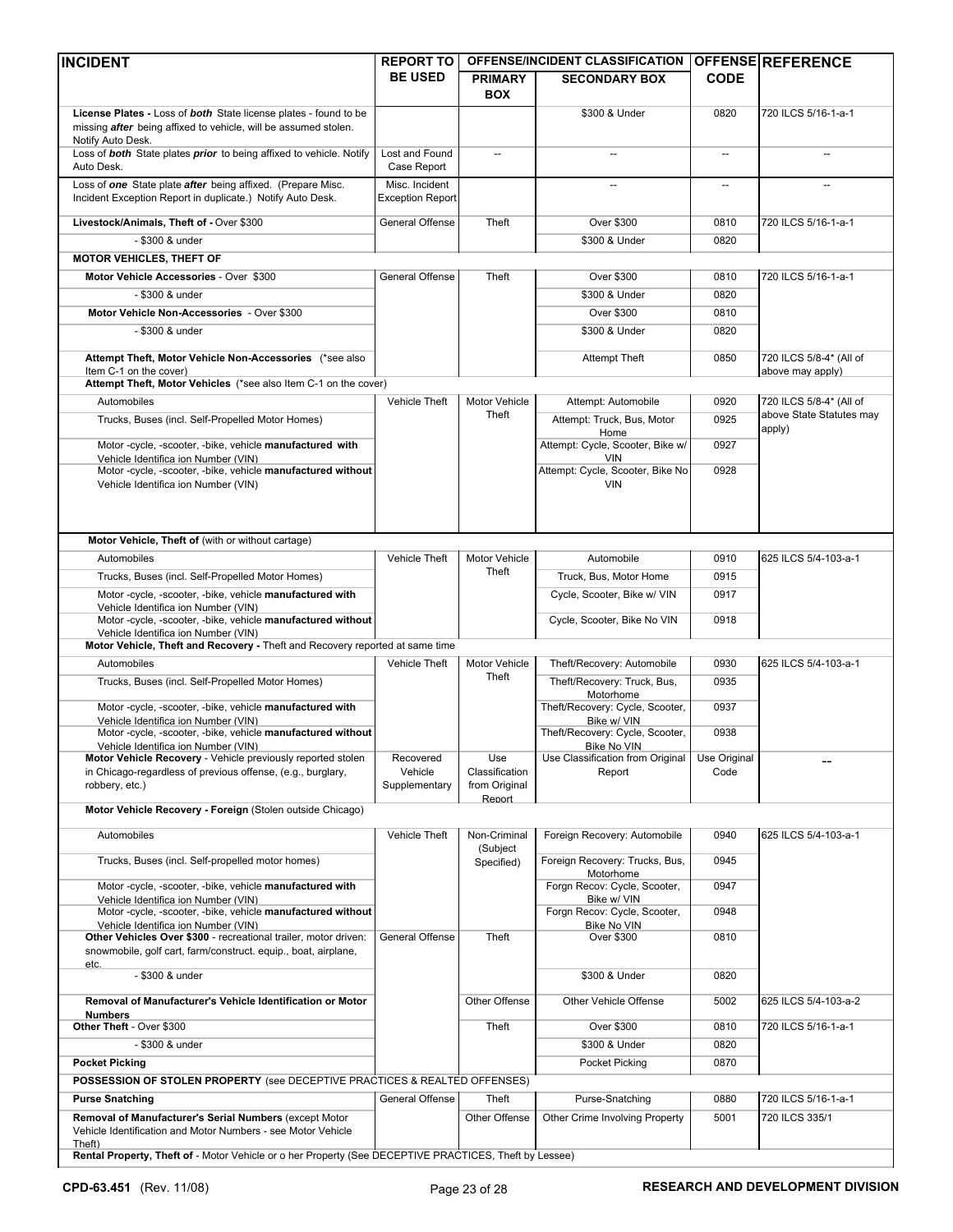| <b>INCIDENT</b>                                                                                                                                                           | <b>REPORT TO</b>                 |                          | OFFENSE/INCIDENT CLASSIFICATION                               |                          | <b>OFFENSE REFERENCE</b> |
|---------------------------------------------------------------------------------------------------------------------------------------------------------------------------|----------------------------------|--------------------------|---------------------------------------------------------------|--------------------------|--------------------------|
|                                                                                                                                                                           | <b>BE USED</b>                   | <b>PRIMARY</b>           | <b>SECONDARY BOX</b>                                          | <b>CODE</b>              |                          |
|                                                                                                                                                                           |                                  | <b>BOX</b>               |                                                               |                          |                          |
| <b>Retail Theft/Shoplifting</b>                                                                                                                                           |                                  |                          |                                                               |                          |                          |
| - by taking possession of, carrying away, transferring, etc.,<br>merchandise from a retail establishment without payment.                                                 | General Offense                  | Theft                    | <b>Retail Theft</b>                                           | 0860                     | 720 ILCS 5/16A-3-a       |
| - by altering, transferring, removing a price tag with the intent to<br>cause the sale of merchandise for less than full value.                                           |                                  |                          |                                                               |                          | 720 ILCS 5/16A-3-b       |
| - by transferring merchandise from its original container into                                                                                                            |                                  |                          |                                                               |                          | 720 ILCS 5/16A-3-c       |
| another container (indica ing a lesser value) with the intent to<br>deprive the merchant of the full retail value upon sale.                                              |                                  |                          |                                                               |                          |                          |
| <b>Retail Theft/Shoplifting (Continued)</b>                                                                                                                               |                                  |                          |                                                               |                          |                          |
| - by sale under-ring.                                                                                                                                                     | <b>General Offense</b>           | Theft                    | <b>Retail Theft</b>                                           | 0860                     | 720 ILCS 5/16A-3-d       |
| - by removing a shopping cart from merchant's premises.                                                                                                                   |                                  |                          |                                                               |                          | 720 ILCS 5/16A-3-e       |
| - by falsely obtaining a store refund, exchange, or credit.                                                                                                               |                                  |                          |                                                               |                          | 720 ILCS 5/16A-3-f       |
| - use or possess any heft detection shielding device shopping                                                                                                             |                                  |                          |                                                               |                          | 720 ILCS 5/16A-3-g       |
| bag or other container wi h aluminum foil or other metallic-like                                                                                                          |                                  |                          |                                                               |                          |                          |
| lining which prevents theft detection devices from<br>sounding/ac ivating.                                                                                                |                                  |                          |                                                               |                          |                          |
| Thefts By Deception (see DECEPTIVE PRACTICES & RELATED OFFENSES)                                                                                                          |                                  |                          |                                                               |                          |                          |
| Trailer, Theft of - Over \$300                                                                                                                                            | General Offense                  | Theft                    | Over \$300                                                    | 0810                     | 720 ILCS 5/16-1-a-1      |
| - \$300 & under                                                                                                                                                           |                                  |                          | \$300 & Under                                                 | 0820                     |                          |
| Wireless Service, Theft of - Over \$300                                                                                                                                   |                                  |                          | Over \$300                                                    | 0810                     | 720 ILCS 5/16F-3-a       |
| - \$300 & under                                                                                                                                                           |                                  |                          | \$300 & Under                                                 | 0820                     |                          |
| <b>THREATENING PUBLIC OFFICIALS</b>                                                                                                                                       | General Offense                  | In imidation             | Intimidation                                                  | 3960                     | 720 ILCS 5/12-9-a-1      |
| <b>THREATS, ARSON</b> (by any means including telephone)                                                                                                                  | General Offense                  | <b>Public Peace</b>      | Arson Threat                                                  | 2851                     | 720 ILCS 5/26-a-1        |
|                                                                                                                                                                           | Copy to Bomb &                   | Violation                |                                                               |                          | 720 ILCS 5/26-a-3        |
| <b>THREATS, BOMB</b> (by any means including telephone)                                                                                                                   | Arson Section)                   |                          | <b>Bomb Threat</b>                                            | 2850                     |                          |
|                                                                                                                                                                           |                                  |                          |                                                               |                          |                          |
| <b>TICKET SCALPING</b>                                                                                                                                                    | Misc. Incident<br>Procedure      | $\overline{\phantom{a}}$ | $\overline{\phantom{a}}$                                      | $\overline{\phantom{a}}$ | $-$                      |
| - if offender apprehended                                                                                                                                                 | General Offense                  | Other Offense            | Other Crime Involving Property                                | 5001                     | 720 ILCS 375/1.5         |
| <b>TOBACCO &amp; RELATED OFFENSES</b>                                                                                                                                     |                                  |                          |                                                               |                          |                          |
| Sale to Minor Prohibited                                                                                                                                                  | General Offense<br>(Copy to Vice | Other Offense            | License Viola ion                                             | 5011                     | 720 ILCS 675/1           |
|                                                                                                                                                                           | Control Section)                 |                          |                                                               |                          | MCC 4-64-190             |
| Smoking in Elevators Prohibited                                                                                                                                           | Misc. Incident<br>Procedure      |                          |                                                               |                          | MCC 7-32-010             |
| Smoking in Public Places - except designated areas                                                                                                                        |                                  |                          |                                                               |                          | MCC 7-32-050             |
| Smoking on Public Transportation Prohibited                                                                                                                               |                                  |                          |                                                               |                          | MCC 7-32-020             |
| <b>TRAFFIC</b>                                                                                                                                                            |                                  |                          |                                                               |                          |                          |
| Accident Involving a Vehicle Occurring or Originating On a Publicly Accessible Roadway - (see also HOSPITALIZATION CASE REPORT & RELATED INCIDENTS)                       |                                  |                          |                                                               |                          |                          |
| Private Property Damage (PCAD code 99A)                                                                                                                                   | <b>Traffic Crash</b>             |                          |                                                               |                          |                          |
| Personal Injury/Fatal (see also HOMICIDE: Reckless<br>Homicide) (PCAD code 99B)                                                                                           |                                  |                          |                                                               |                          |                          |
| Damage to City, State, Park District or Other Gov't Property                                                                                                              |                                  |                          |                                                               |                          |                          |
| Hit and Run Driver<br>Additional Information on a traffic crash. (e.g., when additional                                                                                   |                                  | <b>Traffic Accident</b>  |                                                               |                          |                          |
| information is obtained after the original report has been                                                                                                                | Supplementary                    |                          |                                                               |                          |                          |
| submitted) (Does not include Reckless Homicide incidents, see                                                                                                             |                                  |                          |                                                               |                          |                          |
| HOMICIDE: Reckless Homicide)                                                                                                                                              |                                  |                          |                                                               |                          |                          |
| Accidents involving further investigations, Only Detective Division personnel will use these IUCR Codes.<br>-Non-hit and Run personal injury crashes (not likely to cause |                                  |                          | Supplementary Traffic Accident Minor Personal Injury Accident | 2441                     |                          |
| death).                                                                                                                                                                   |                                  |                          | (Non Hit and Run)                                             |                          |                          |
| -Hit and Run personal injury crashes (not likely to cause                                                                                                                 |                                  |                          | Minor Personal Injury Accident (                              | 2442                     |                          |
| death).<br>-Non-Hit and Run traffic crashes, which result in a fatality.                                                                                                  |                                  |                          | Hit and Run)<br>Fatal Accident (Non-Hit and Run)              | 2444                     |                          |
| -Hit and Run traffic crashes, which result in a fatality.                                                                                                                 |                                  |                          | Fatal Accident (Hit and Run)                                  | 2445                     |                          |
| -Hit and Run traffic crashes, which result in serious personal                                                                                                            |                                  |                          | Serious Personal Injury Accident                              | 2446                     |                          |
| injury (likely to cause death).                                                                                                                                           |                                  |                          | (Hit and Run)                                                 |                          |                          |
| -Non-Hit and Run traffic crashes, which result in serious<br>presonal injury (likely to cause death).                                                                     |                                  |                          | Serious Personal Injury Accident<br>(Non-Hit and Run)         | 2447                     |                          |
| -Non-Hit and Run Traffic crashes involving only property<br>damage.                                                                                                       |                                  |                          | Property Damage Accident (Non-<br>Hit and Run)                | 2448                     |                          |
| -Hit and Run traffic crashes resulting in propertydamage only.                                                                                                            |                                  |                          | Property Damage Accident (Hit<br>and Run)                     | 2449                     |                          |
|                                                                                                                                                                           |                                  |                          |                                                               |                          |                          |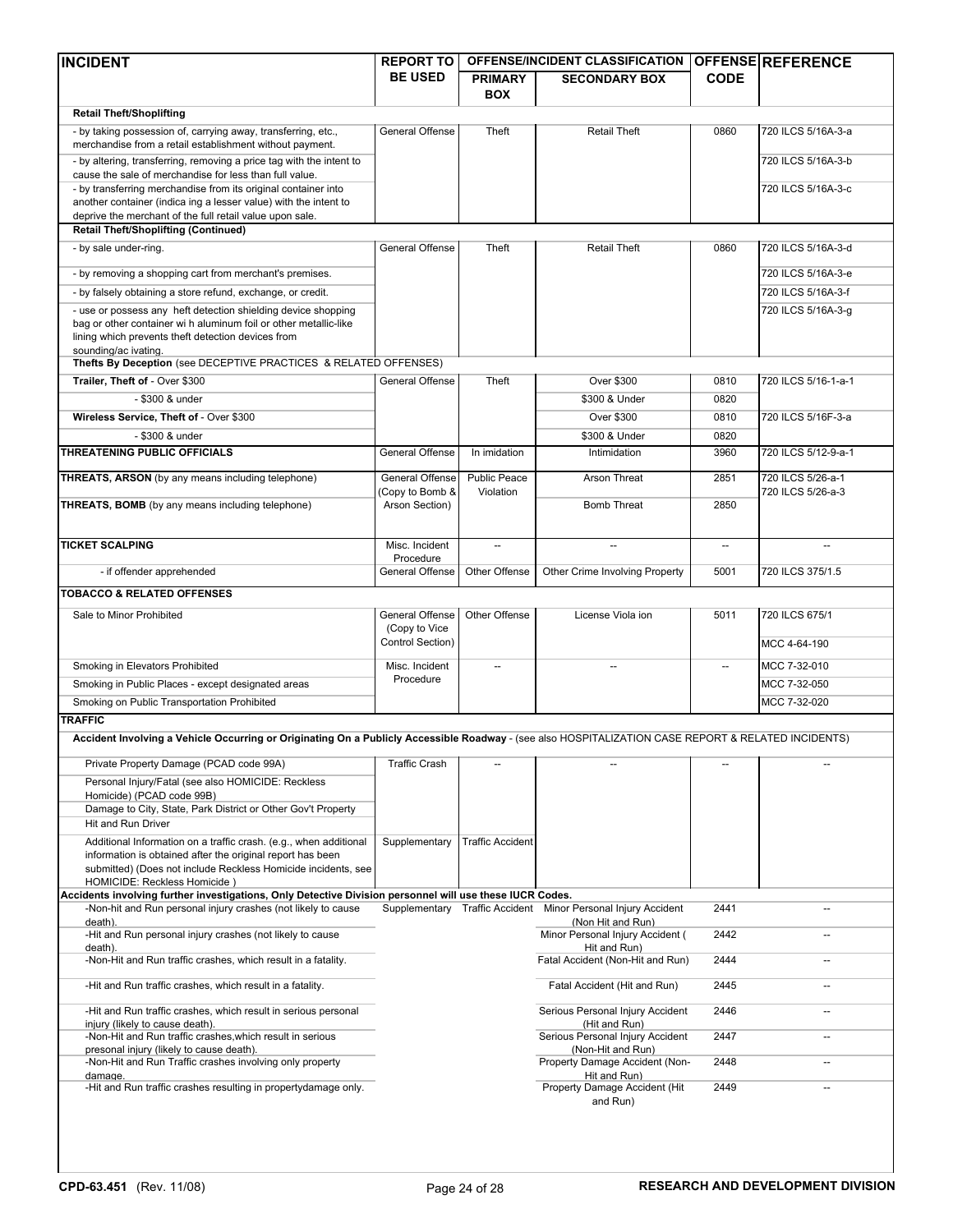| <b>INCIDENT</b>                                                                                                                                                                                                                                                                                                                                                                                                                                                                                                                                                                                                                                                                                                                                                                                                                                                                                                                                                                                                                                                                                                                                                                                                                                                                                                                                                                                                                                                                                                                                                                                                                                                                                                                                                                                                                                         | <b>REPORT TO</b>                           | <b>OFFENSE/INCIDENT CLASSIFICATION</b> |                                               |             | <b>OFFENSEIREFERENCE</b>            |  |
|---------------------------------------------------------------------------------------------------------------------------------------------------------------------------------------------------------------------------------------------------------------------------------------------------------------------------------------------------------------------------------------------------------------------------------------------------------------------------------------------------------------------------------------------------------------------------------------------------------------------------------------------------------------------------------------------------------------------------------------------------------------------------------------------------------------------------------------------------------------------------------------------------------------------------------------------------------------------------------------------------------------------------------------------------------------------------------------------------------------------------------------------------------------------------------------------------------------------------------------------------------------------------------------------------------------------------------------------------------------------------------------------------------------------------------------------------------------------------------------------------------------------------------------------------------------------------------------------------------------------------------------------------------------------------------------------------------------------------------------------------------------------------------------------------------------------------------------------------------|--------------------------------------------|----------------------------------------|-----------------------------------------------|-------------|-------------------------------------|--|
|                                                                                                                                                                                                                                                                                                                                                                                                                                                                                                                                                                                                                                                                                                                                                                                                                                                                                                                                                                                                                                                                                                                                                                                                                                                                                                                                                                                                                                                                                                                                                                                                                                                                                                                                                                                                                                                         | <b>BE USED</b>                             | <b>PRIMARY</b><br><b>BOX</b>           | <b>SECONDARY BOX</b>                          | <b>CODE</b> |                                     |  |
| <b>Department Related Incidents</b>                                                                                                                                                                                                                                                                                                                                                                                                                                                                                                                                                                                                                                                                                                                                                                                                                                                                                                                                                                                                                                                                                                                                                                                                                                                                                                                                                                                                                                                                                                                                                                                                                                                                                                                                                                                                                     |                                            |                                        |                                               |             |                                     |  |
| Damage to Department Vehicle (Incident may also require a<br>Traffic Crash and/or I.O.D. report.)                                                                                                                                                                                                                                                                                                                                                                                                                                                                                                                                                                                                                                                                                                                                                                                                                                                                                                                                                                                                                                                                                                                                                                                                                                                                                                                                                                                                                                                                                                                                                                                                                                                                                                                                                       | Department<br>Vehicle Accident<br>& Damage |                                        |                                               |             |                                     |  |
| Motor Vehicle Pursuit                                                                                                                                                                                                                                                                                                                                                                                                                                                                                                                                                                                                                                                                                                                                                                                                                                                                                                                                                                                                                                                                                                                                                                                                                                                                                                                                                                                                                                                                                                                                                                                                                                                                                                                                                                                                                                   | <b>Traffic Pursuit</b>                     |                                        |                                               |             | 625 ILCS 5/11-204-a                 |  |
| Traffic Control Device - Removal/Damage Signs (Notify the                                                                                                                                                                                                                                                                                                                                                                                                                                                                                                                                                                                                                                                                                                                                                                                                                                                                                                                                                                                                                                                                                                                                                                                                                                                                                                                                                                                                                                                                                                                                                                                                                                                                                                                                                                                               | Misc. Incident                             |                                        |                                               |             |                                     |  |
| responsible agency having control over the device.)<br>- if apprehended                                                                                                                                                                                                                                                                                                                                                                                                                                                                                                                                                                                                                                                                                                                                                                                                                                                                                                                                                                                                                                                                                                                                                                                                                                                                                                                                                                                                                                                                                                                                                                                                                                                                                                                                                                                 | Procedure<br>General Offense               | Criminal<br>Damage                     | To Property                                   | 1310        | 605 ILCS 5/9-128                    |  |
| <b>TRESPASS</b> (see CR MINAL TRESPASS)                                                                                                                                                                                                                                                                                                                                                                                                                                                                                                                                                                                                                                                                                                                                                                                                                                                                                                                                                                                                                                                                                                                                                                                                                                                                                                                                                                                                                                                                                                                                                                                                                                                                                                                                                                                                                 |                                            |                                        |                                               |             |                                     |  |
| <b>UNLAWFUL ASSEMBLY - (see MOB ACTION)</b>                                                                                                                                                                                                                                                                                                                                                                                                                                                                                                                                                                                                                                                                                                                                                                                                                                                                                                                                                                                                                                                                                                                                                                                                                                                                                                                                                                                                                                                                                                                                                                                                                                                                                                                                                                                                             |                                            |                                        |                                               |             |                                     |  |
| <b>UNLAWFUL RESTRAINT (see KIDNAPPING)</b>                                                                                                                                                                                                                                                                                                                                                                                                                                                                                                                                                                                                                                                                                                                                                                                                                                                                                                                                                                                                                                                                                                                                                                                                                                                                                                                                                                                                                                                                                                                                                                                                                                                                                                                                                                                                              |                                            |                                        |                                               |             |                                     |  |
| VANDALISM (see CR MINAL DAMAGE TO PROPERTY)                                                                                                                                                                                                                                                                                                                                                                                                                                                                                                                                                                                                                                                                                                                                                                                                                                                                                                                                                                                                                                                                                                                                                                                                                                                                                                                                                                                                                                                                                                                                                                                                                                                                                                                                                                                                             |                                            |                                        |                                               |             |                                     |  |
| <b>VEHICLE TOW</b>                                                                                                                                                                                                                                                                                                                                                                                                                                                                                                                                                                                                                                                                                                                                                                                                                                                                                                                                                                                                                                                                                                                                                                                                                                                                                                                                                                                                                                                                                                                                                                                                                                                                                                                                                                                                                                      |                                            |                                        |                                               |             |                                     |  |
| Abandoned on public way, no immediate tow                                                                                                                                                                                                                                                                                                                                                                                                                                                                                                                                                                                                                                                                                                                                                                                                                                                                                                                                                                                                                                                                                                                                                                                                                                                                                                                                                                                                                                                                                                                                                                                                                                                                                                                                                                                                               | Vehicle Tow                                | Check                                  |                                               |             | MCC 9-80-110-a                      |  |
| Abandoned on private way, no immediate tow                                                                                                                                                                                                                                                                                                                                                                                                                                                                                                                                                                                                                                                                                                                                                                                                                                                                                                                                                                                                                                                                                                                                                                                                                                                                                                                                                                                                                                                                                                                                                                                                                                                                                                                                                                                                              |                                            | Appropriate<br>Type in Box #4          |                                               |             | MCC 9-80-120                        |  |
| Abandoned on private property, owner or agent of the private<br>property not present or known OR vehicle to be towed is gone on<br>arrival of tow truck.                                                                                                                                                                                                                                                                                                                                                                                                                                                                                                                                                                                                                                                                                                                                                                                                                                                                                                                                                                                                                                                                                                                                                                                                                                                                                                                                                                                                                                                                                                                                                                                                                                                                                                | Misc. Incident<br><b>Exception Report</b>  |                                        |                                               |             | MCC 9-80-120                        |  |
| Immediate Tow                                                                                                                                                                                                                                                                                                                                                                                                                                                                                                                                                                                                                                                                                                                                                                                                                                                                                                                                                                                                                                                                                                                                                                                                                                                                                                                                                                                                                                                                                                                                                                                                                                                                                                                                                                                                                                           | <b>Vehicle Tow</b>                         | Check                                  |                                               |             |                                     |  |
| Seizure                                                                                                                                                                                                                                                                                                                                                                                                                                                                                                                                                                                                                                                                                                                                                                                                                                                                                                                                                                                                                                                                                                                                                                                                                                                                                                                                                                                                                                                                                                                                                                                                                                                                                                                                                                                                                                                 |                                            | Appropriate<br>Type in Box #5          |                                               |             | 720 ILCS 5/36-1                     |  |
| VIDEOTAPING, UNAUTHORIZED (See DECEPTIVE PRACTICES & RELATED OFFENSES)                                                                                                                                                                                                                                                                                                                                                                                                                                                                                                                                                                                                                                                                                                                                                                                                                                                                                                                                                                                                                                                                                                                                                                                                                                                                                                                                                                                                                                                                                                                                                                                                                                                                                                                                                                                  |                                            |                                        |                                               |             |                                     |  |
| <b>VIOLATION OF BAIL BOND - Domes ic Violence</b>                                                                                                                                                                                                                                                                                                                                                                                                                                                                                                                                                                                                                                                                                                                                                                                                                                                                                                                                                                                                                                                                                                                                                                                                                                                                                                                                                                                                                                                                                                                                                                                                                                                                                                                                                                                                       | General Offense                            | Other Offense                          | Violation of Bail Bond- Domestic              | 4388        | 720 ILCS 5/32-10-b                  |  |
| <b>VIOLATION OF ORDER OF PROTECTION - Actual Violation</b>                                                                                                                                                                                                                                                                                                                                                                                                                                                                                                                                                                                                                                                                                                                                                                                                                                                                                                                                                                                                                                                                                                                                                                                                                                                                                                                                                                                                                                                                                                                                                                                                                                                                                                                                                                                              | General Offense                            | Other Offense                          | Violence<br>Violation of Order of Protection  | 4387        | 720 ILCS 5/12-30                    |  |
| - Notification of contents of an order of protection, when order was<br>not previously served, and no o her criminal act occurred                                                                                                                                                                                                                                                                                                                                                                                                                                                                                                                                                                                                                                                                                                                                                                                                                                                                                                                                                                                                                                                                                                                                                                                                                                                                                                                                                                                                                                                                                                                                                                                                                                                                                                                       |                                            | Non-Criminal<br>(Subject<br>Specified) | Notifica ion of Order of Protec ion           | 5082        |                                     |  |
| <b>WEAPONS VIOLATIONS &amp; RELATED OFFENSES</b>                                                                                                                                                                                                                                                                                                                                                                                                                                                                                                                                                                                                                                                                                                                                                                                                                                                                                                                                                                                                                                                                                                                                                                                                                                                                                                                                                                                                                                                                                                                                                                                                                                                                                                                                                                                                        |                                            |                                        |                                               |             |                                     |  |
| NOTE: Under 720 ILCS 5/33A-1, regarding Armed Violence, a Category I Weapon is a: Handgun, Sawed-Off Shotgun, Sawed-Off Rifle, any other firearm small enough to be<br>concealed upon a person; Semi-auto firearm or Machine Gun; a Category II Weapon is a: Other Rifle, Shotgun, Spring Gun, other firearm, Stun Gun, or Taser; Knife- 3" blade,<br>mul iple cutting instruments; and a Category III Weapon is a: Bludgeon, Black-jack, Slungshot, Sand-bag, Sand-club, Metal knuckles, Billy, o her dangerous weapon of like character.                                                                                                                                                                                                                                                                                                                                                                                                                                                                                                                                                                                                                                                                                                                                                                                                                                                                                                                                                                                                                                                                                                                                                                                                                                                                                                              |                                            |                                        |                                               |             |                                     |  |
| NOTE: Under 430 ILCS 65/8, a person prohibited from possessing a Firearm Owner's Identification (FOID) Card is any person who: a) is under 21 and has been convicted of a<br>misdemeanor (other than a traffic viola ion) or adjudged a delinguent; b) is under 21 and does not have he written consent of a parent or guardian, or whose parent or guardian has<br>revoked such written consent, or where such parent or guardian does not qualify to have a FOID card; c) has been convicted of a felony under the laws of this or any other state or<br>jurisdic ion; d) is a narcotics addict; e) has been a pa ient in a mental institution within the past 5 years; f) has a mental condition (manifested by violent, suicidal, threatenting, or<br>assaultive behavior) of such a nature that it poses a clear and present danger to that person or any other person; g) is mentally retarded; h) has intentionally made a false FOID<br>application; i) is an alien who is unlawfully present in the United States under the laws of the United States; j) is the subject to an existing order of protection prohibiting him or her<br>from possessing a firearm:<br>k) has been convicted within the past 5 years of battery, assault, aggravated assault, violation of an order of protection, or a substantially similar offense in another jurisdiction in which<br>a firearm was used or possessed; I) has been convicted of domestic battery or a substantially similar offense committed in another jurisdiction on or after Jan. 1, 1998; m) has been<br>convicted within the past 5 years of domestic battery or a substantially similar offense committed in another jurisdic ion before Jan. 1, 1998; or n) is prohibited from acquiring or<br>possessing firearms or firearms ammunition by any Illinois statute or by federal law. |                                            |                                        |                                               |             |                                     |  |
| Possession - Unlawful                                                                                                                                                                                                                                                                                                                                                                                                                                                                                                                                                                                                                                                                                                                                                                                                                                                                                                                                                                                                                                                                                                                                                                                                                                                                                                                                                                                                                                                                                                                                                                                                                                                                                                                                                                                                                                   |                                            |                                        |                                               |             |                                     |  |
| <b>Ammunition</b>                                                                                                                                                                                                                                                                                                                                                                                                                                                                                                                                                                                                                                                                                                                                                                                                                                                                                                                                                                                                                                                                                                                                                                                                                                                                                                                                                                                                                                                                                                                                                                                                                                                                                                                                                                                                                                       |                                            |                                        |                                               |             |                                     |  |
| Unlawful Possession of Ammunition without FOID card                                                                                                                                                                                                                                                                                                                                                                                                                                                                                                                                                                                                                                                                                                                                                                                                                                                                                                                                                                                                                                                                                                                                                                                                                                                                                                                                                                                                                                                                                                                                                                                                                                                                                                                                                                                                     | General Offense                            | Weapons<br>Violation                   | Possession Firearm/Ammo: No<br>FOID Card      | 1460        | 430 ILCS 65/2-a-2                   |  |
| Unlawful Possession of Armor Piercing Bullets                                                                                                                                                                                                                                                                                                                                                                                                                                                                                                                                                                                                                                                                                                                                                                                                                                                                                                                                                                                                                                                                                                                                                                                                                                                                                                                                                                                                                                                                                                                                                                                                                                                                                                                                                                                                           |                                            |                                        | Unlawful Possession -<br>Ammunition           | 143C        | 720 ILCS 5/24-2.1-a<br>MCC 8-24-026 |  |
| Handgun                                                                                                                                                                                                                                                                                                                                                                                                                                                                                                                                                                                                                                                                                                                                                                                                                                                                                                                                                                                                                                                                                                                                                                                                                                                                                                                                                                                                                                                                                                                                                                                                                                                                                                                                                                                                                                                 |                                            |                                        |                                               |             |                                     |  |
| Concealed Carrying in a Motor Vehicle                                                                                                                                                                                                                                                                                                                                                                                                                                                                                                                                                                                                                                                                                                                                                                                                                                                                                                                                                                                                                                                                                                                                                                                                                                                                                                                                                                                                                                                                                                                                                                                                                                                                                                                                                                                                                   | General Offense                            | Weapons                                | Unlawful Possession - Handgun                 | 143A        | MCC 8-20-010                        |  |
| Carrying Concealed on Person                                                                                                                                                                                                                                                                                                                                                                                                                                                                                                                                                                                                                                                                                                                                                                                                                                                                                                                                                                                                                                                                                                                                                                                                                                                                                                                                                                                                                                                                                                                                                                                                                                                                                                                                                                                                                            |                                            | Violation                              |                                               |             | 721 ILCS 5/24-1-a-4                 |  |
| Carrying a Loaded Weapon (not concealed)                                                                                                                                                                                                                                                                                                                                                                                                                                                                                                                                                                                                                                                                                                                                                                                                                                                                                                                                                                                                                                                                                                                                                                                                                                                                                                                                                                                                                                                                                                                                                                                                                                                                                                                                                                                                                |                                            |                                        |                                               |             | 720 ILCS 5/24-1-a-10                |  |
| Possession of an Unregisterable Firearm                                                                                                                                                                                                                                                                                                                                                                                                                                                                                                                                                                                                                                                                                                                                                                                                                                                                                                                                                                                                                                                                                                                                                                                                                                                                                                                                                                                                                                                                                                                                                                                                                                                                                                                                                                                                                 |                                            |                                        |                                               |             | MCC 8-20-050                        |  |
| Possession of a Handgun Not Validly Registered in the City                                                                                                                                                                                                                                                                                                                                                                                                                                                                                                                                                                                                                                                                                                                                                                                                                                                                                                                                                                                                                                                                                                                                                                                                                                                                                                                                                                                                                                                                                                                                                                                                                                                                                                                                                                                              |                                            |                                        |                                               |             |                                     |  |
| of Chicago Prior to 09 April 1982<br>Unlawful Possession of Handgun without an FOID card                                                                                                                                                                                                                                                                                                                                                                                                                                                                                                                                                                                                                                                                                                                                                                                                                                                                                                                                                                                                                                                                                                                                                                                                                                                                                                                                                                                                                                                                                                                                                                                                                                                                                                                                                                |                                            |                                        | Possession Firearm/Ammo: No                   | 1460        | 430 ILCS 65/2-a-2                   |  |
| Possession of weapons while commuting between home                                                                                                                                                                                                                                                                                                                                                                                                                                                                                                                                                                                                                                                                                                                                                                                                                                                                                                                                                                                                                                                                                                                                                                                                                                                                                                                                                                                                                                                                                                                                                                                                                                                                                                                                                                                                      |                                            |                                        | FOID Card<br>Unlawful Possession - Handgun    | 143A        | 720 ILCS 5/24-2-a-5                 |  |
| and employment by watchmen; also security guards, 1 hour<br>after departure to/from home or employment location<br>(EXEMPT: police officers, wardens, jail personnel, and<br>special agents employed by a railroad or public utility).                                                                                                                                                                                                                                                                                                                                                                                                                                                                                                                                                                                                                                                                                                                                                                                                                                                                                                                                                                                                                                                                                                                                                                                                                                                                                                                                                                                                                                                                                                                                                                                                                  |                                            |                                        |                                               |             |                                     |  |
| Possession of a Handgun at School                                                                                                                                                                                                                                                                                                                                                                                                                                                                                                                                                                                                                                                                                                                                                                                                                                                                                                                                                                                                                                                                                                                                                                                                                                                                                                                                                                                                                                                                                                                                                                                                                                                                                                                                                                                                                       |                                            |                                        | Unlawful Possession of a<br>Firearm at School | 1435        | 720 ILCS 5/24-3.3                   |  |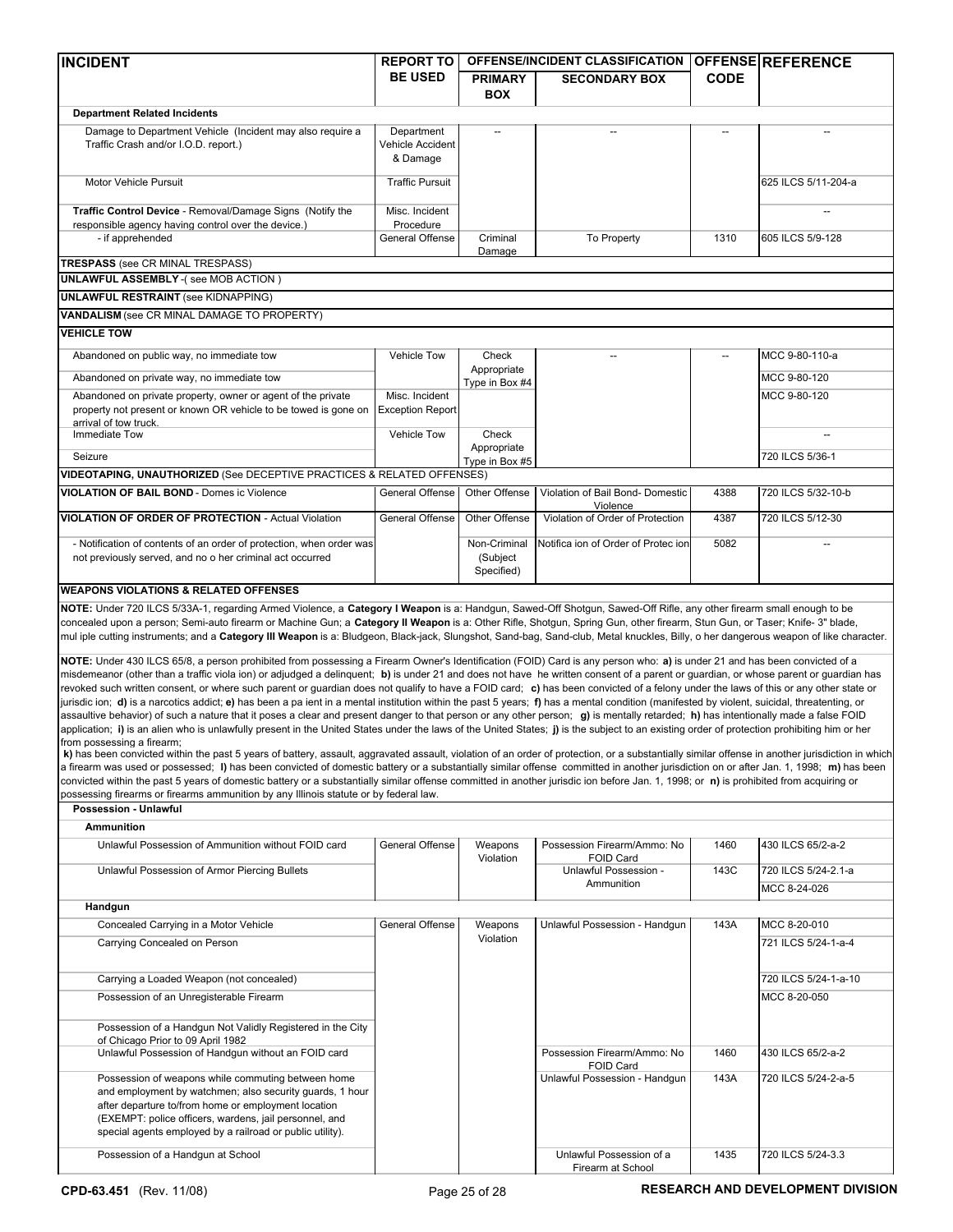| <b>INCIDENT</b>                                                                                                                                                                                                                                                             | <b>REPORT TO</b>       | OFFENSE/INCIDENT CLASSIFICATION |                                                        |             | OFFENSE REFERENCE    |
|-----------------------------------------------------------------------------------------------------------------------------------------------------------------------------------------------------------------------------------------------------------------------------|------------------------|---------------------------------|--------------------------------------------------------|-------------|----------------------|
|                                                                                                                                                                                                                                                                             | <b>BE USED</b>         | <b>PRIMARY</b>                  | <b>SECONDARY BOX</b>                                   | <b>CODE</b> |                      |
|                                                                                                                                                                                                                                                                             |                        | <b>BOX</b>                      |                                                        |             |                      |
| <b>Other Firearm</b>                                                                                                                                                                                                                                                        |                        |                                 |                                                        |             |                      |
| Carrying Concealed on Person OR Carrying in a Motor<br>Vehicle                                                                                                                                                                                                              | <b>General Offense</b> | Weapons<br>Violation            | Unlawful Possession - O her<br>Firearm                 | 143B        | 720 ILCS 5/24-1-a-4  |
|                                                                                                                                                                                                                                                                             |                        |                                 |                                                        |             | MCC 8-24-020         |
|                                                                                                                                                                                                                                                                             |                        |                                 |                                                        |             | MCC 8-20-010         |
| Carrying a Loaded Weapon (not concealed)                                                                                                                                                                                                                                    |                        |                                 |                                                        |             | 720 ILCS 5/24-1-a-10 |
| Possession of an Unregisterable Firearm                                                                                                                                                                                                                                     |                        |                                 |                                                        |             | MCC 8-20-050         |
| Possession of a Sawed-Off Shotqun, Machine Gun, or Short<br><b>Barreled Rifle</b>                                                                                                                                                                                           |                        |                                 |                                                        |             | MCC 8-20-050-a       |
| Ownership or Possession of a Long Gun, Not Validly<br>Registered in the City of Chicago prior to 09 April 1982                                                                                                                                                              |                        |                                 |                                                        |             | MCC 8-20-050-b       |
| Unlawful Possession of Other Firearm without an FOID card                                                                                                                                                                                                                   |                        |                                 | Possession Firearm/Ammo: No<br><b>FOID Card</b>        | 1460        | 430 ILCS 65/2-a      |
| Possession of weapons while commuting between home<br>and employment by watchmen; also security guards, 1 hour<br>after departure to/from home or employment location<br>(EXEMPT: wardens, jail personnel, and special agents<br>employed by a railroad or public utility). |                        |                                 | Unlawful Possession - O her<br>Firearm                 | 143B        | 720 ILCS 5/24-2-a-5  |
| Possession of Other Firearm at School                                                                                                                                                                                                                                       |                        |                                 | Unlawful Possession of a<br>Firearm at School          | 1435        | 720 ILCS 5/24-3.3    |
| <b>Other Dangerous Weapon</b>                                                                                                                                                                                                                                               |                        |                                 |                                                        |             |                      |
| Sale or Possession of Dangerous Weapon                                                                                                                                                                                                                                      | General Offense        | Other Offense                   | O her Weapons Violation                                | 5007        | 720 ILCS 5/24-1-a-1  |
|                                                                                                                                                                                                                                                                             |                        |                                 |                                                        |             | MCC 8-24-020         |
| Possession of a Firearm Muffler or Silencer                                                                                                                                                                                                                                 | General Offense        | Other Offense                   | O her Weapons Violation                                | 5007        | MCC 8-20-050-d       |
| Sale/Transfer - Unlawful                                                                                                                                                                                                                                                    |                        |                                 |                                                        |             |                      |
| <b>Ammunition</b>                                                                                                                                                                                                                                                           |                        |                                 |                                                        |             |                      |
| Sale/Transfer - Unlawful (Continued)                                                                                                                                                                                                                                        |                        |                                 |                                                        |             |                      |
| Sale or Transfer of Ammunition by other han a Licensed                                                                                                                                                                                                                      | General Offense        | Other Offense                   | O her Weapons Violation                                | 5007        | MCC 8-20-170-b       |
| Shooting Gallery, Gun Club, or Licensed Weapons Dealer                                                                                                                                                                                                                      |                        |                                 |                                                        |             |                      |
| Unlawful Sale of Armor Piercing Bullets                                                                                                                                                                                                                                     |                        | Weapons<br>Violation            | Unlawful Sale of Metal Piercing<br><b>Bullets</b>      | 1475        | 720 ILCS 5/24-2.2-a  |
| Handgun                                                                                                                                                                                                                                                                     |                        |                                 |                                                        |             |                      |
| Sale or Transfer of a Handgun by an Individual Other than a                                                                                                                                                                                                                 | General Offense        | Weapons                         | Unlawful Sale - Handgun                                | 142A        | MCC 8-20-170-a       |
| Licensed Weapons Dealer                                                                                                                                                                                                                                                     |                        | Violation                       |                                                        |             |                      |
| Sale of Deadly Weapons                                                                                                                                                                                                                                                      |                        |                                 |                                                        |             | 720 ILCS 5/24-3      |
| <b>Other Firearm</b>                                                                                                                                                                                                                                                        |                        |                                 |                                                        |             | MCC 4-144-010        |
| Unlawful Sale of Firearm                                                                                                                                                                                                                                                    | General Offense        |                                 |                                                        |             | MCC 8-20-170-a       |
|                                                                                                                                                                                                                                                                             |                        | Weapons<br>Violation            | Unlawful Sale - Other Firearm                          | 142B        |                      |
| Sale / Transfer Any Dangerous Weapon                                                                                                                                                                                                                                        |                        |                                 |                                                        |             | 720 ILCS 5/24-3      |
|                                                                                                                                                                                                                                                                             |                        |                                 |                                                        |             | MCC 4-144-010        |
| <b>Other Dangerous Weapon</b>                                                                                                                                                                                                                                               |                        |                                 |                                                        |             |                      |
| Sale / Transfer Any Dangerous Weapon                                                                                                                                                                                                                                        | General Offense        | Other Offense                   | O her Weapons Violation                                | 5007        | MCC 4-144-010        |
| Sale / Transfer of Air Rifle / Toy Firearm - person under 13<br>years of age                                                                                                                                                                                                |                        | Weapons<br>Violation            | Unlawful Use/Sale Air Rifle                            | 2900        | 720 ILCS 535/2       |
| Use - Unlawful                                                                                                                                                                                                                                                              |                        |                                 |                                                        |             |                      |
| <b>Ammunition</b>                                                                                                                                                                                                                                                           |                        |                                 |                                                        |             |                      |
| Unlawful Discharge of Armor Piercing Bullets                                                                                                                                                                                                                                | General Offense        | Weapons<br>Violation            | Unlawful Discharge of Metal<br><b>Piercing Bullets</b> | 1476        | 720 ILCS 5/24-3.2    |
| Handgun                                                                                                                                                                                                                                                                     |                        |                                 |                                                        |             |                      |
| Discharge of Firearm                                                                                                                                                                                                                                                        | General Offense        | Weapons                         | Unlawful Use - Handgun                                 | 141A        | 720 ILCS 5/24-1.2    |
|                                                                                                                                                                                                                                                                             |                        | Violation                       |                                                        |             | MCC 8-24-010         |
| Shots Fired (bona fide cases only)                                                                                                                                                                                                                                          |                        |                                 |                                                        |             | 720 ILCS 5/24-1.2    |
|                                                                                                                                                                                                                                                                             |                        |                                 |                                                        |             | MCC 8-24-010         |
| Reckless discharge of a firearm                                                                                                                                                                                                                                             |                        |                                 | Reckless Discharge Of a                                | 1477        | 720 ILCS 5/24-1.5    |
|                                                                                                                                                                                                                                                                             |                        |                                 | Firearm                                                |             |                      |
| <b>Other Firearm</b>                                                                                                                                                                                                                                                        |                        |                                 |                                                        |             |                      |
| Discharge of Firearm                                                                                                                                                                                                                                                        | General Offense        | Weapons<br>Violation            | Unlawful Use - Other Firearm                           | 141B        | 720 ILCS 5/24-1      |
|                                                                                                                                                                                                                                                                             |                        |                                 |                                                        |             | MCC 8-24-010         |
| Shots Fired (bona fide cases only)                                                                                                                                                                                                                                          |                        |                                 |                                                        |             | 720 ILCS 5/24-1      |
|                                                                                                                                                                                                                                                                             |                        |                                 |                                                        |             | MCC 8-24-010         |
| Reckless discharge of a firearm                                                                                                                                                                                                                                             |                        |                                 | Reckless Discharge Of a<br>Firearm                     | 1477        | 720 ILCS 5/24-1.5    |
|                                                                                                                                                                                                                                                                             |                        |                                 |                                                        |             |                      |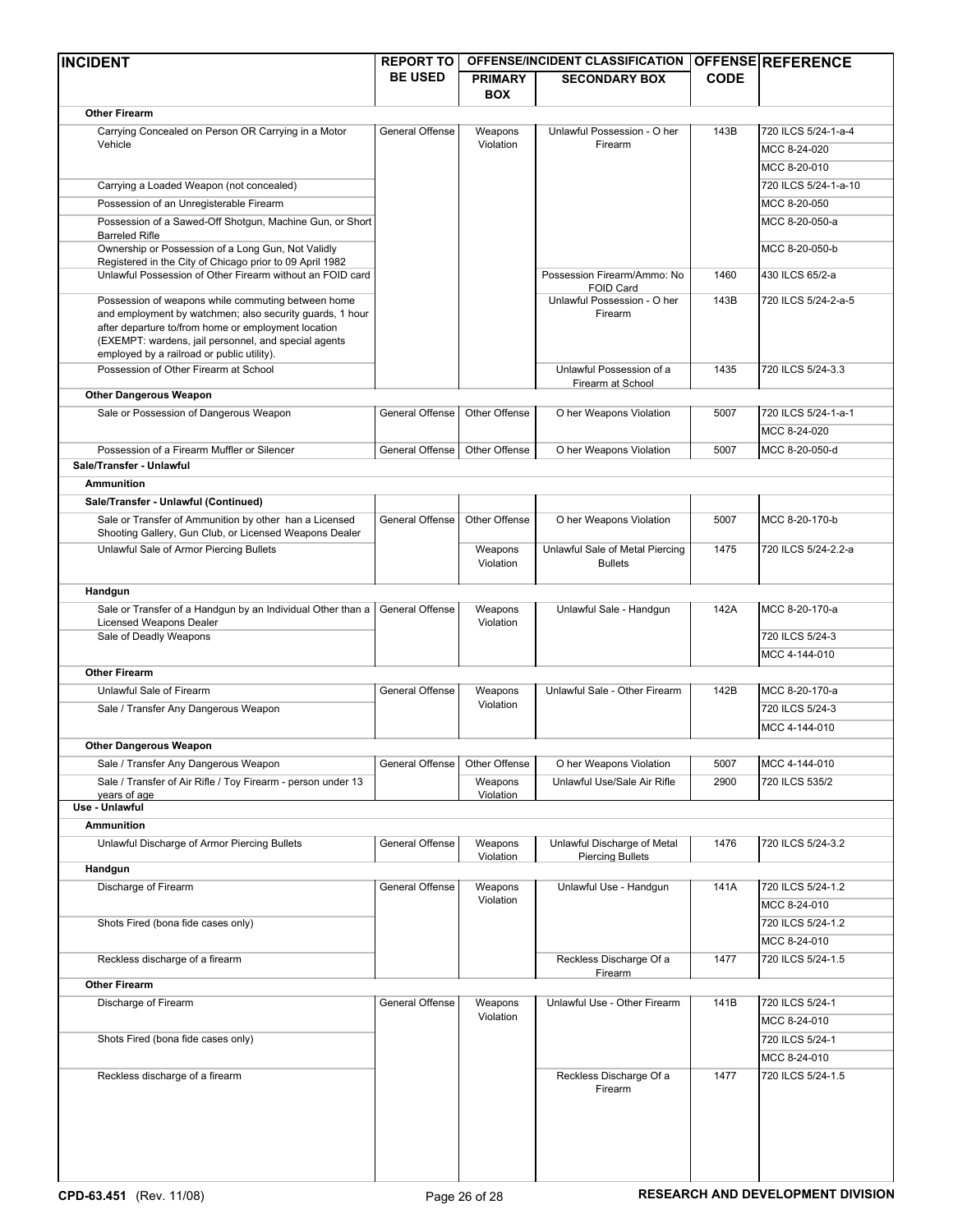| <b>INCIDENT</b>                                                                                                                                           | <b>REPORT TO</b> | <b>OFFENSE/INCIDENT CLASSIFICATION</b> |                                             |             | OFFENSE REFERENCE   |
|-----------------------------------------------------------------------------------------------------------------------------------------------------------|------------------|----------------------------------------|---------------------------------------------|-------------|---------------------|
|                                                                                                                                                           | <b>BE USED</b>   | <b>PRIMARY</b>                         | <b>SECONDARY BOX</b>                        | <b>CODE</b> |                     |
|                                                                                                                                                           |                  | <b>BOX</b>                             |                                             |             |                     |
| <b>Other Dangerous Weapon</b>                                                                                                                             |                  |                                        |                                             |             |                     |
| Carrying of Knife by Person under 18 years of age                                                                                                         | General Offense  | Weapons                                | Unlawful Use-O her Dangerous                | 141C        | MCC 8-24-020        |
| Unlawful Use - O her Dangerous Weapons                                                                                                                    |                  | Violation                              | Weapon                                      |             | 720 ILCS 5/24-1-a-1 |
| Discharge or Possession of Air Rifle/Toy Firearm - person                                                                                                 |                  |                                        | Unlawful Use/Sale Air Rifle                 | 2900        | 720 ILCS 535/3      |
| under 13 years of age                                                                                                                                     |                  |                                        |                                             |             | MCC 8-24-040        |
| Offenses Related to Firearm Owners Identification (FOID)                                                                                                  |                  |                                        |                                             |             |                     |
|                                                                                                                                                           |                  |                                        |                                             |             |                     |
| Failure to Possess a valid Firearm Owner's Identification Card                                                                                            | General Offense  | Weapons                                | Possession Firearm/Ammo: No                 | 1460        | 430 ILCS 65/2       |
| (State) when possessing a firearm or ammunition.<br>Possession of a Altered, Forged or Counterfeit Firearm                                                |                  | Violation<br>Other Offense             | <b>FOID Card</b><br>O her Weapons Violation | 5007        | 430 ILCS 65/6.1-b   |
| Owner's Iden ification Card                                                                                                                               |                  |                                        |                                             |             |                     |
| Selling or Transferring Firearm or Ammunition to Persons                                                                                                  |                  | Weapons                                | Possession Firearm/Ammo: No                 | 1460        | 430 ILCS 65/3-a     |
| Wi hout Valid State Firearm Owner's Identifica ion Card                                                                                                   |                  | Violation                              | <b>FOID Card</b>                            |             |                     |
| Registration and Related Violations (see also Possession-Unlawful this section)                                                                           |                  |                                        |                                             |             |                     |
| Failure to Submit a Firearms Registra ion Form to the                                                                                                     | General Offense  | Other Offense                          | Firearm Registration Violation              | 5008        | MCC 8-20-040        |
| Superintendent of Police<br>Failure to Possess a Current Registration Certificate (City) when                                                             |                  |                                        |                                             |             | MCC 8-20-040        |
| possessing a firearm and registra ion required                                                                                                            |                  |                                        |                                             |             |                     |
| Failure to Re-register Firearm                                                                                                                            |                  |                                        |                                             |             | MCC 8-20-090-b      |
| Failure to Return Erroneous Registration Certificate to the                                                                                               |                  |                                        |                                             |             | MCC 8-20-090        |
| Superintendent of Police<br>Failure to Notify the Chicago Police Department of he Loss, Theft,                                                            |                  |                                        |                                             |             | MCC 8-20-140-a-1    |
| or Destruction of the Registration Certificate or of a Registered                                                                                         |                  |                                        |                                             |             |                     |
| Firearm                                                                                                                                                   |                  |                                        |                                             |             |                     |
| Failure to Notify the Chicago Police Department of a change in he                                                                                         |                  |                                        |                                             |             | MCC 8-20-140-a-2    |
| Information Appearing on the Registration Certificate                                                                                                     |                  |                                        |                                             |             |                     |
| Failure to Notify the Chicago Police Department of he Sale,<br>Transfer, or Other Disposition of a Validly Registered Firearm a                           |                  |                                        |                                             |             | MCC 8-20-140-a-3    |
| Failure to Maintain Record of Firearm Transfer for a ten year period                                                                                      |                  |                                        | O her Weapons Violation                     | 5007        | 430 ILCS 65/3-b     |
|                                                                                                                                                           |                  |                                        |                                             |             |                     |
| Failure to Return to the Superintendent of Police the Registra ion<br>Cer ificate for a Firearm which is Lost, Stolen, Destroyed, or                      | General Offense  | Other Offense                          | Firearm Registration Violation              | 5008        | MCC 8-20-140-b      |
| Otherwise Transferred or Disposed of                                                                                                                      |                  |                                        |                                             |             |                     |
| Failure to Possess and/or Exhibit, upon demand by any peace                                                                                               |                  |                                        | Firearm Registration Violation              | 5008        | MCC 8-20-150        |
| officer, a valid registra ion certificate                                                                                                                 |                  |                                        |                                             |             |                     |
| Failure by Dealer to Maintain Register of Sales of Concealable<br>Firearms                                                                                |                  | Weapons<br>Violation                   | Register of Sales by Dealer                 | 1440        | 720 ILCS 5/24-4     |
| Failure to Submit Application for Renewal of Firearm Registration                                                                                         |                  | Other Offense                          | Firearm Registration Violation              | 5008        | MCC 8-20-200-a      |
| Cer ificate a Minimum of 60 days prior to Expiration of Current                                                                                           |                  |                                        |                                             |             |                     |
| Cer ificate<br>Forging or Altering any Application or Registration Certificate                                                                            |                  |                                        |                                             |             | MCC 8-20-180-b      |
| Submitted, Retained, or Issued Pertaining to MCC 8-20                                                                                                     |                  |                                        |                                             |             |                     |
| Giving false Information while Purchasing Firearm/Ammuni ion,                                                                                             |                  |                                        |                                             |             | MCC 8-20-180-a      |
| Applying for Registration Certificate, or Iden ifying Self<br>Registration and Related Violations (Con inued) (see also Possession-Unlawful this section) |                  |                                        |                                             |             |                     |
|                                                                                                                                                           |                  |                                        |                                             |             |                     |
| Possession of Firearm Prior to Receipt of Registra ion                                                                                                    | General Offense  | Other Offense                          | Firearm Registration Violation              | 5008        | MCC 8-20-090-a      |
| Certificate                                                                                                                                               |                  |                                        |                                             |             |                     |
| Purchased a Concealable Deadly Weapon Without a Permit<br>from the Police Department                                                                      |                  |                                        |                                             |             | MCC 4-144-070       |
| Use of a Firearm or Ammunition as Collateral for a Mortgage,                                                                                              |                  |                                        | O her Weapons Violation                     | 5007        | MCC 8-20-170-c      |
| Deposit, Pledge, or Pawn                                                                                                                                  |                  |                                        |                                             |             |                     |
| Registration by any of he following persons is prohibited. Any                                                                                            |                  |                                        | Firearm Registration Violation              | 5008        | MCC 8-20-060        |
| person who is not in possession of a valid Firearm Owner's<br>Identification Card in accordance with 430 ILCS 65/4, as                                    |                  |                                        |                                             |             |                     |
| amended* (See definition above)                                                                                                                           |                  |                                        |                                             |             |                     |
|                                                                                                                                                           |                  |                                        |                                             |             |                     |
|                                                                                                                                                           |                  |                                        |                                             |             |                     |
|                                                                                                                                                           |                  |                                        |                                             |             |                     |
| <b>Other Weapons Violations</b>                                                                                                                           |                  |                                        |                                             |             |                     |
| Board Airplane wi h a Weapon                                                                                                                              | General Offense  | Other Offense                          | Board Plane wi h a Weapon                   | 4860        | 720 ILCS 545/1      |
| Defacing Iden ification Marks on Firearm                                                                                                                  |                  | Weapons                                | Defacing Ident. Marks of Firearm            | 1450        | 720 ILCS 5/24-5-a   |
|                                                                                                                                                           |                  | Violation                              |                                             |             |                     |
| Failure to Keep Firearm Unloaded or Disassembled or Bound                                                                                                 |                  | Other Offense                          | O her Weapons Violation                     | 5007        | MCC 8-20-140-c      |
| by a Trigger Lock or Similar Device, unless in the registrant's<br>possession at the registrant's residence or business, or he                            |                  |                                        |                                             |             |                     |
| registrant is engaged in a lawful recreational purpose. (Does                                                                                             |                  |                                        |                                             |             |                     |
| not apply to law enforcement personnel or to security                                                                                                     |                  |                                        |                                             |             |                     |
| personnel properly engaged in their employment.)                                                                                                          |                  |                                        |                                             |             |                     |
| Unlawful Use of Body Armor (See OTHER OFFENSES)                                                                                                           |                  |                                        |                                             |             |                     |